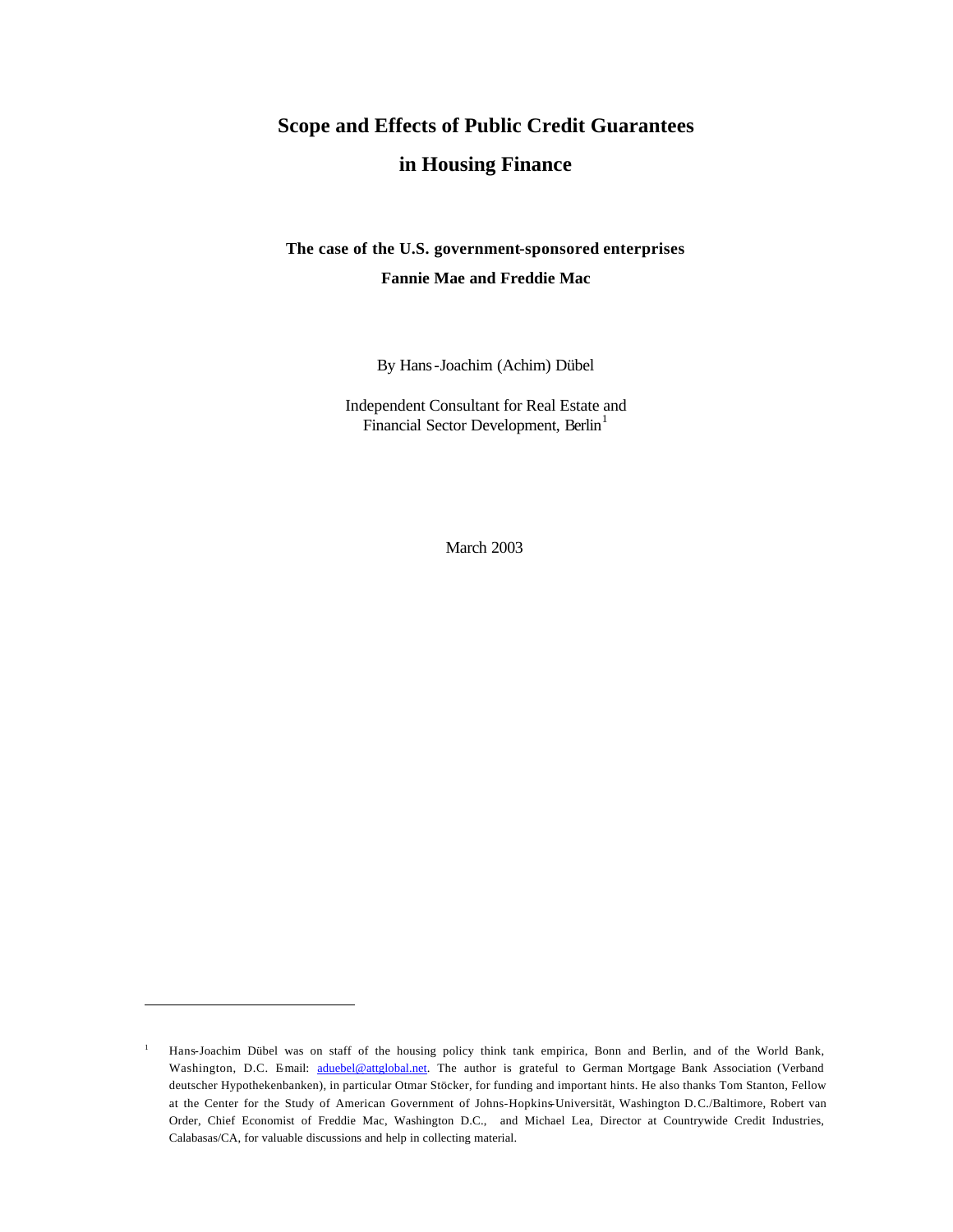## List of Contents

| A.             |                | Introduction                                                                                                | $\mathbf{1}$   |
|----------------|----------------|-------------------------------------------------------------------------------------------------------------|----------------|
| В.             |                | Scope of Government Intervention in the U.S. Residential Mortgage Market                                    | $\overline{2}$ |
|                | 1.             | A Brief History of Government Intervention                                                                  | $\overline{2}$ |
|                | 2.             | U.S. Mortgage Market Segmentation and Scope of Public Credit Guarantees                                     | $\overline{4}$ |
|                | 3.             | The Formidable Growth of Fannie Mae and Freddie Mac                                                         | 6              |
| $\mathbf{C}$ . |                | The Business Model of the Government-Sponsored Enterprises Fannie Mae and                                   |                |
|                |                | Freddie Mac                                                                                                 | 11             |
|                | 1.             | Legal Basis                                                                                                 | 11             |
|                | 2.             | <b>Business areas</b>                                                                                       | 12             |
|                | 3.             | Risk-Taking and Profita bility                                                                              | 14             |
|                | 4.             | Impact on the Primary Mortgage Market                                                                       | 15             |
| D.             |                | <b>Costs and Benefits of Public Support For Government and Consumers</b>                                    | 20             |
|                | 1.             | <b>Costs for Government</b>                                                                                 | 20             |
|                | $\overline{2}$ | <b>Benefits for Consumers</b>                                                                               | 23             |
| Е.             |                | The Structural Policy Role of Fannie Mae and Freddie Mac                                                    | 26             |
|                | 1.             | <b>Housing Sector</b>                                                                                       | 26             |
|                | $\overline{2}$ | <b>Financial Sector</b>                                                                                     | 28             |
| F.             |                | <b>Reform Approaches</b>                                                                                    | 30             |
| G.             |                | <b>Conclusions for the United States</b>                                                                    | 32             |
| H.             |                | <b>Conclusions for Transition Countries in Central and Eastern Europe</b>                                   | 33             |
| I.             |                | <b>Appendix</b>                                                                                             | $\bf{I}$       |
|                | 1.             | <b>List of Abbreviations</b>                                                                                | $\bf{I}$       |
|                | 2.             | Literature                                                                                                  | $\rm II$       |
|                | 3.             | <b>Interesting Links</b>                                                                                    | III            |
|                | 4.             | Overview: Studies on Subsidies and Implicit Guarantees for Fannie Mae and Freddie<br>Mac, by Feldman (2000) | IV             |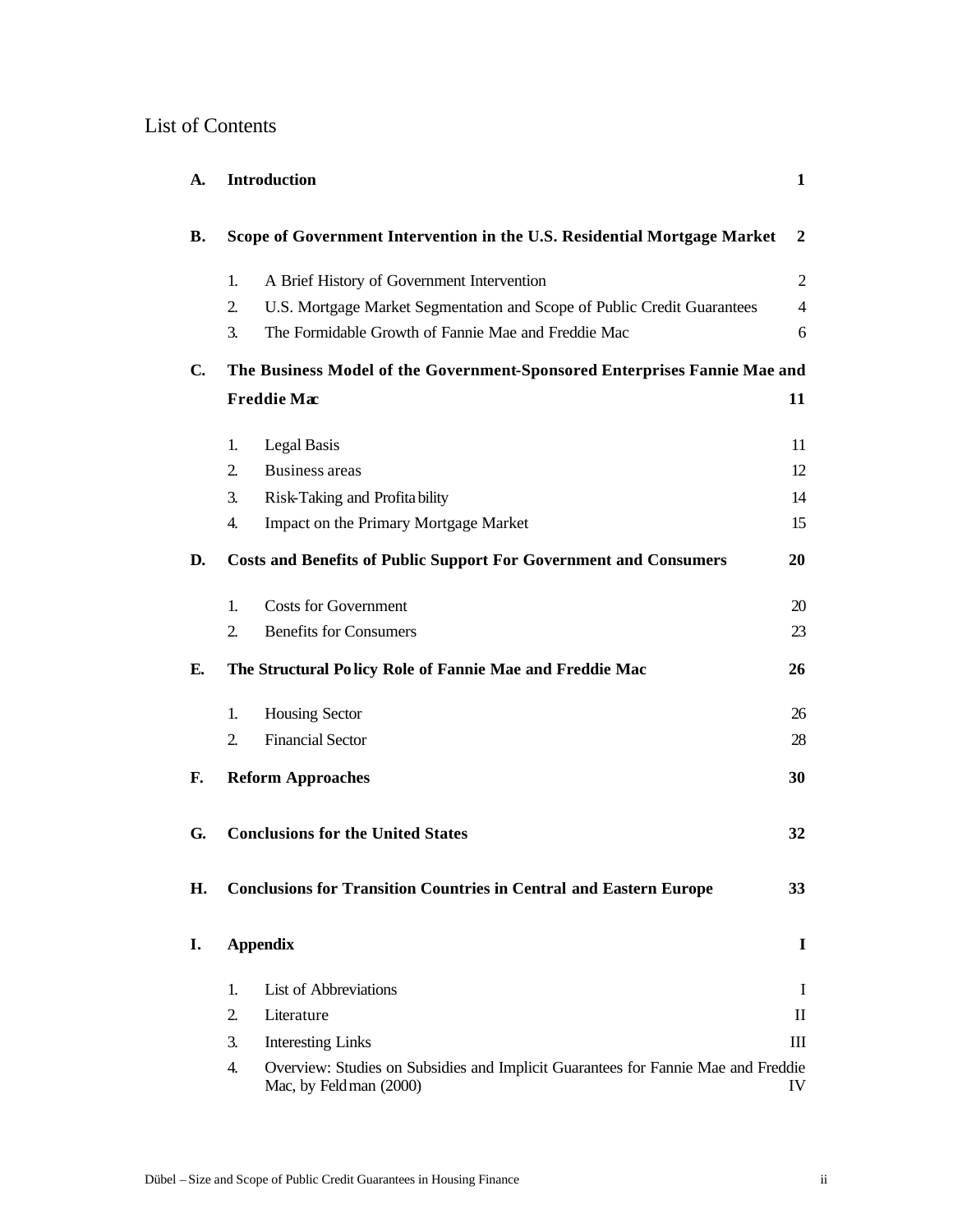## **A. Introduction**

In the debate about the **role of government** in developed economies, the U.S. is often characterized as a case of rigorous withdrawal of government from the financial sector.<sup>2</sup> This widely held view outside the U.S. meets financial policy controversy inside the U.S. whose central point is that de -nationalization and de-regulation is far from being complete.

At the core of concerns are different classes of financial institutions that secure public influence in the financial sector, in particular **government agencies, government corporations** and **governmentsponsored enterprises (GSE)**. 3 While the first two classes of institutions are government-owned, either as part of the public administration or as legally distinct corporations, the latter are privately owned corporations enjoying special public support against operating under a public mandate defined by law or regulation.<sup>4</sup> Benefits for this class of institutions can take various forms; most common are explicit or implicit guarantees of their liabilities and special treatment with respect to taxation and financial regulation.

While the instrumentalities of government described above are today perceived as integral parts of the U.S. financial system, it is often overlooked that most of them were created in the aftermath of an economic history episode, which was characterized by extreme economic conditions and commanded strong public intervention, the **Great Depression**. The purpose of intervention then was to support the ailing economy by injecting liquidity into sectors of strategic relevance for economic recovery: next to agriculture and manufacturing, public infrastructure and housing were key sectors.<sup>5</sup> As the economy recovered, many institutions created in the process continued their life – some until today.

The subjects of this paper are the two largest government-sponsored enterprises that continue to exist in the housing sector, **Fannie Mae and Freddie Mac**. Both operate in the secondary mortgage market where they buy and either hold or sell mortgage loan pools. Taken together, in 2000 these two institutions

 $\overline{a}$ 

<sup>2</sup> See Sinn (1997), pp.15-17, a contribution that was influential in the discussion about the system of Landesbanken in Germany.

<sup>3</sup> It has become practice to apply the term ,agency' to the entire group of instrumentalities of government. This conceals the substantial differences in legal and financial construction. For detail see Stanton (2002).

Stanton (2002) shows that the basic concept of today's american ,government-sponsored enterprises' dates back to the foundation of the First Bank of the United States in 1791 by Alexander Hamilton. Hamilton, in turn, when formulating the Bank's charter act, was following the model of the Bank of England of 1694. The charter act of the First Bank of the United States automatically terminated after 20 years.

<sup>&</sup>lt;sup>5</sup> After World War II, new target groups and sectors became added.Inter alia, veterans that were to be reintegrated into the economy, small and medium sized enterprises and the education sector. A meaningful de -nationalization of the financial sector only started in the 1970's, as fiscal constraints be came increasingly binding.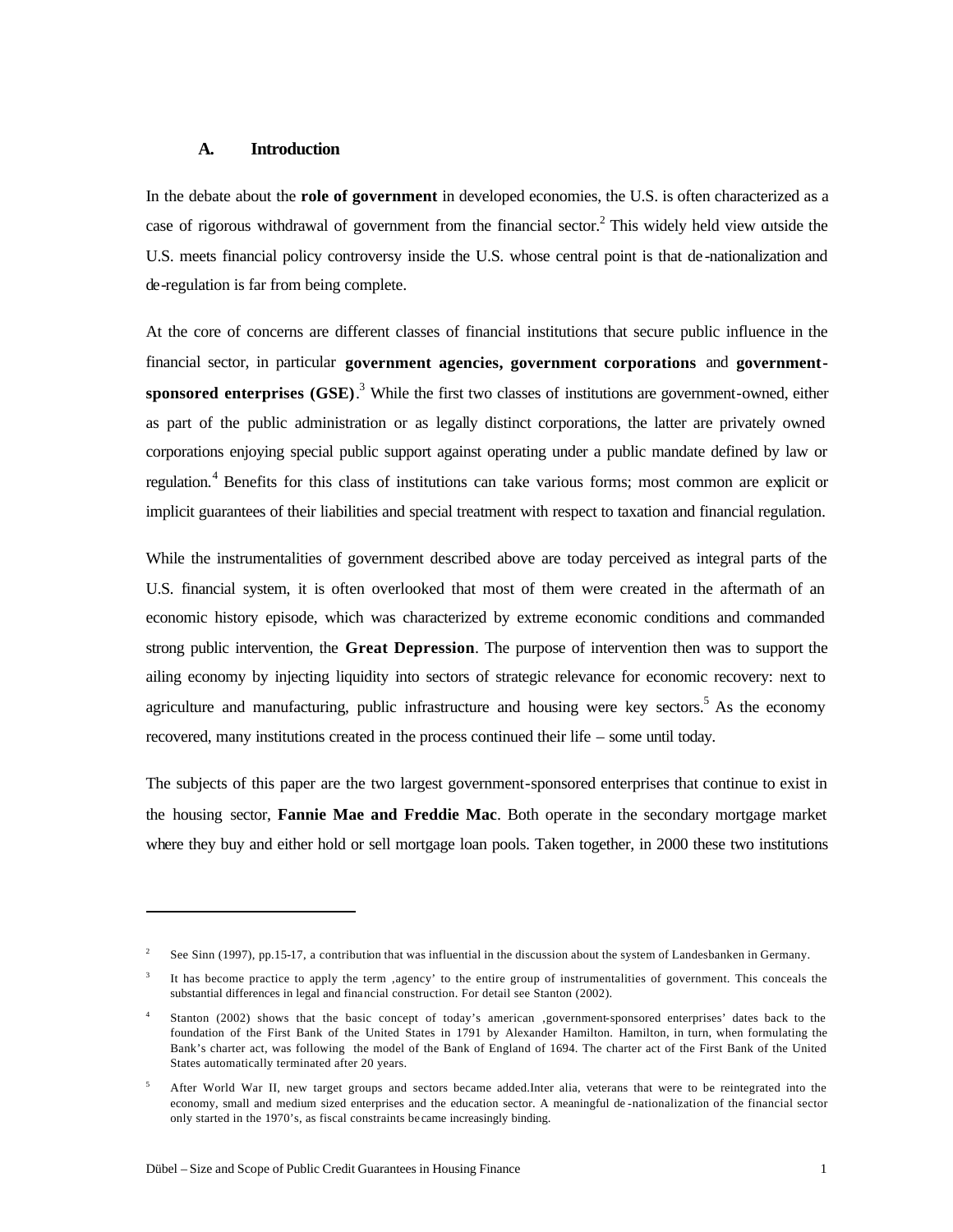held the credit risk of US\$2.3 trillion – US\$2,300 billion – worth of outstanding mortgage loans. This corresponds to approximately 25 % of the U.S. gross domestic product.

The **goal** of the paper is to use the example of Fannie Mae and Freddie Mac in order to review size and scope of public credit guarantees in the US housing sector. The business model of these governmentsponsored enterprises and its associated social costs and benefits stands at the center of the analysis. Which financial returns and risks come with the business model? How are these distributed to private owners, government and consumers? What is the cost-benefit relation of providing government sponsorship from both a housing and financial sector development perspective? Obtaining at least tentative answers to these questions bears relevance not only for the internal housing finance reform debate in the US, but also for the assessment of the numerous attempts to implement the instrument of governmentsponsored enterprises in emerging mortgage markets.

#### **B. Scope of Government Intervention in the U.S. Residential Mortgage Market**

## **1. A Brief History of Government Intervention<sup>6</sup>**

Contrary to continental European countries – the UK is in a special situation here in Europe – consumer and in particular **mortgage credit plays** a **central role in economic policy in the U.S**. Absent a comparably dense system of social security and public services as in most of Europe, the realization of the "american dream" of homeownership is also a key instrument of old age provision and redistribution policy of government.

These political parameters were valid already in the early 1930's when the housing sector became central to several administrations' strategies for economic recovery. The first important step, initiated under the Hoover administration, was the creation of the system of regional **Federal Home Loan Banks (FHLB)**  in 1932. The FHLB were set up as federally chartered regional co-operatives of thrifts<sup>7</sup> supported by federal credit lines. Then, the mortgage market was locally fragmented, as was the funding base of the

 $\overline{a}$ 

 $6$  For a detailed recent review see Colton (2002).

The term , thrift' is used synonymously to the term  $Saviings & Loan'.$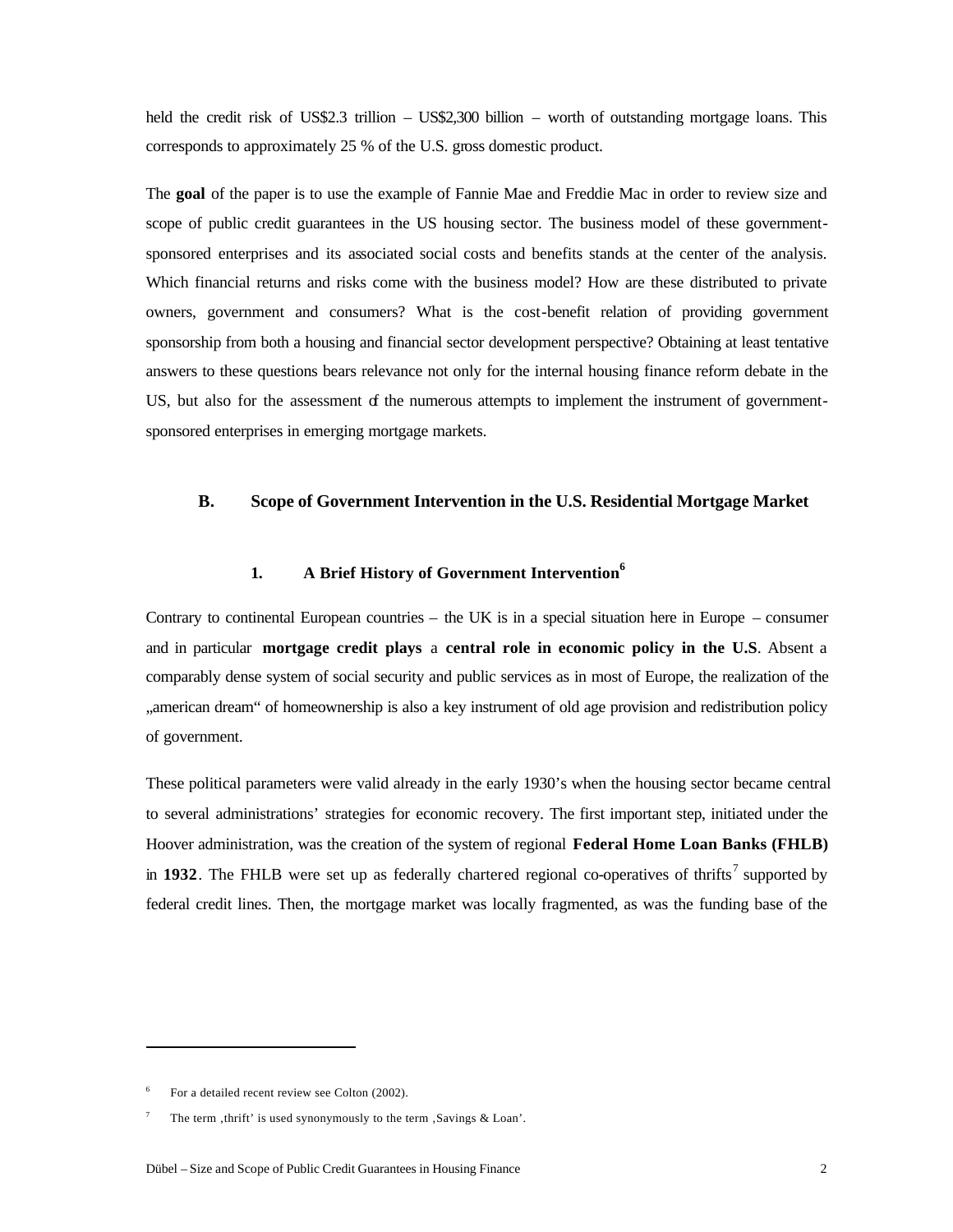thrift industry.<sup>8</sup> Easier access to capital through the issue of debt by the FHLB was thought to provide sufficient incentives to support new lending operations.

However, the thrift institutions remained exposed to credit risk, as the construction of the FHLB required equity contributions and the debt instruments issued were backed by liens on their mortgage portfolios. In times of falling house prices and high unemployment, providing long-term liquidity alone was insufficient to stabilize the market. An emergency measure implemented in **1933** thus focussed on the purchase of a large share of the portfolio threatened with foreclosure by a newly established government corporation, **Home Owners Loan Corporation**<sup>9</sup>. To provide incentives for new lending without further expanding public mortgage holdings, in **1934** the **Federal Housing Administration (FHA)** was created as a mortgage loan insurer, an agency under the Department of Housing and Urban Development (HUD). The conditions that FHA attached to the enrollment of loans should shape the U.S. mortgage market for generations to come.<sup>10</sup> Eligible loans could have a value of up to 80% of the house price, enabling borrowers to purchase houses immediately rather than going through lengthy pre-savings periods.<sup>11</sup> To make servicing this loan amount affordable, maturities for eligible loans were fixed at 20 years and allowable loan rates were capped at 5%. FHA thus created the 20-year fixed rate mortgage that is still the predominant loan product today, by pure administrative fiat. Funding was to be obtained by the lender through a combination of interest-rate regulated savings deposits and debt issued by the FHLB.

In order to improve the funding situation of other lenders than thrifts, in particular the regional finance companies ('mortgage bankers'), in the same year, the law for the creation of **National Mortgage Associations (NMA)** was passed. The design of these publicly sponsored enterprises was leaning on the FHLB concept; in contrast to an FHLB, NMA were allowed to directly purchase loans from finance companies rather than just fund them. However, under the economic stress situation of the time and due to resistance from the thrift industry, no private sector initiative took place. The federal administration reacted in **1938** to this situation with the creation of the **Federal National Mortgage Association (FNMA)**, Fannie Mae. As a subsidiary of the Reconstruction Finance Corporation (RFC), Fannie Mae remained a government corporation and received an own charter act. Departing from the concept behind

The U.S. banking system during that time was strongly fragmented through the barriers to interstate lending and branch expansion. Deposit rates remained tightly capped until the inflation period of the 1970s. The result was that in areas of high credit demand banks were unable to obtain conmensurate amounts of deposits and suffered from liquidity deficits. Many federal interventions in the housing sector targeted these policy-induced market distortions.

The corporation was liquidated in 1951.

<sup>&</sup>lt;sup>10</sup> After World War II, a separate loan insurance division for Veterans was created, Veterans Administration (VA). VA was allowed to insure loans up to 100% loan-to-value ratio.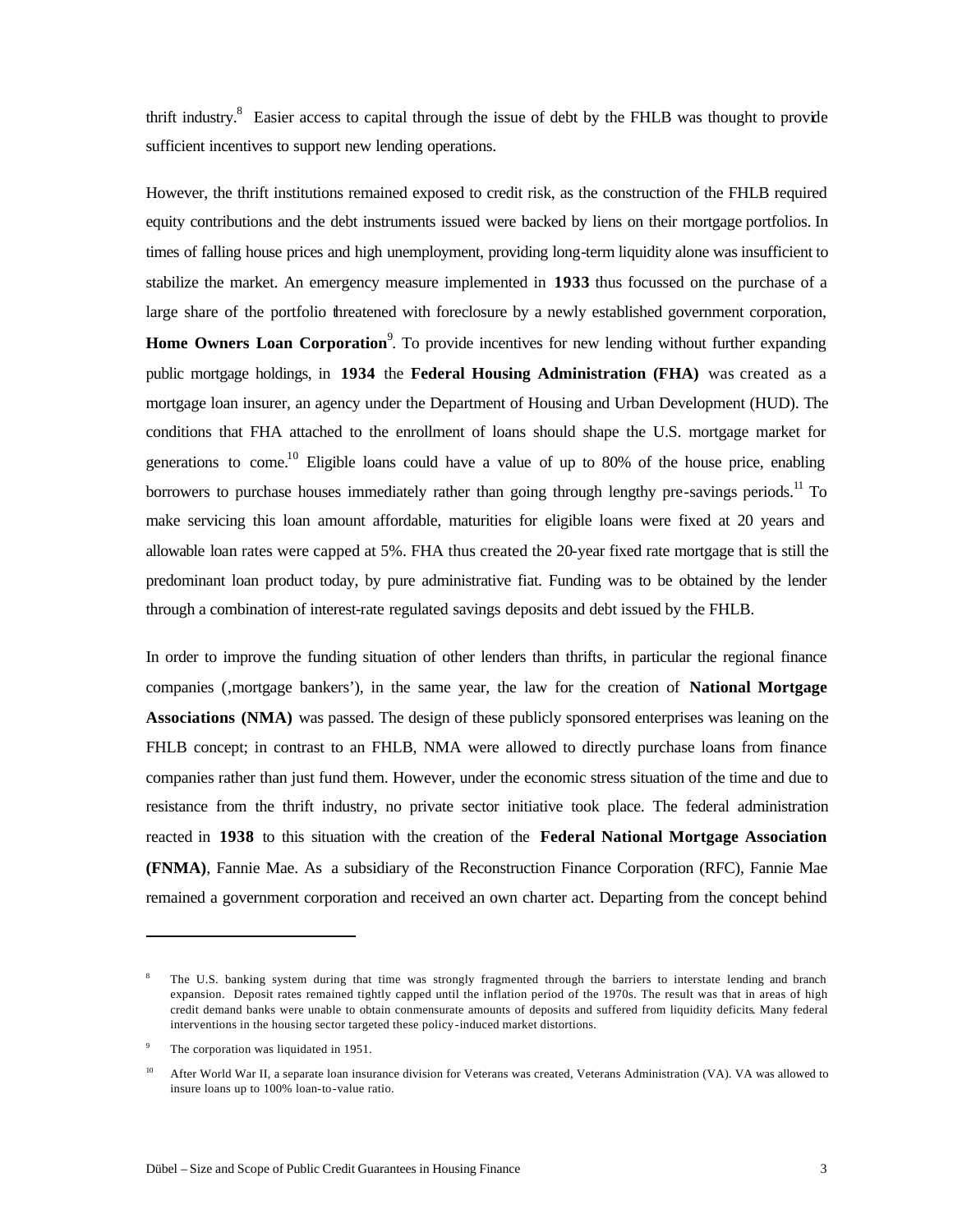the creation of the insurer FHA, through Fannie Mae the federal government now permanently invested in mortgage loan portfolio, funded through public debt. Combined with the sponsorship of the FHLB system, a second, wholly public capital market funding channel for mortgage loans was established.

This dual system remained essentially intact until the final phase of the Vietnam War. At this time, growing public indebtedness forced the federal administration to control the debt of government corporations. The **1968 Housing and Urban Development Act** reformulated the role of FHA designating it to insure only loans to low-income households while declaring the hitherto FHA-insured middle-income loan market as commercially viable. Fannie Mae received a new charter act that converted it from a government corporation into a government-sponsored enterprise, with the effect of moving its debt away from the government's balance sheet. In order to avoid a monopoly of Fannie Mae and create a meaningful addition to the FHLB system, in **1971** upon the initiative of the thrift industry a second government-sponsored secondary market institution was created, **Federal Home Loan Mortgage Corporation (FHLMC)**, Freddie Mac. Freddie Mac received an own charter act, endowed with similar public benefits compared to Fannie Mae. However, until a 1988 charter act reform only thrifts could hold shares in Freddie Mac. As these continued to be interested in holding mortgage assets, Freddie Mac's policies remained focused to reselling the purchased mortgage pools back to her owners, Freddie Mac's credit guaranty attached, as pass-through certificates (PC). Fannie Mae, in contrast, continued to hold mortgages in portfolio and only slowly started selling mortgage-backed securities (MBS) to investors.<sup>12</sup>

### **2. U.S. Mortgage Market Segmentation and Scope of Public Credit Guarantees**

Table 1 and Figure 1 below give an overview over the institution groups and corresponding channels of the U.S. housing finance system around 2000. These have remained unchanged since the 1968/71 reforms. Three strictly separated segments of the residential mortgage market can be distinguished by housing policy target group.

 $\triangleright$  In Channel #1, through the agencies FHA and VA, the federal Housing and Urban Development Department insures loans to **low-income mortgagors** directly over their entire amount against shortfalls of principal and interest. Banks and thrifts through permanent MBS programs that carry an additional timely payment guaranty given by the HUD agency Ginnie Mae sell many of these

<sup>&</sup>lt;sup>11</sup> A system that combines lending with a prior savings phase continues to exist today in Germany and other countries of Central Europe ("Bausparen").

<sup>&</sup>lt;sup>12</sup> In order to enable capital market funding of FHA-insured loans, a new agency, Government National Mortgage Association, Ginnie Mae, was created. In contrast to Fannie Mae and Freddie Mac, Ginnie Mae remains restricted from purchasing loans and thus remains limited to MBS guarantee business.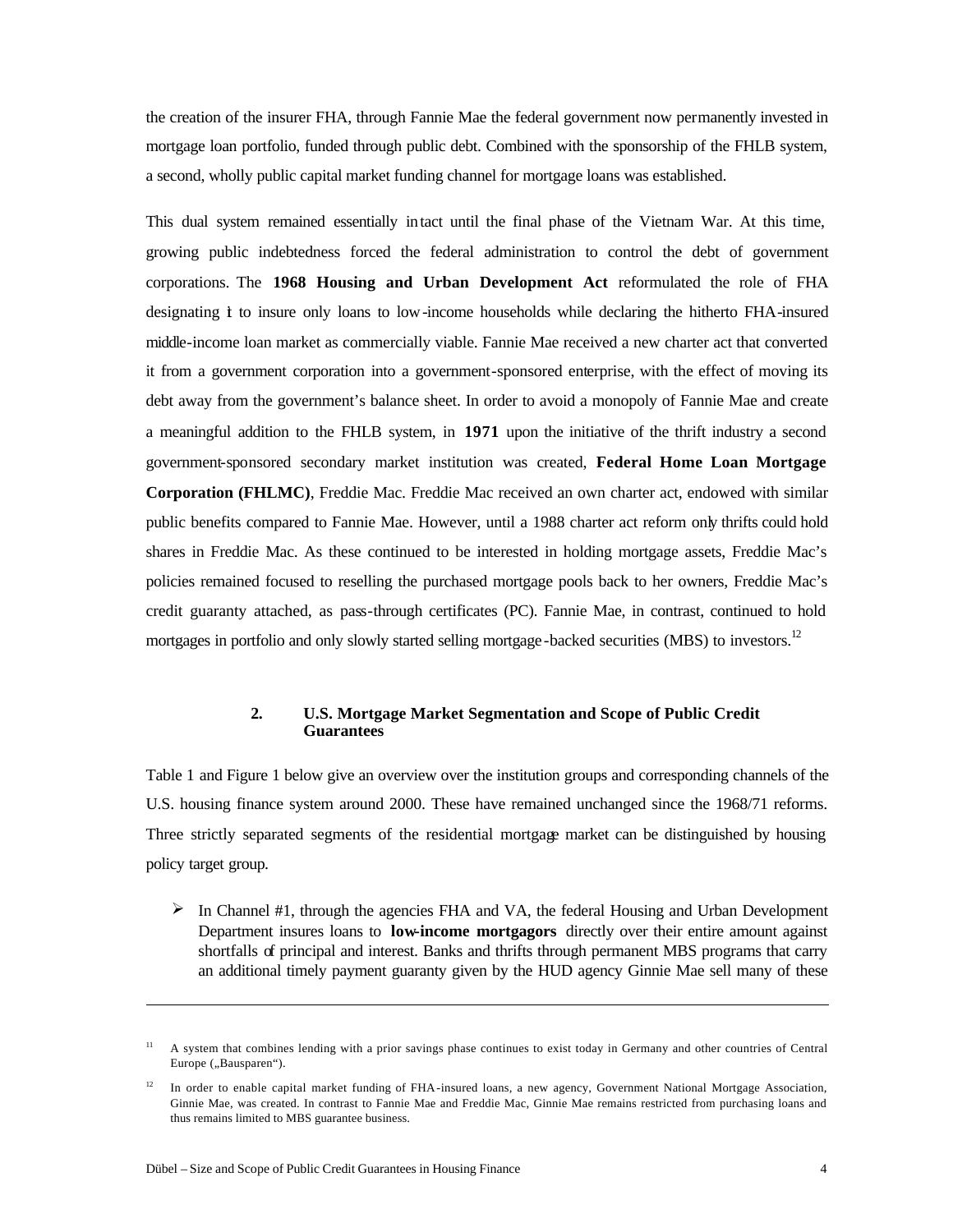loans in the secondary mortgage market.<sup>13</sup> MBS carrying Ginnie Mae guarantees are "full faith and credit" liabilities of the federal government and thus - in terms of their credit risk - equivalent to treasury bonds.

In 2000, the total volume of this mortgage market segment was approx. US\$620 billion, or 11% of outstanding residential mortgage loans. The maximum allowable loan volume for FHA insurance enrollment in 2001 was between US\$132,000 and US\$240,000, recognizing different regional house price levels. Income ceilings and target group quota are used to further refine the targeting. State and in some cases communal agencies are active with similar loan insurance programs for target groups of local interest.

- ÿ The low-income mortgage market is separated from the remaining, **conventional mortgage market** whose outstanding volume by 2000 was almost US\$5 trillion<sup>14</sup>. Two sub-markets can be distinguished here:
	- $\circ$  Within the conventional market, loans below a generous volume ceiling<sup>15</sup> are eligible to funding through the government-sponsored enterprise system of Fannie Mae, Freddie Mac and the FHLB as **conforming conventional mortgages** (Channel #2). Unlike in the FHA/VA market, no borrower income ceilings are attached. As a consequence of this wide interpretation of mandate, government-sponsored enterprises have access to over 80% of the total mortgage market and 90% of the conventional market. When purchasing loans with loan-to-value ratios over 80%, Fannie Mae and Freddie Mac currently require additional loan insurance that is provided by a private industry with a handful of players. Contrary to the full risk taking of government in the low-income mortgage market segment, these enterprises are therefore protected by first loss credit enhancements. As a result, the total volume of mortgages funded or sold by Fannie Mae and Freddie Mac of US\$2,200 billion, 40% of the total mortgage market, overstates their risk exposure somewhat. On the other hand did the FHLB with a funding volume of US\$450 billion, 8% of the total mortgage market, recently undertake steps towards greater risk-taking under the Mortgage Partnership Finance (MPF) program.
	- o Only 15% of the mortgage market, and fewer than 20% of the conventional mortgage market, approx. US\$1,000 billion, are by regulation completely free of public credit or guaranty interventions. This segment is defined as **non-conforming conventional mortgage market** (Channel #3)**.** It caters two quite distinct target groups: first, the extremely high-income market with so-called 'Jumbo' mortgages exceeding the limits set for guarantees by government-sponsored enterprises. Se cond, the dynamic market for loans to borrowers with impaired credit histories or insufficient credit scoring results (subprime mortgages) – not reflected in Figure 1 - that do not fulfill the underwriting criteria set by the government-sponsored enterprises. The funding of both loan categories comes mainly from the issue of MBS and on-balance sheet funding by banks, thrifts and finance companies.

 $\overline{a}$ 

<sup>13</sup> Compare previous footnote.

<sup>&</sup>lt;sup>14</sup> Border line conflicts, e.g. between private mortgage insurers and the government agencies FA/VA are common.

<sup>&</sup>lt;sup>15</sup> The ceiling is *indexed* to the average construction costs for new 1-4 family homes. This methodology ignores that secondary housing market transactions and mortgage refinancings make up the lion's share of new credit transactions, both requiring lower loan volumes. The ceiling *level* moreover was US\$300,000 in 2002 – approximately double the average U.S. house price. A 50% higher level is permitted in Alaska, Hawaii, in Guam and the U.S. Virgin Islands.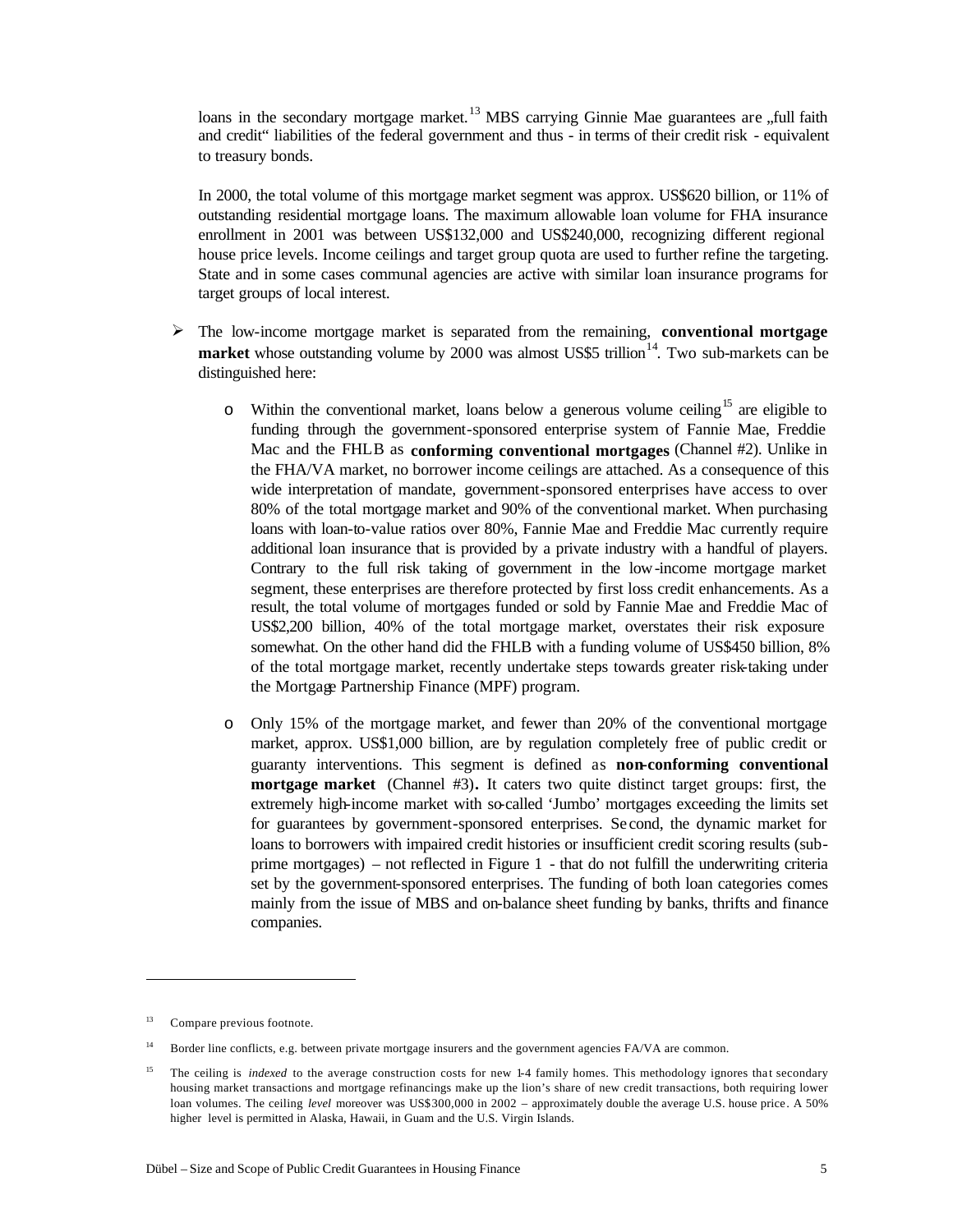Considering that a portion of the conforming conventional mortgage market is not funded and guaranteed by government-owned or –sponsored financial institutions, in a conservative calculation **at least half of U.S. residential mortgage loans, or US\$3,000 billion, enjoy public credit guarantees**.

## **3. The Formidable Growth of Fannie Mae and Freddie Mac**

The central trigger for concerns about the dimensions that public credit guarantees in the U.S. mortgage market might take is the strong growth and the high market share of the enterprises Fannie Mae and Freddie Mac (compare Figures 2 and 3).

A key initial factor was the expansion of both enterprises associated with the **Savings & Loan crisis of the 1980s**. Between the middle of the 1980s and the early 1990s, the ratio of purchases of single-family home loans Fannie Mae and Freddie Mac to total new originations in the U.S. mortgage market jumped from approx. 30% to 50%. In the same period, the market share of thrifts in loan originations shrunk from 50% to 20% while the market share of finance companies that traditionally co-operated strongly with Fannie Mae doubled from 25% to 50%. The market share of banks remained constant. As the thrift industry had held mortgage loans generally on balance while finance companies were generally loan sellers, inversely related to the decline of thrifts in originations the share of credit risk held by the government-sponsored enterprises increased. Considering in addition the share of FHA/VA insured loans, at the beginning of the 1990s government took over the credit risk of two thirds of new loan originations.

While this ratio declined somewhat over the remainder of the **1990s**, it remained significantly higher than in the 1980s - between 45 - 55%. High mortgage market growth and interest-rate volatility favored the continued expansion of market share in particular of Fannie Mae and Freddie Mac. Figure 4 below shows the development of outstanding loan volumes. Today's 50% share of Fannie Mae, Freddie Mac and FHA/VA-Ginnie Mae in total residential mortgage market credit risk exposure is more than triple the level of 1980, then only 16%. While outstanding residential mortgage loans in relation to gross domestic product did not grow quite as strongly during the 1990s compared to the 1980s – from 50.5% in 1990 to 56.9% in 2000, compared to 39.7% in 1980 - new loan originations increased drastically. A strongly contributing factor – between  $1/3$  and  $2/3$  of new originations – were mortgage prepayments, implying usually the closing of new mortgage loans carrying a lower coupon rate. Prepayment activity grew during the decade, stimulated by strong competition among originators, declining transactions costs and an increased awareness by consumers.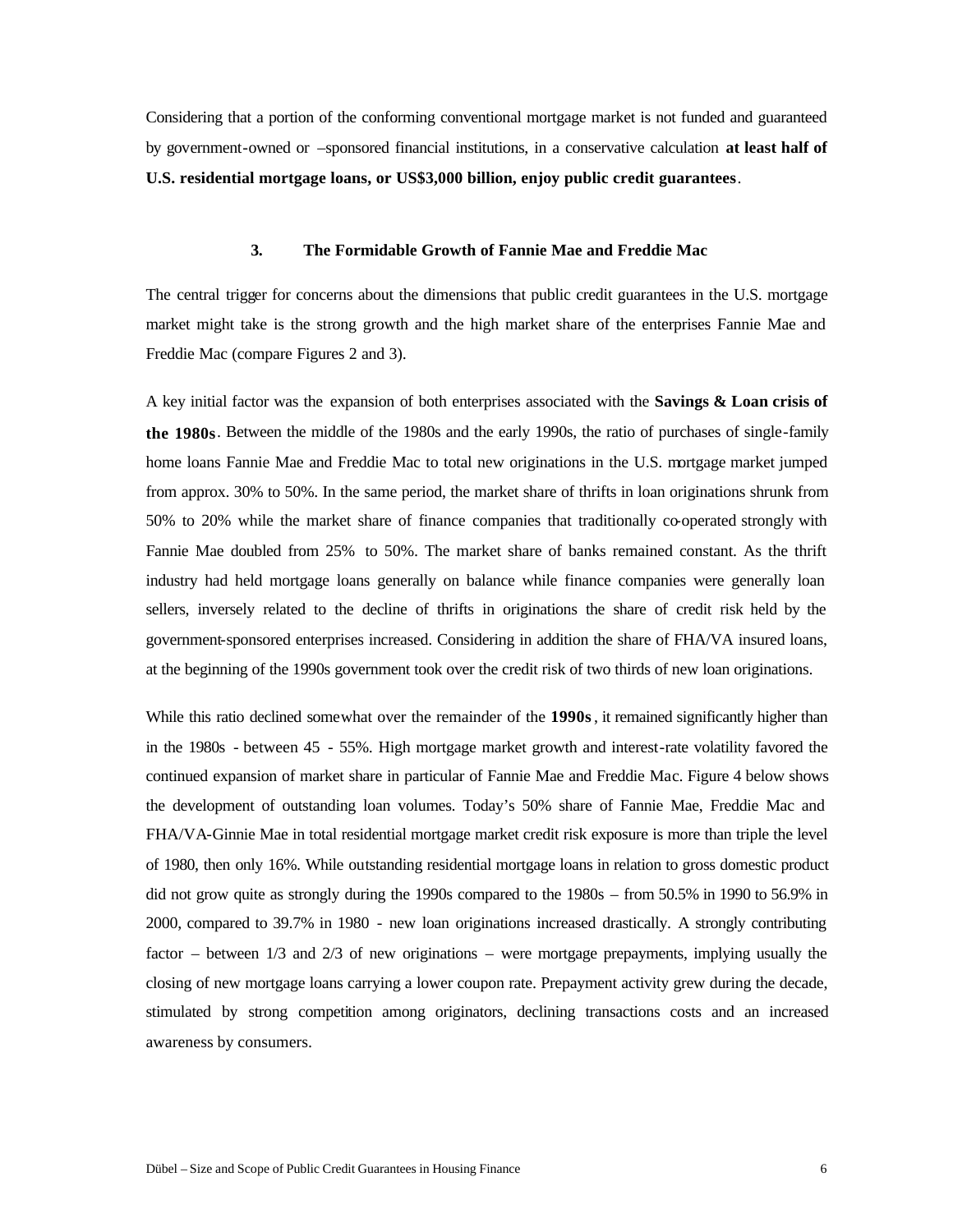As a consequence of their strong growth, in 2000 Fannie Mae, Freddie Mac and the FHLB issued **debt securities and MBS** in the amount of US\$992 billion. This figure corresponded to **45% of gross sales**  of **fixed income securities** in the U.S. bond market. The issues of mortgage market GSEs amounted to more than 3.5 times the issuances of the federal government.

## **SUMMARY**

The most important housing finance institutions in the U.S. today can be traced back to the New Deal policies of the 1930s. A differentiation needs to be made between:

- $\triangleright$  Government-owned corporations and agencies, which are active in the low-income mortgage market. On the federal level, these include the mortgage insurer FHA and the financial guarantor Ginnie Mae, on the state and local level numerous agencies with lending and guaranty operations.
- $\triangleright$  Government-sponsored enterprises that operate in the widely defined middle-income market. The most important housing GSEs are the Federal Home Loan Banks, Fannie Mae and Freddie Mac.

As a result of the significance of government-sponsored enterprises, the mortgage market today features a large role of government in mortgage credit risk transformation. Government holds the credit risk of approximately 50% of outstanding mortgages either directly or indirectly. In particular the governmentsponsored enterprises Fannie Mae and Freddie Mac grow enormously and have expanded their market shares continuously.

|                            | Agency                                                                                    | Government-sponsored<br>enterprise (GSE)                                                                                              | <b>Ordinary enterprise</b>                                         |
|----------------------------|-------------------------------------------------------------------------------------------|---------------------------------------------------------------------------------------------------------------------------------------|--------------------------------------------------------------------|
| <b>KEY CHARACTERISTICS</b> |                                                                                           |                                                                                                                                       |                                                                    |
| Charter type               | Created by federal law<br>Generally part of administration                                | Created by federal law<br>Legally distinct entity                                                                                     | License under general law<br>Legally distinct entity               |
| Mandate                    | Specific public mandate<br>Designated business lines only                                 | Specific public mandate<br>Designated business lines only                                                                             | Serves private purposes<br>All business lines                      |
| Ownership                  | Government-owned                                                                          | Shareholder-owned                                                                                                                     | Shareholder-owned                                                  |
| Sponsorship                | Explicit government quarantee<br>regulations                                              | Implicit government quarantee<br>Exempt from certain taxes and Exempt from certain taxes and Fully taxed and regulated<br>regulations | No government quarantee                                            |
| Market structure           | Government monopoly                                                                       | De-facto monopoly or oligopoly                                                                                                        | Market structure determined by<br>competitive forces               |
| Termination/bankruptcy     | Only by law                                                                               | Probably only by law (untested)                                                                                                       | Bankruptcy code                                                    |
| <b>INSTITUTIONS</b>        |                                                                                           |                                                                                                                                       |                                                                    |
| Wholesale bank             | Fannie Mae until 1969                                                                     | Fannie Mae<br>Freddie Mac                                                                                                             | Banks and finance companies<br>(e.g., Bank of America, GE Capital) |
|                            | (State Housing Funds)                                                                     | Federal Home Loan Banks                                                                                                               |                                                                    |
| Financial quarantor        | Ginnie Mae<br>Freddie Mac until 1989                                                      | Fannie Mae<br>Freddie Mac                                                                                                             | Specialized financial guarantors<br>(e.g., MBIA, Ambac)            |
| Insurer                    | <b>Federal Housing Administration</b><br>Veterans Administration<br>(State Housing Funds) |                                                                                                                                       | Specialized mortgage insurers<br>(e.g., PMI, MGIC)                 |

**Table 1: Groups of Institutions in the US Housing Finance System and their Key Characteristics** 

Source: Hans-Joachim Dübel, partly adapted from Stanton (2002), Table 2-3.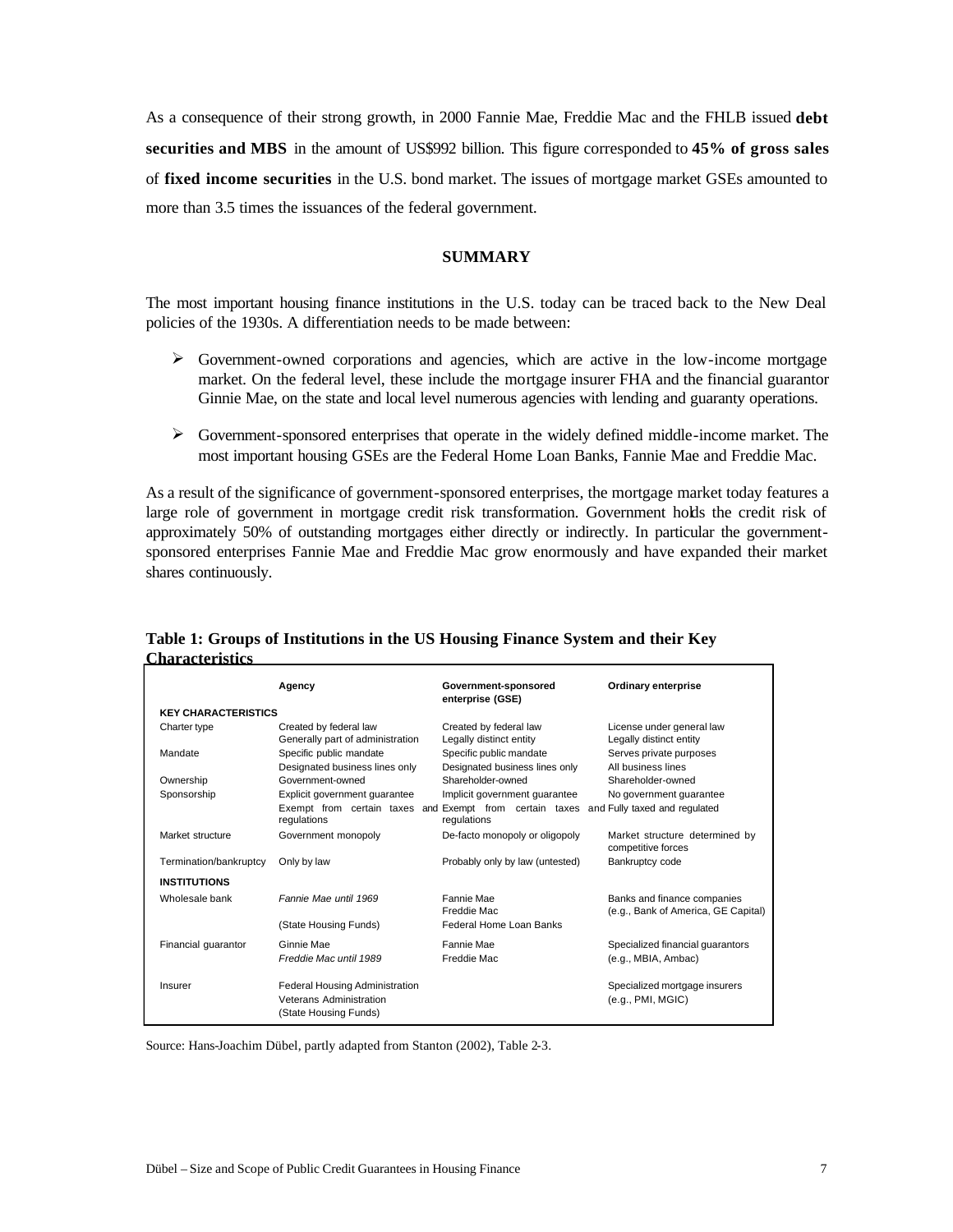



Source: Hans-Joachim Dübel. Notes: FHA: Federal Housing Administration, VA: Veteran's Administration, MBS: Mortgage backed Securities (terminology used here includes other instruments, including Participation Certificates and structured finance products)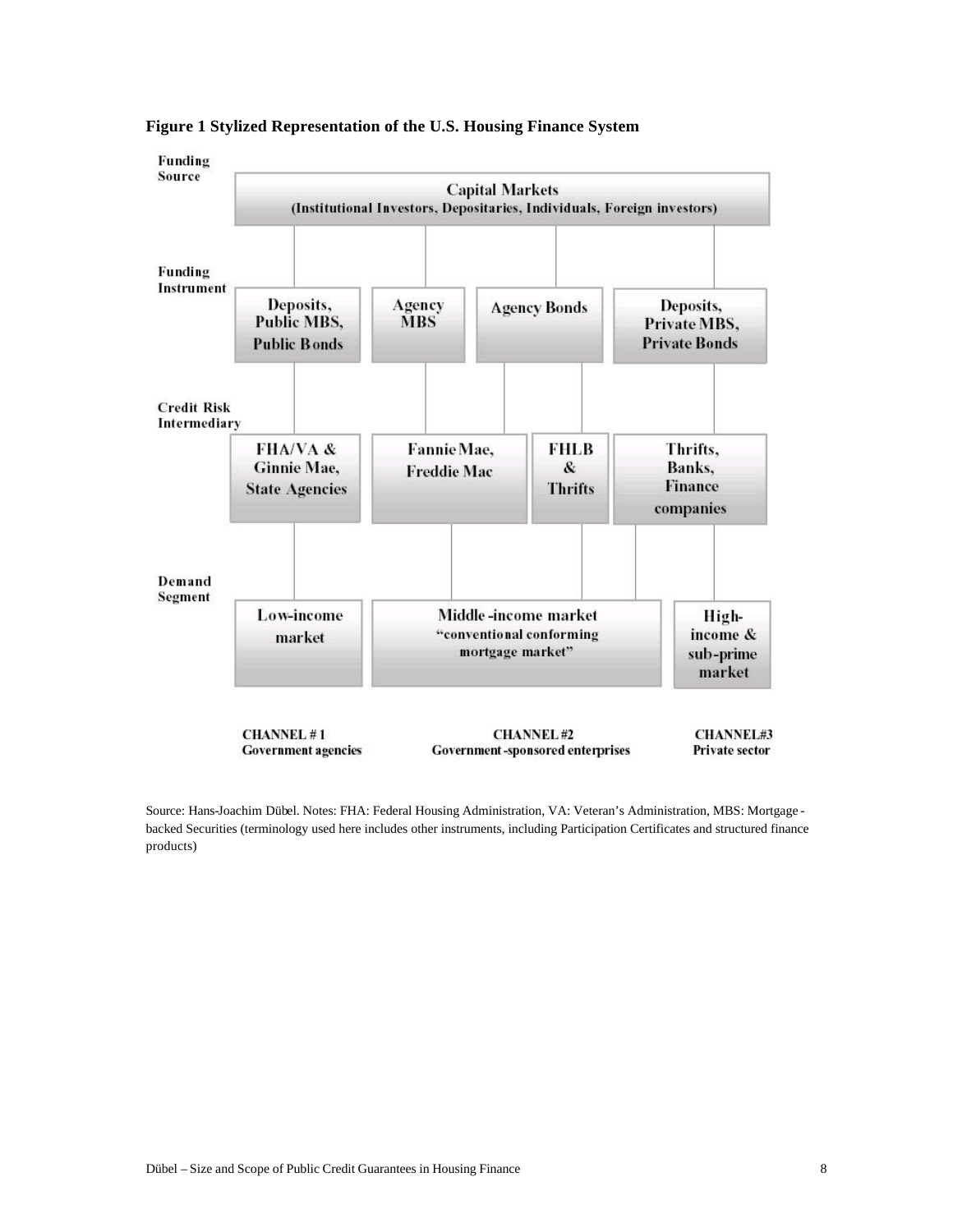

**Figure 2: Annual Growth Rates of the Total Credit Risk Exposure by Fannie Mae and Freddie Mac, 1981 - 2001**

Source: OFHEO (2001). Note: The total credit risk exposure is defined by the sum of mortgage assets held on balance sheet and the outstanding guaranteed MBS.

**Figure 3: Share of New 1-4 Family Loan Originations carrying Public Credit Guarantees, 1986 - 2000**



Source: OFHEO (2001). Note: Data reflecting the purchases of loans by both Fannie Mae and Freddie Mac are only available since 1986.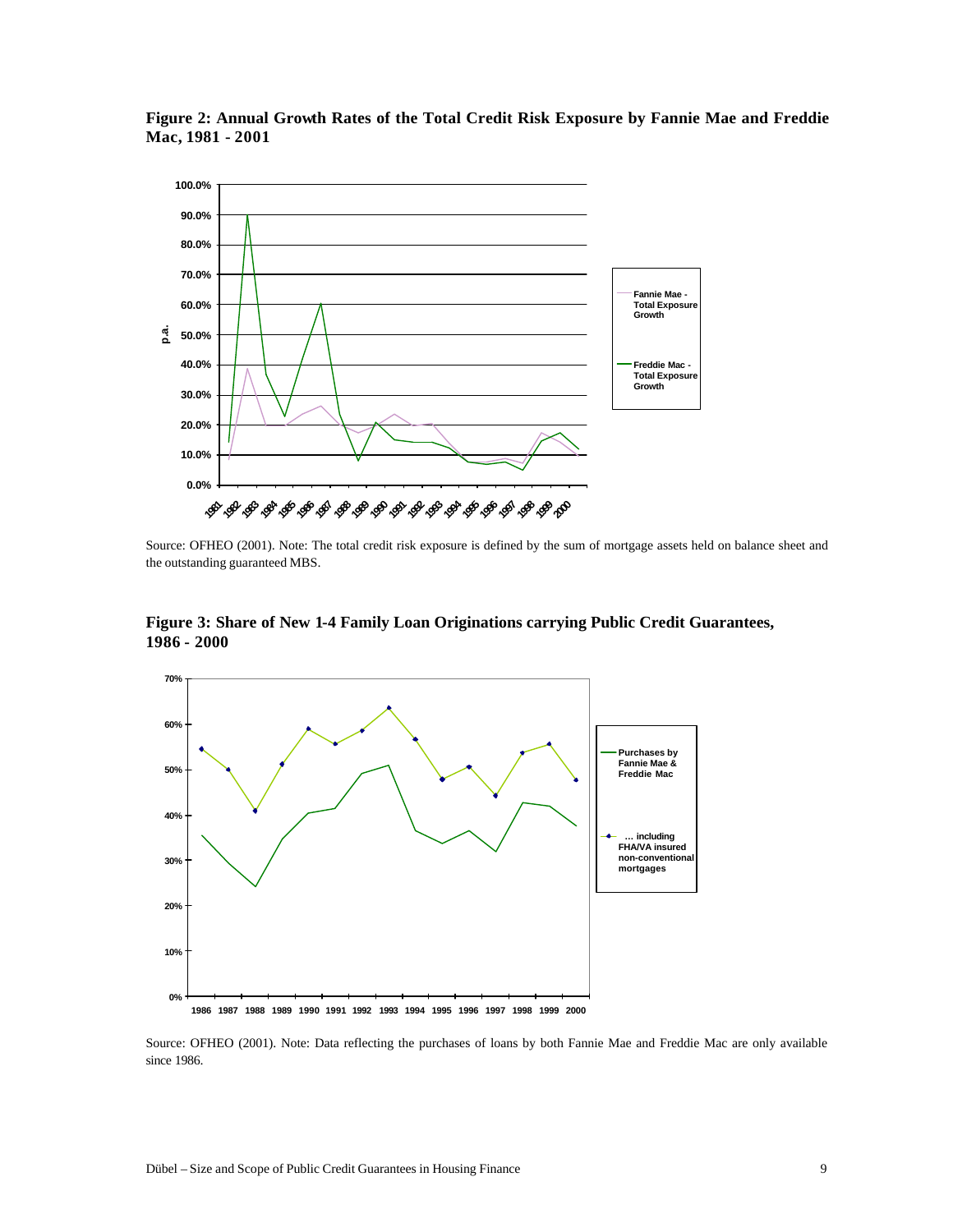**Figure 4: Freddie Mac Estimates on the Investor Structure in Credit and Interest-Rate Risk Exposures in the U.S. Residential Mortgage Market, 1980/1990/2000** 





**Total Residential Debt Outstanding: \$1,110 Billion**

**1990 Residential Mortgage Debt Outstanding**



**Total Residential Debt Outstanding: \$2,932 Billion**

**2000 Residential Mortgage Debt Outstanding**



**Total Residential Debt Outstanding: \$5,622 Billion**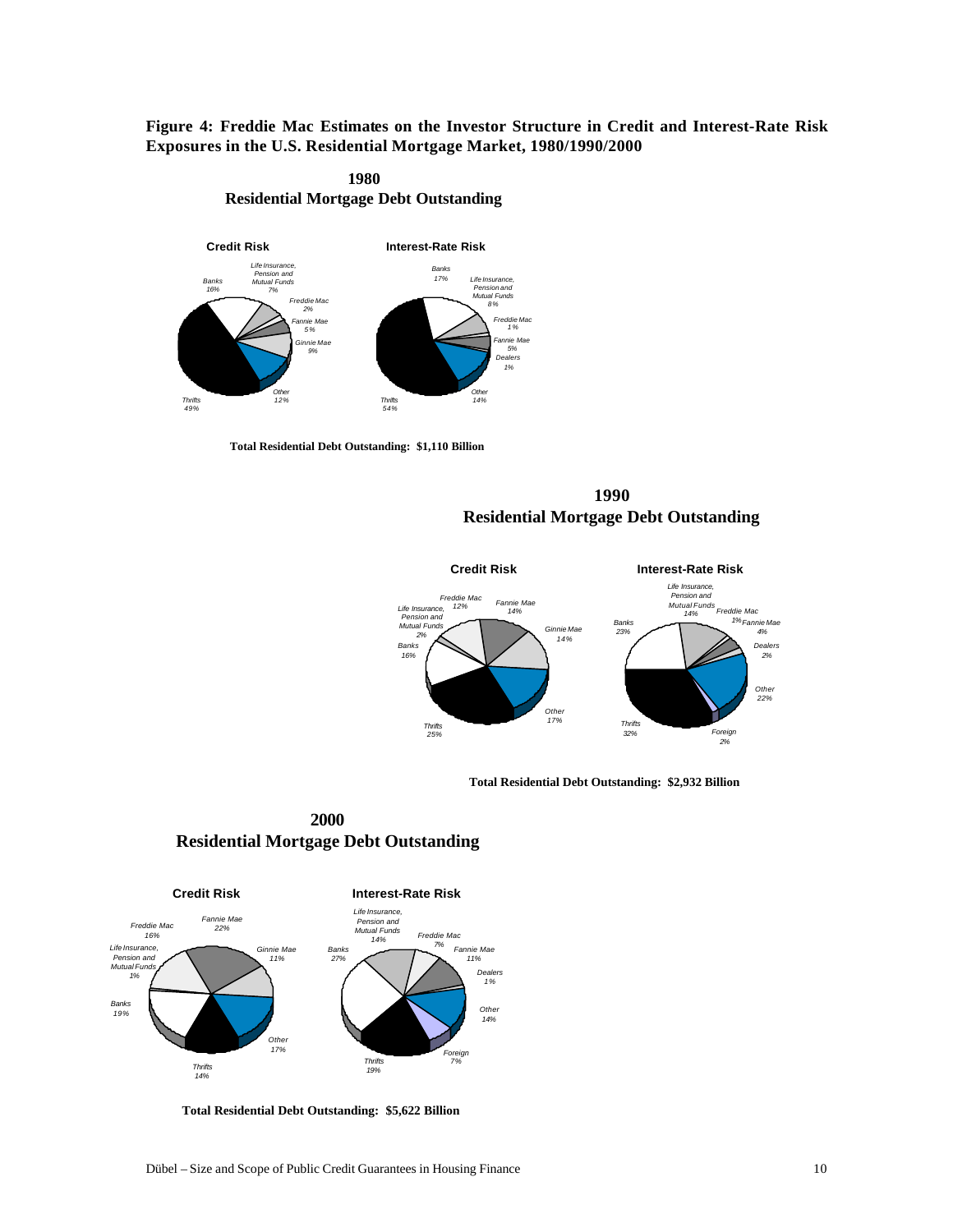## **C. The Business Model of the Government-Sponsored Enterprises Fannie Mae and Freddie Mac**

#### **1. Legal Basis**

Both charter acts of Fannie Mae and Freddie Mac feature a positive definition of admissible operations similar to the constituting laws of specialized European mortgage banks. The enterprises' primary **operational focus** is mortgage credit risk transformation and funding of mortgage loans by tapping the capital market. Differences to the Europe exist in the areas of residential mortgage loan origination, which the enterprises are not allowed to undertake, and commercial mortgage finance, where the enterprises are limited to the funding of rental housing.

In the areas of **credit risk management, asset-liability-management** and **funding policies**, in contrast, Fannie Mae and Freddie Mac have comparatively large room for maneuver. Stanton (2002) shows that the limiting factor for the enterprises' operations in these areas has often not been the charter act, but rather the corporate governance structure defining the distribution of power between management, government and shareholders. For example, until the Charter Act reform of 1988, the thrift industry held the entire share capital of Freddie Mac and the federal government had more far-reaching staffing rights of management and supervisory powers in Freddie Mac than in Fannie Mae. Two direct consequences were that Freddie Mac could not undertake portfolio lending business against the interests of her shareholders, thrifts, as Fannie Mae did, and paid lower salaries, limiting the acquisition of highly paid risk management specialists. As the reform weakened the governance role of both thrifts and government, Freddie Mac immediately embarked upon adjusting its operational profile to the one of Fannie Mae.

Fannie Mae and Freddie Mac are not subject to standard **financial supervision and regulation** for banks, thrifts or insurance companies. A special financial oversight for the two institutions has been created in the Office of Federal Housing Enterprise Oversight, OFHEO. OFHEO is a department of the Housing and Urban Development Department – HUD at the same time performs the **housing policy mandate supervision and regulation** of the enterprises. Compared to other financial supervisors, OFHEO has very limited intervention powers and through the budget appropriation process is vulnerable to the enterprises strong lobbying activity in Congress. It's role is essentially confined to tracking the risk profile of the institutions and calculating risk-based capital requirements according to a recently developed proprietary standard involving market risk stress tests. Both the methodology of the standard and the resulting capital requirements differ strongly from current international banking regulations – in 2000, the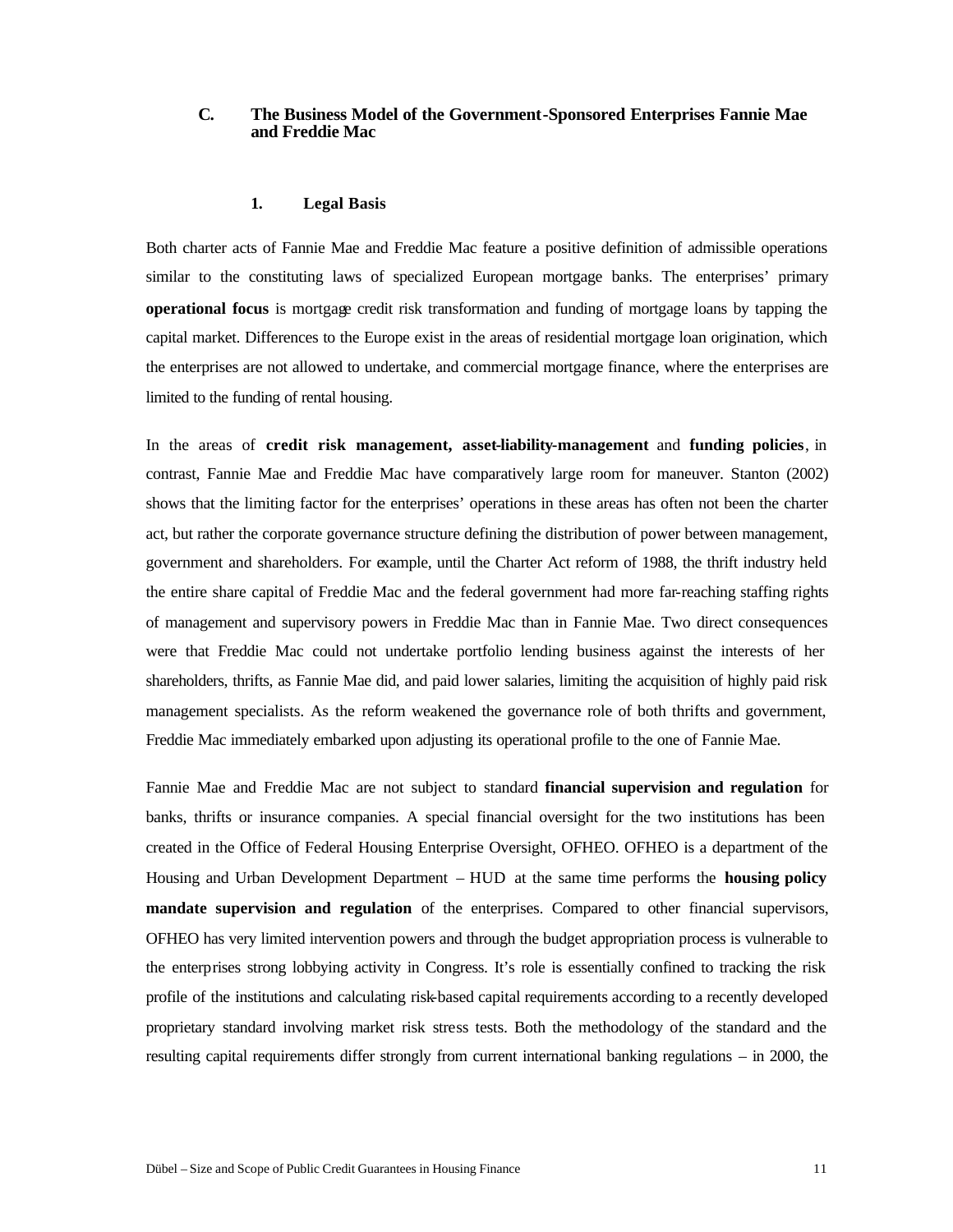enterprises held capital between 1.4 and 1.5% of their credit risk exposure, resulting in a leverage ratio of 65 to 70 times equity that is rather unusual for the mortgage industry (see Table 2 below).<sup>16</sup>

#### **2. Business areas**

#### **Credit Guaranty Business**

The enterprises protect investors against the default risk inherent in the mortgage loan pools they sell as mortgage-backed securities (MBS, Fannie Mae), participation certificates (PC, Freddie Mac) or other structured finance products through **financial guarantees** of different strength. The most common is a timely payment guaranty, ruling out loss of principal and interest as well as the liquidity risk for investors in case of payment delays and ensuring a high rating of the security.

The average **guaranty premium** charged by the enterprises during the 1990's was between 20 and 25 basis points (see Figure 5). Premiums have started to decline since 2000. They are deducted from the interest margins available to loan servicers or originators. Their level surpasses by far the risk costs of the enterprises, which during the 1990's amounted on average to 3.7 basis points (Fannie Mae) and 7.2 basis points (Freddie Mac), respectively. Figure 5 suggests that the **profits** in the credit guaranty business reached record levels in 2000 – on average in the 1990s they amounted to 17.5 basis points (Fannie Mae) and 15.5 basis points (Freddie Mac), respectively.

As a result of the negligible differences between the premium levels charged, many observers suppose **price collusion** between the two enterprises. However, despite the high profits and the associated loss of interest income , selling loans to Fannie Mae and Freddie Mac remains advantageous for originators. An alternative scheme set up by the Federal Home Loan Bank of Chicago – the Mortgage Participation Certificate Program – and similar pool insurance programs of private mortgage insurers to undercut premiums were so far unable to make significant inroads into the market of Fannie Mae and Freddie Mac. The key reason is that both enterprises can use their specific funding cost advantages - reviewed further below - to overcompensate for any excess credit guaranty costs.

## **Portfolio Lending Business**

j

The interest-rate risk associated with the mortgage portfolio bought by the enterprises is only partly passed through to investors through the sale of loan pools. The enterprises **buy and hold large amounts of** 

<sup>16</sup> Details of the latest capital requirements are periodically published on OFHEO's website (see links in the annex).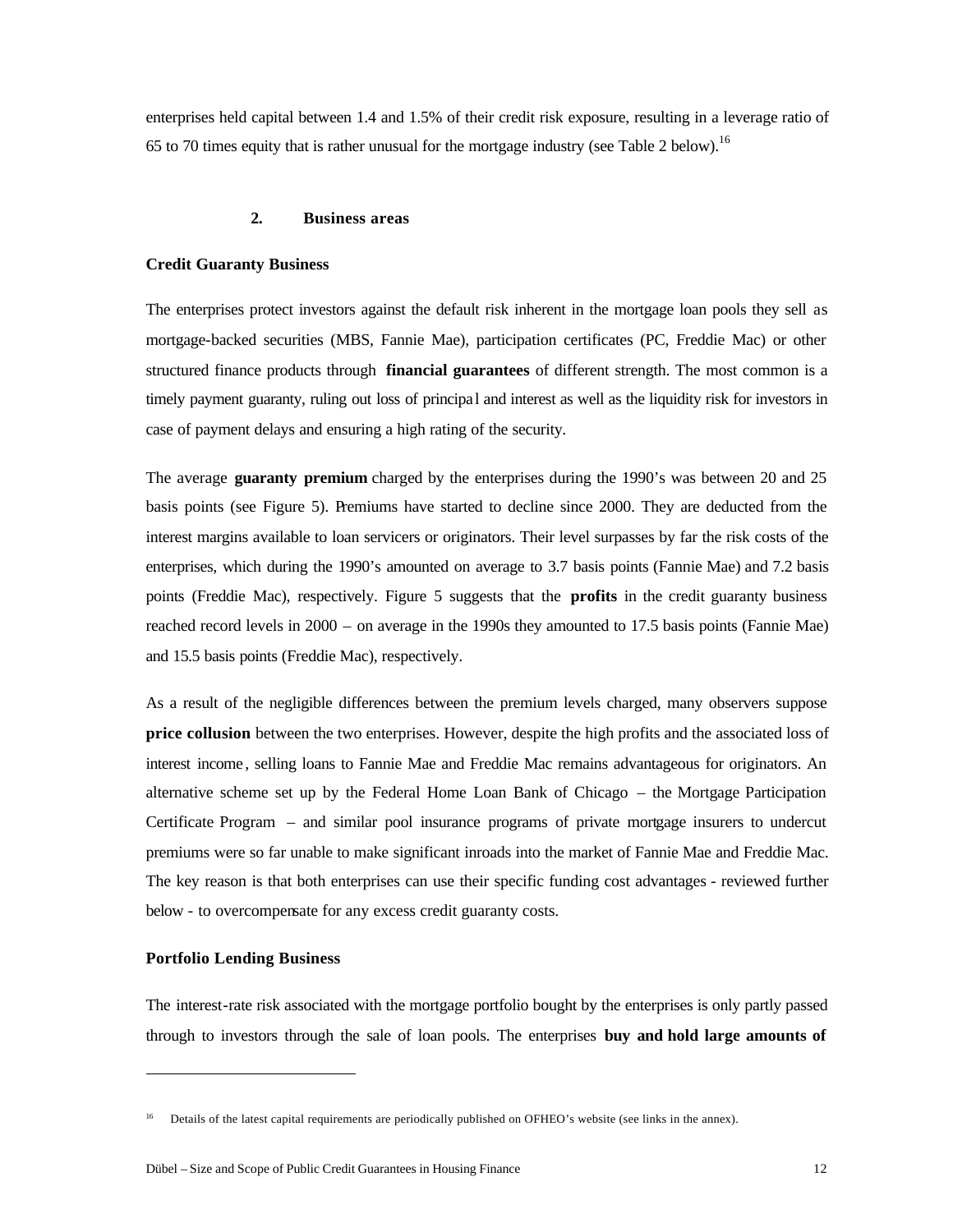**mortgages and own mortgage -related securities on balance sheet**, rendering them in part full intermediaries of credit and interest-rate risk comparable to European mortgage banks. The most important types of interest-rate risk faced by a U.S. portfolio lender are prepayment risk and extension risk.<sup>17</sup> The main instruments that the enterprises use to funding and manage mortgage portfolio carrying these risks are unsecured long-term non-callable bonds, unsecured long-term callable bonds, short-term debt and derivatives.

By 2000, the share of mortgage assets held on balance sheet already amounted to **45% of the total credit risk exposure** of the enterprises, which includes mortgage-related securities sold with financial guarantees. As Figure 6 shows, in the 1990s this share grew dramatically relative to the credit guaranty operations. Facilitated by the corporate governance changes described above, Freddie Mac for the first time developed a significant balance sheet portfolio while Fannie Mae returned to its historical role as a portfolio mortgage lender.

The strong balance sheet growth of the enterprises coincides with two **capital market trends** in the 1990s to which the enterprises reacted by changing flexibly their **issuance** and **hedging policies** and adopting new funding instruments:

#### ÿ **Inflation and interest-rate decline**

A first trend was the strong interest-rate decline and the associated large volumes of mortgage prepayments that hit the U.S. mortgage market between 1992 and 1994. Because the prepayment models in use at that time had not anticipated the scale of refinancing activity taking place at the time, securities that passed through prepayment risk became temporarily difficult to sell or expensive to issue. The enterprises reacted by increasing the issuance of structured finance products, in particular **Collateralized Mortgage Obligations (CMO)**  which protected investors to some degree by varying the allocations of prepayments. By 1994, CMO had risen to 30% of new issuances of the enterprises.

However, at the same time, due to the **increase in the prepayment risk premium** it became more profitable for the enterprises to **retain mortgage portfolio** and develop proprietary funding strategies to manage the risk. As Figure 6 shows the period of 1992 to 1994 for both enterprises marked the turning point for portfolio lending operations.

#### ÿ **Government bond appreciation**

 $\overline{a}$ 

Towards the end of the decade, the dominant capital market trend was high demand for noncallable U.S. government debt by investors as a result of the successful fiscal consolidation in

 $17$  Prepayment risk can be defined as the risk of loss that occurs if assets valued above par are repaid for par, which is typically the case if interest-rates drop. Extension risk can be defined as the risk that assets valued close to or below par are held longer than expected leading to losses, which is typically the case if interest-rates rise. In the presence of either risk, asset duration becomes a variable, requiring a strategy to adjust the duration of liabilities.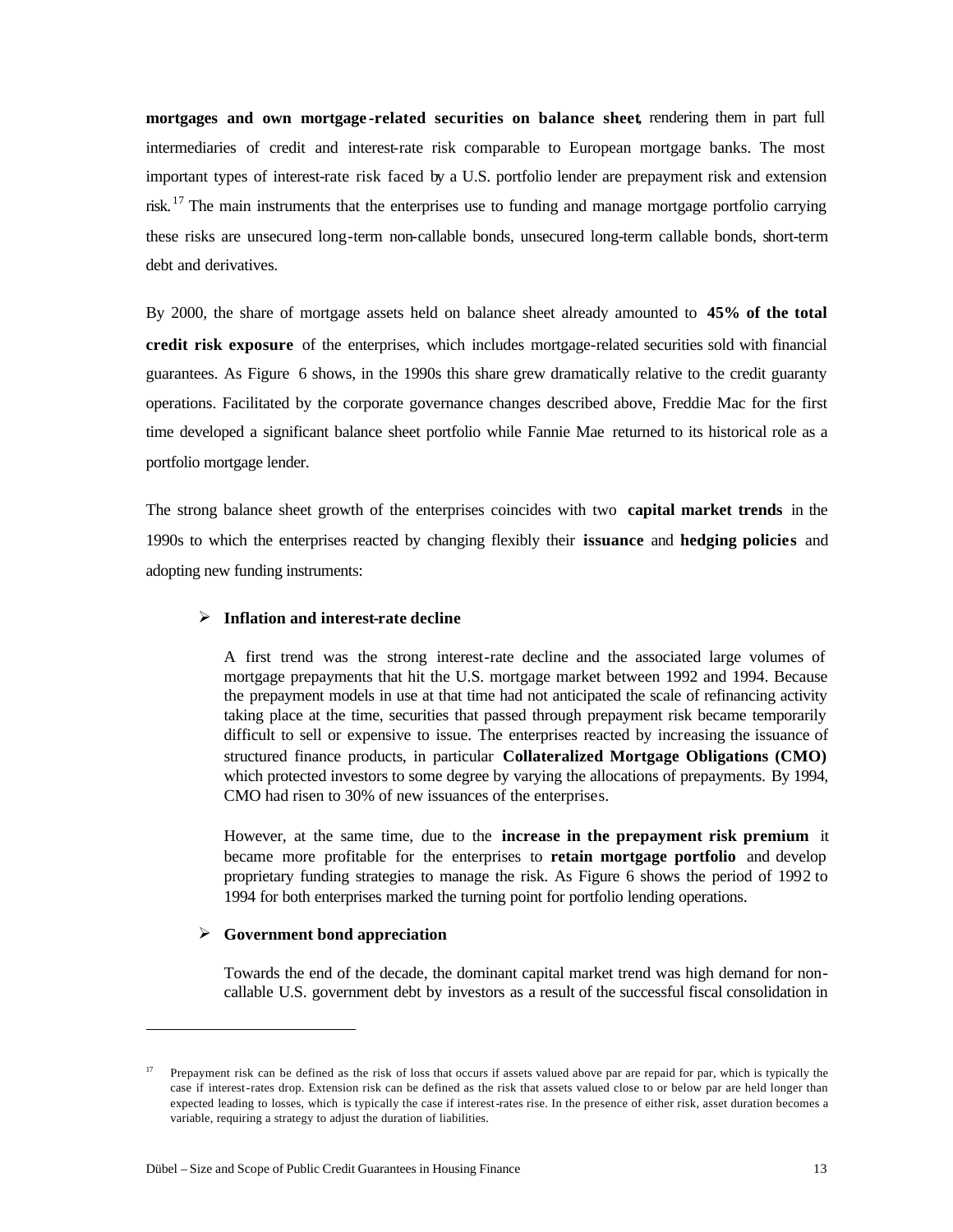the U.S. and a series of emerging capital market crises. This created incentives for Fannie Mae and Freddie Mac to create debt securities similar to government bonds.

As unsecured debt issued by the enterprises was perceived to be government guaranteed and the derivative and hedge market needed for the management of prepayment risk had considerably grown in depth, the enterprises embarked on ambitious unsecured '**agency bond'** programs. A key element of the strategy was to position the debt instrument in the agency segment, usually reserved to issuances of government-owned entities, and not - as would be appropriate for a privately owned corporation  $\overline{\phantom{a}}$  - in the corporate bond market.<sup>18</sup> In order to reap the benefits of the new asset class quickly, in 1998 the first benchmark issues were launched that created liquidity levels closer to treasury issues <sup>19</sup>.

The result of this policy change was a drastic increase in the share of non-callable debt outstanding – for Fannie Mae to 51% of total assets and for Freddie Mac to 26% of total assets in 2000. In a mirror effect, CMO lost significance as a funding instrument while MBS issuance stagnated.

#### **3. Risk-Taking and Profitability**

Despite the high profitability of the credit guaranty operations, the **portfolio lending operations** have developed into the **main source of revenue** for the enterprises. Figure 7 shows that the net interest margin in 2000 was 1% in the case of Fannie Mae and 0.85% in the case of Freddie Mac. Due to balanc e sheet growth, the profits from interest-rate risk taking by 2000 exceeded the profits from credit guarantees by a factor of 4 (Fannie Mae) and 3 (Freddie Mac) – in 1990, profits from both sources were still the same. As a result, the enterprises continue to develop their portfolio lending business with force.

How do the enterprises manage the increased interest-rate risk arising in these circumstances? The balance sheet perspective of Table 2 suggests that the significantly lower net interest margin achieved by the newcomer Freddie Mac can be explained by more conservative risk management standards compared to the traditional portfolio lender Fannie Mae. In fact, Freddie Mac uses to a much larger degree expensive hedging instruments such as interest-rate derivatives and callable debt. However, prepayment and extension risk is hedged only partially against at Freddie Mac, as the cost of hedge instruments are being gauged against the residual risk.<sup>20</sup> The bottom line is that the **high revenues** of the **portfolio**

<sup>&</sup>lt;sup>18</sup> A European issue of Freddie Mac was deliberately placed in the agency market segment, where public agencies such as KfW or government-owned banks such as Landesbanken issue, and not in the private Pfandbrief market segment.

<sup>19</sup> Issue size over US\$3 billion.

<sup>&</sup>lt;sup>20</sup> Freddie Mac is leading in the financial mathematic modelling and hedging of prepayment and extension risk. It's current policy is to hedge fully against the first order derivative of the value of the mortgage portfolio to interest-rate changes, but not fully against the second order derivative. Next to cost arguments it is argued that hedges against second order risks are not necessary since particularly strong rate decreases are not only associated with prepayments but also conseqeuently declines in credit risk, creating a built-in stabilizer for the portfolio.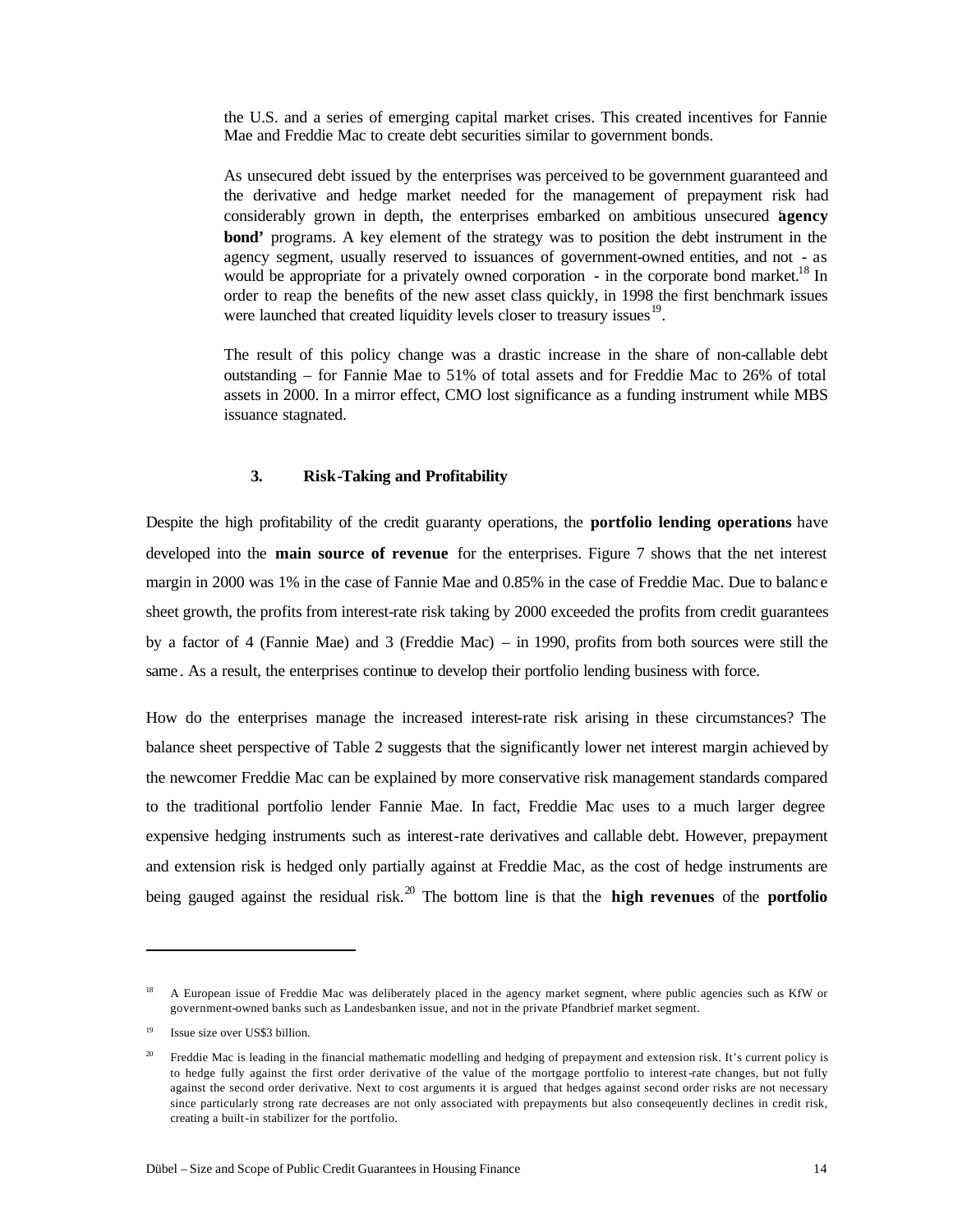**lending business imply,** in particular in the case of Fannie Mae, **high risk taking.** The potential sources are interest-rate and inflation risk as well as the risk of misestimating borrower's prepayment behavior is concerned. A potential realization of risk as losses is exacerbated by the high leverage of both institutions.

With low losses occurring in the past decade, however, both enterprises were able to reach **returns on equity** that top the scale in mortgage banking worldwide. In 2000 return on equity was 25.3 % with Fannie Mae and 22.8% with Freddie Mac. Even if considering both market and market share growth rates, the stock market capitalization of the enterprises is very high relative to book values. It is likely that the main source of revenues, the portfolio lending business funded by agency bonds, will continue to strongly develop, in particular if the supply of U.S. government debt should fall in the future.<sup>21</sup> The extent of risk taking by the enterprises, and thus their issuance and hedging policies will be primarily determined by the risk premiums fetched on the market, in particular credit and prepayment risk premiums, and the continued existence of the advantages they enjoy as government-sponsored enterprises.

#### **4. Impact on the Primary Mortgage Market**

While Fannie Mae and Freddie Mac focus their operations on purchasing and selling residential mortgages ('secondary mortgage market'), their market power enables them to **determine** to a great extent **market structure** and **business standards** in the U.S. prima ry mortgage market:

- $\triangleright$  **Loan origination**. Since the enterprises cannot directly originate loans, banks, thrifts, credit unions and mortgage companies take over this role - usually against a fixed origination fee. Which loan is eligible for the secondary market is increasingly determined by automated underwriting systems, computer programs which capture the characteristics of the properties to be financed and consumers to be underwritten, and provide the originator with a positive or negative funding signal. Freddie Mac has pioneered the technique with its Loan Prospector. The share of loans underwritten with automated systems in secondary mortgage market purchases has reached 55% in 2000. As the screening function is automated, the role of originators becomes focussed on data verification and monitoring on behalf of the enterprises.
- ÿ **Loan Servicing**. After a loan purchase, the enterprises traditionally remained tied to the originator with a servicing contract.<sup>22</sup> However, a large market has developed in which servicing rights are sold from the originator to third-party specialists. The servicers' assets consist of the present value of the future interest margin streams, corrected by his servicing costs and those

<sup>&</sup>lt;sup>21</sup> Around 2000 a vivid discussion about the future of the U.S. bond markets took place. It centered around projections that expected new issuances by government-sponsored enterprises in housing would exceed new issuances of the federal government by the middle of the decade. See Fleming (1999). As fiscal surpluses have in the meantime turned into deficits, the discussion has become muted.

Loan servicing comprises loan administration, collection of payments and management of default and foreclosure.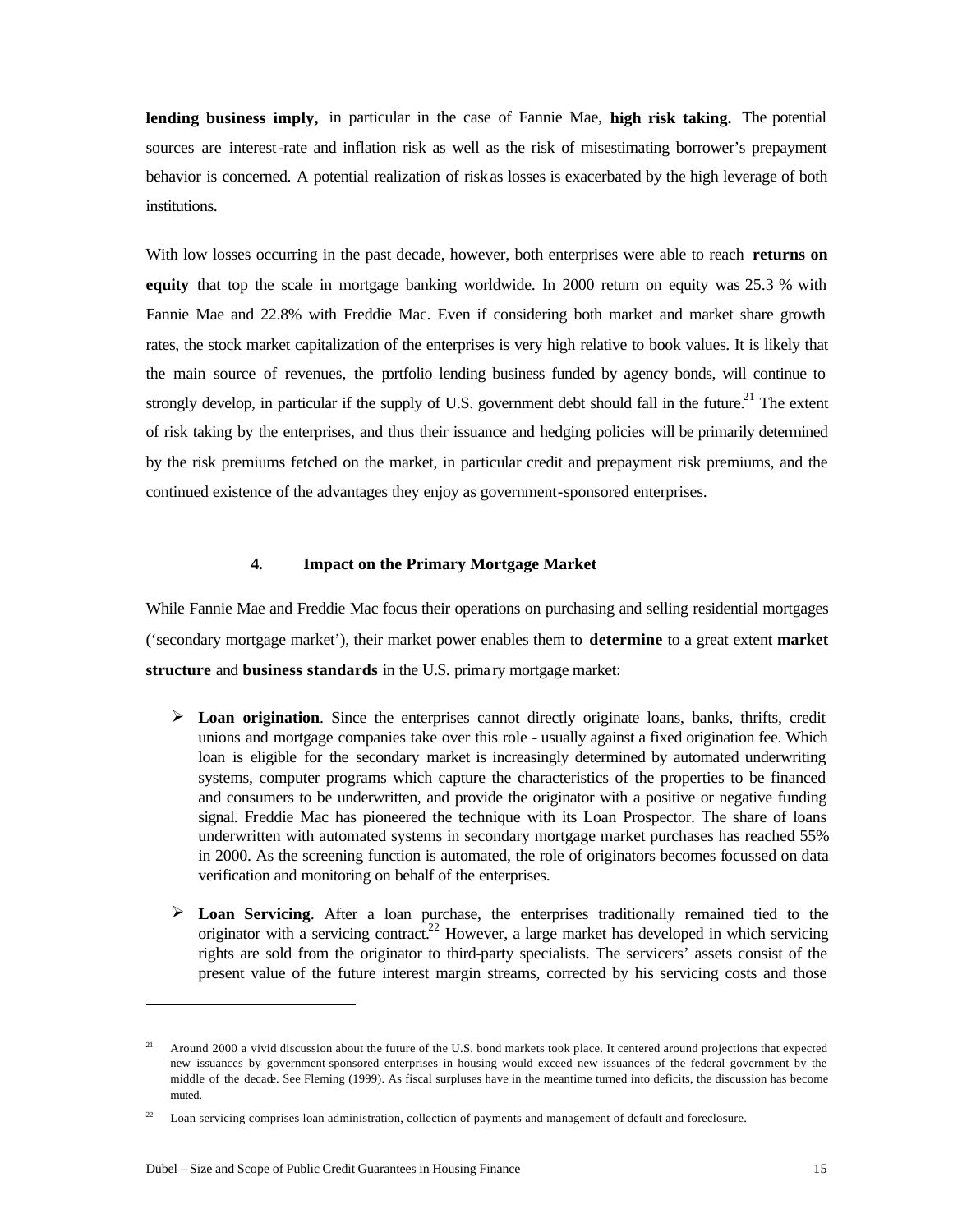elements of credit risk which are not transferred to the enterprises, i.e. cost arising from technical collection and loan administration errors. Fannie Mae or Freddie Mac covers costs arising from default; however, servicers receive financial incentives geared towards maximizing loan recoveries, e.g., by curing the loan through workouts with the borrower.

It is interesting to note that the servicing market is both increasingly technologically sophisticated and economically concentrated in the US. This has lead to an increase in the bargaining power of servicers vis-à-vis the enterprises over the level of credit guaranty premiums deducted from the margins, which as a consequence are gradually declining.

 $\triangleright$  Finally, the enterprises can be held to create the market for **private mortgage insurance** through their LTV underwriting limits for loan purchases. A handful of nationwide diversified loan insurers are active in this market. As the enterprises' credit risk management technology has become increasingly sophisticated, a debate over the validity of the guidelines, and hence the future of private insurers, has developed.

## **SUMMARY**

The charter acts of the housing GSEs Fannie Mae and Freddie Mac limit their operations to the funding of residential mortgage loans, including rental housing loans. Being similar in that regard to European mortgage banks, the enterprises command significantly greater degrees of freedom than their counterparts concerning credit risk management, asset-liability management and funding options, which - after a series of legal and corporate governance changes - they are able to exploit fully.

Their core business areas are financial guarantees for mortgage-related securities issued in their name and portfolio investment in mortgage assets. In the former area, both enterprises obtain moderate profits taking relatively low credit risk; in the latter they obtain high profits taking moderate to high interest-rate risk, in particular prepayment and extension risk. According to the market prices of the different risk, the enterprises vary the importance of both business areas. Fannie Mae and Freddie Mac differ in their risktaking behavior as a matter of individual strategy. The enterprises high profitability  $-20-25\%$  return on equity – is closely related to their low capital holdings of just 1.4-1.5% of total credit exposure, resulting in a leverage ratio of 65-70 times capital that is unusually high for the mortgage industry.

As a result of their strong market power in the secondary mortgage market and despite their charter focus on the secondary mortgage market, the enterprises determine to a large extent market structure and business standards in the primary mortgage market.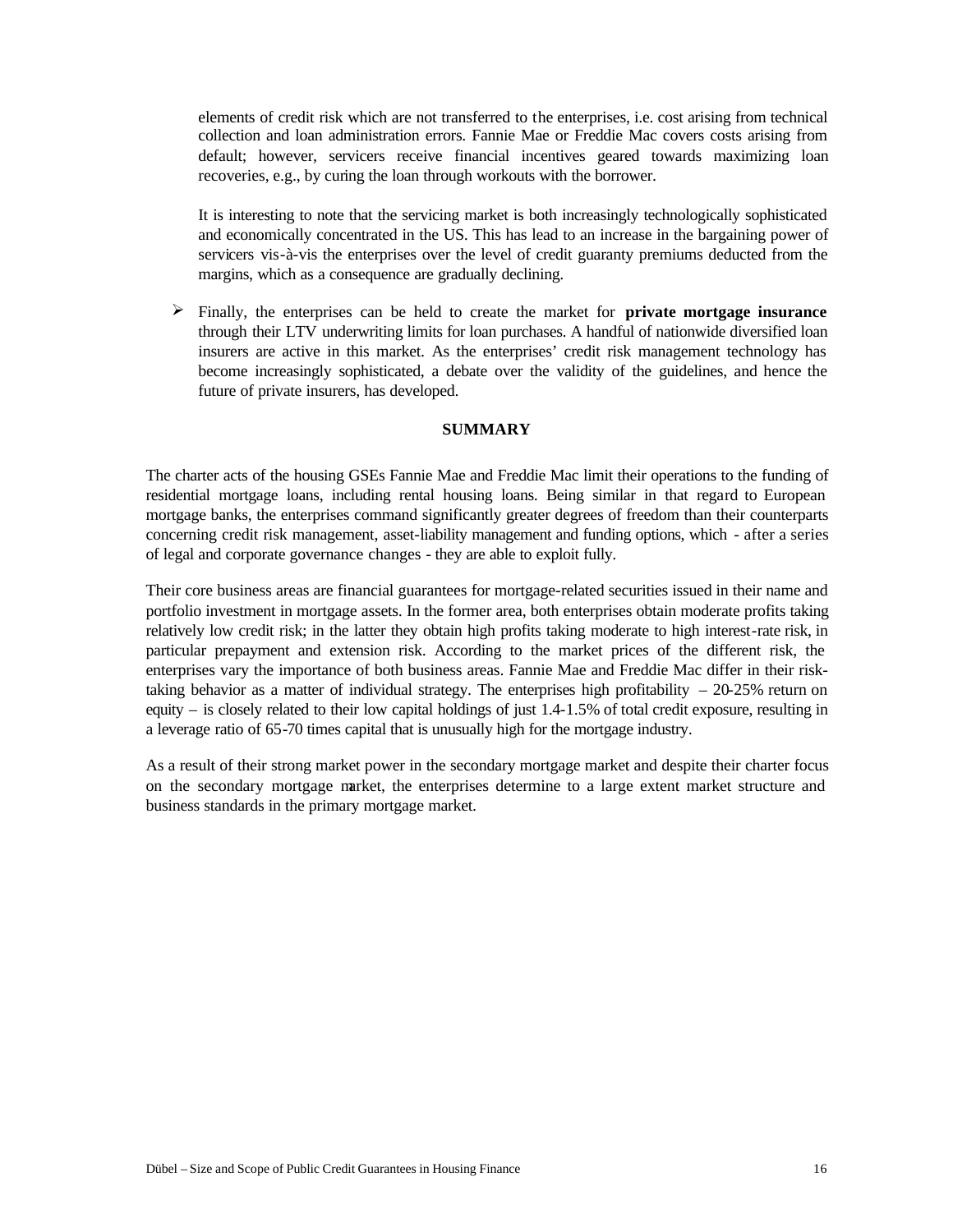

**Figure 5 Credit Guarantee Premiums and Credit Losses of the Enterprises, 1981 - 2000**

Source: OFHEO (2001). Note: Credit loss data for Freddie Mac not available prior to 1987.





Source: OFHEO (2001), author's calculations.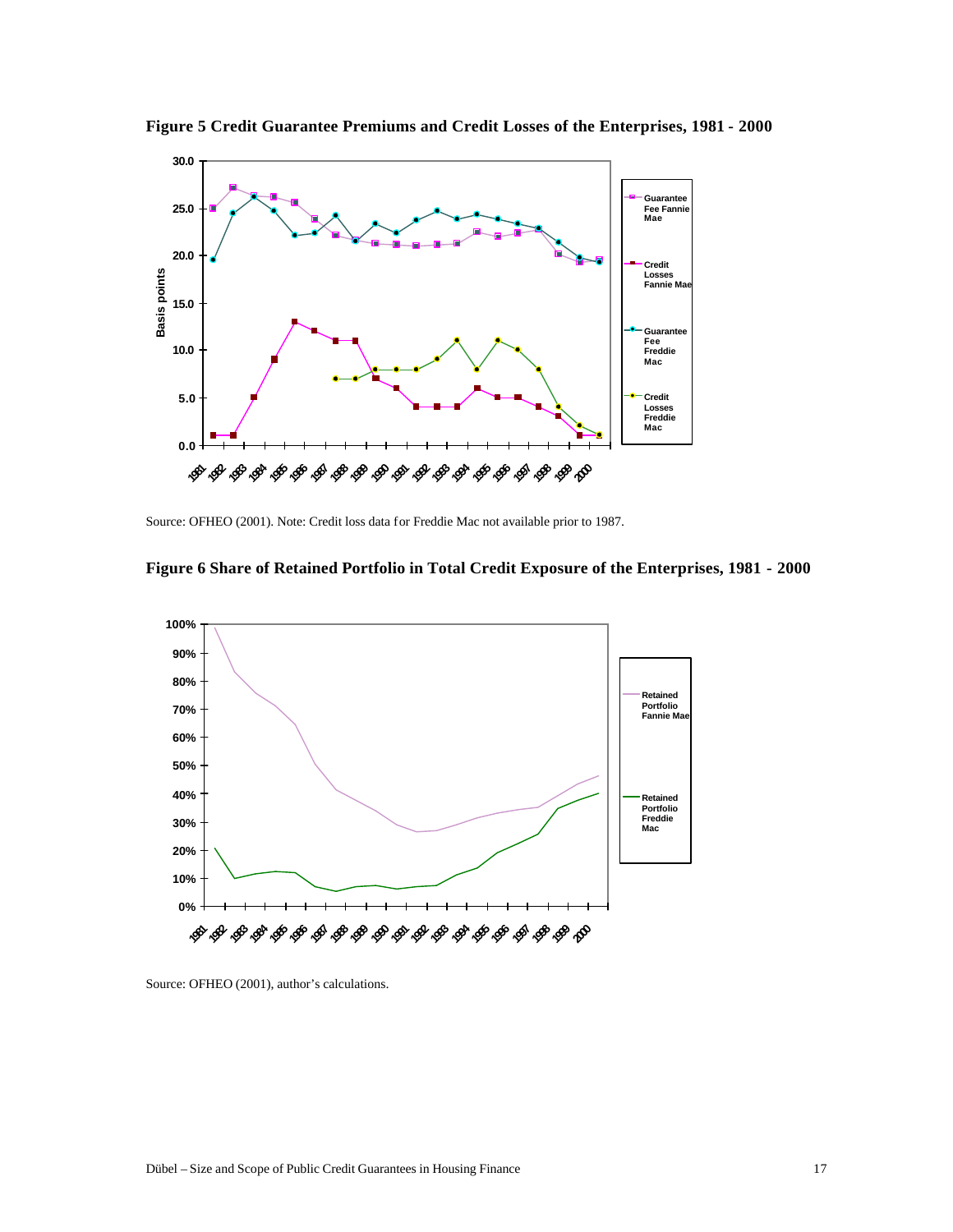

**Figure 7 Operating Margins of the Enterprises in Credit Guaranty and Portfolio Lending Operations, 1981 – 2000**

Source: OFHEO (2001), author's calculations. Note: Net interest income is divided by retained portfolio of mortgages and MBS.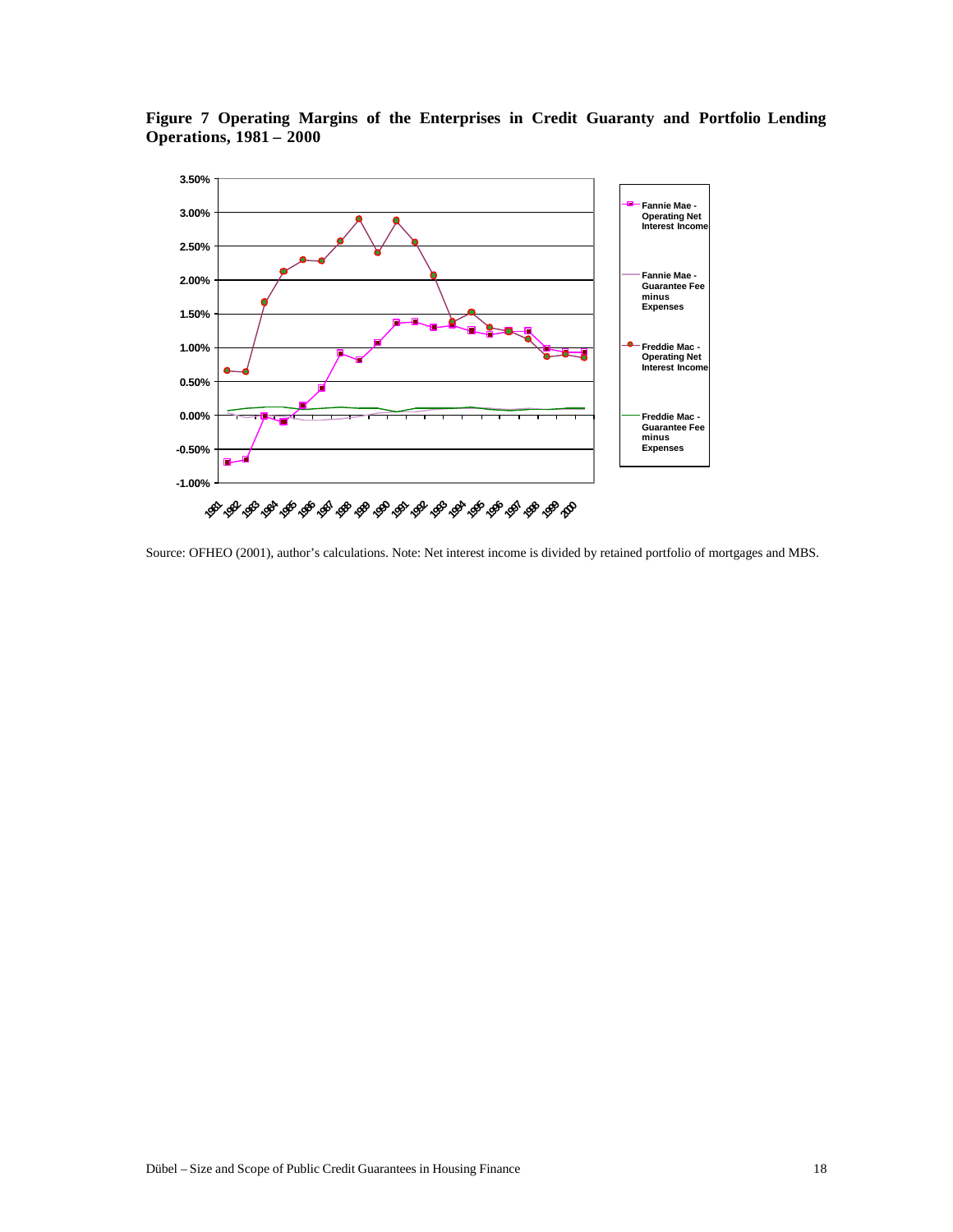| in million US\$, 2000                                                     | <b>Fannie Mae</b> |             | <b>Freddie Mac</b> |             |
|---------------------------------------------------------------------------|-------------------|-------------|--------------------|-------------|
|                                                                           | total             | $%$ , mult. | total              | $%$ , mult. |
| <b>Balance Sheet Analysis</b>                                             |                   |             |                    |             |
| Retained mortgage portfolio                                               | 610,122           | 90.38%      | 385,451            | 83.92%      |
| Other assets                                                              | 64,950            | 9.62%       | 73,846             | 16.08%      |
| Total assets                                                              | 675,072           |             | 459,297            |             |
| Equity                                                                    | 20,838            | 3.09%       | 14,837             | 3.23%       |
| Liabilities                                                               | 654,234           | 96.91%      | 444,460            | 96.77%      |
| Portfolio leverage                                                        |                   | 31.4        |                    | 30.0        |
| Guaranteed MBS outstanding*                                               | 706,684           |             | 576,101            |             |
| Portfolio & guarantee leverage                                            |                   | 65.3        |                    | 68.8        |
| Capital ratio                                                             |                   | 1.51%       |                    | 1.43%       |
| <b>Credit Risk Analysis</b>                                               |                   |             |                    |             |
| Retained & guaranteed mortgage credit                                     | 1,316,806         |             | 961,552            |             |
| Protected by third parties**                                              | 267,312           | 20.3%       | 305,774            | 31.8%       |
| <b>Credit losses</b>                                                      |                   | 0.01%       |                    | 0.01%       |
| Guarantee fee income*                                                     | 1,350             |             | 1,060              |             |
| Guarantee fee level                                                       |                   | 0.193%      |                    | 0.191%      |
| <b>Market Risk Analysis</b>                                               |                   |             |                    |             |
| Debt outstanding                                                          | 642,682           |             | 426,682            |             |
| Total effective long-term debt > 1yr                                      | 545,637           | 85%         | 328,545            | 77%         |
| of which callable                                                         | 234,078           | 36%         | 226,696            | 53%         |
| Derivatives position                                                      | 319,690           |             | 794,225            |             |
| Net interest income***                                                    | 5,670             |             | 3,270              |             |
| Net interest margin                                                       |                   | 1.01%       |                    | 0.84%       |
| Profitability                                                             |                   |             |                    |             |
| Net income                                                                | 1,165             |             | 663                |             |
| Return on equity                                                          |                   | 25.3%       |                    | 22.8%       |
| *on MBS not retained in portfolio only                                    |                   |             |                    |             |
| ** by third parties, e.g. insurers. Partial protection included.          |                   |             |                    |             |
| ***includes credit spread earned on retained portfolio, % of total assets |                   |             |                    |             |

## **Table 2: Basic Business Model Data of Fannie Mae and Freddie Mac**

Source: OFHEO (2001), author's calculations.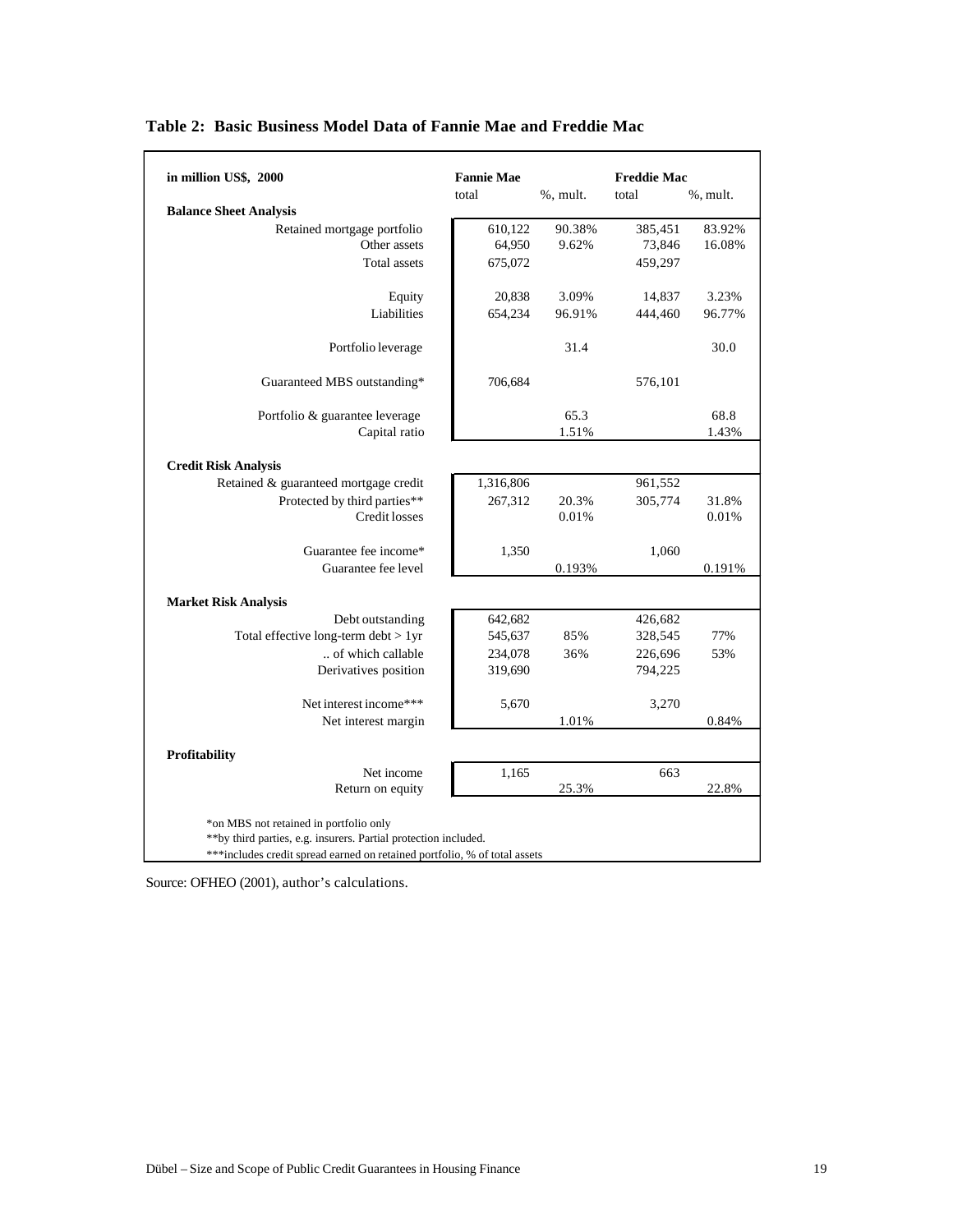## **D. Costs and Benefits of Public Support For Government and Consumers <sup>23</sup>**

#### **1. Costs for Government**

#### ÿ **Tax and direct debt funding advantages**

While Fannie Mae and Freddie Mac are private enterprises, they are treated from a taxation perspectiv e as fully federally owned agencies or corporations. Their profits are therefore exempt from **federal, state and local income taxes**. According to estimates of the Congressional Budget Office (CBO), in 2000 the value of the tax benefits was US\$760 million.

The debt issued or guaranteed by the enterprises is **classified** under the Securities Exchange Act of 1934 as **public debt securities**. As in the case of public debt, the U.S. Treasury Department authorizes the issue and the Federal Reserve System is the responsible tax authority. Also, the securities are free from registration with and payment of registration fees to the Securities and Exchange Commission (SEC), leading to cost savings of 2000 approx. US\$151 million. Finally, the agency status on the capital market saves rating costs of 2000 estimated US\$25 million.

#### ÿ **Indirect debt funding advantages**

Today a rather symbolic support, but historically important, is the support of the enterprises through a **federal line of credit** of US\$2.5 billion each, at favorable conditions through the U.S. Treasury Department. $^{24}$ 

The decisive funding cost advantage today stems from the assumption of the capital markets that **debt and the U.S. federal government implicitly guarantees MBS issued by the enterprises**. This contrasts with the government's demand from Fannie Mae and Freddie Mac to explicitly state in their issuance prospectuses that the issues are "not backed by the full faith and credit of the U.S. government". However, given the multitude of tax and regulatory special treatments, the special financial and housing policy supervision regime, and the size and importance of the enterprises that are inextricably linked to the role of government in housing finance, the capital market assumes the contrary.

<sup>&</sup>lt;sup>23</sup> Estimates presented in this chapter refer to CBO (2001), unless otherwise indicated.

<sup>&</sup>lt;sup>24</sup> The FHLBs enjoy such credit lines, too, in addition, they have special liens on the assets of their members in crisis situations. ("superlien"). The U.S. Treasury Department has emphasized recently that federal credit lines are voluntary and can be cancelled at any point in time.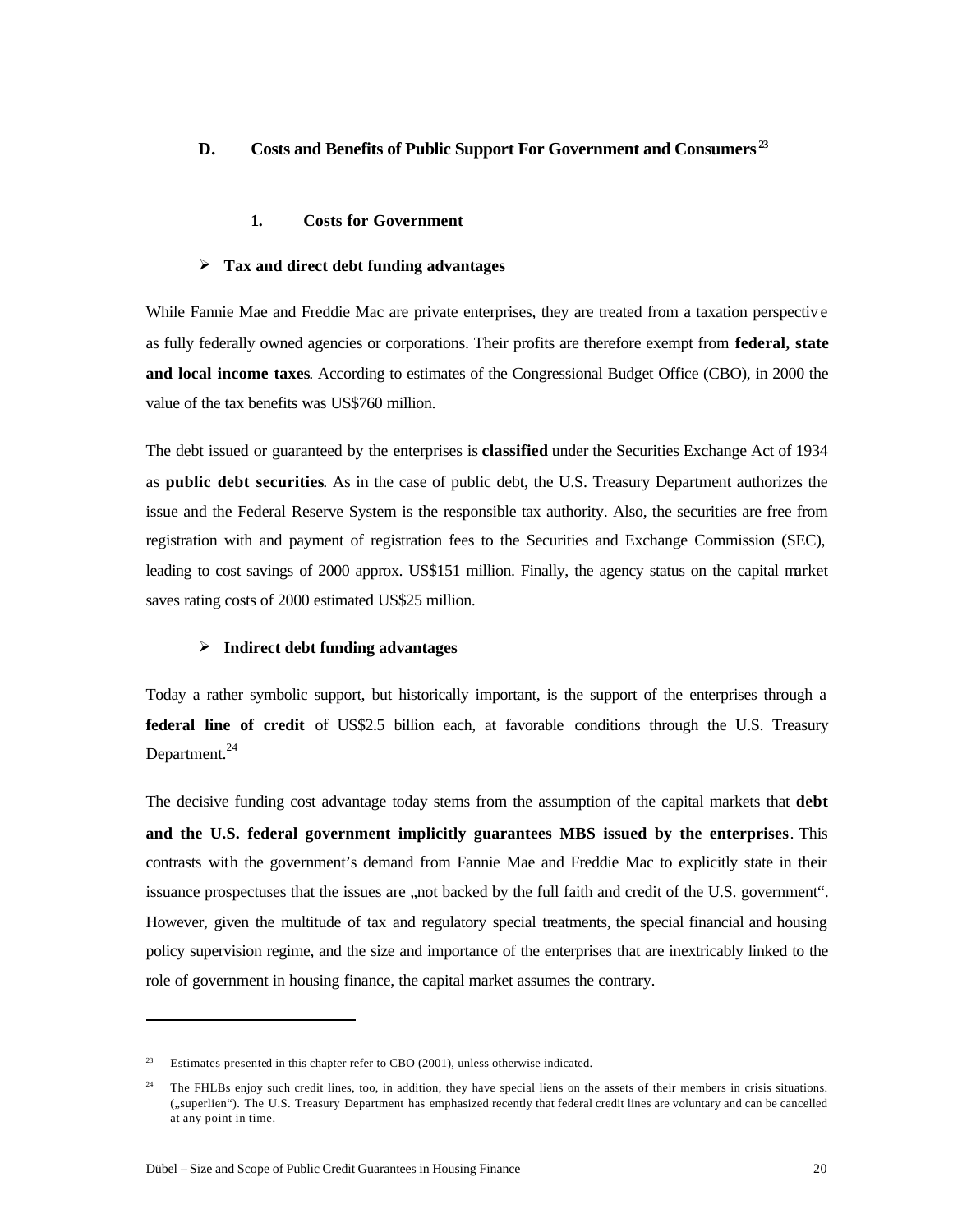Particularly relevant for this assumption are **regulatory special treatments** that have put potentially competing and tighter regulated institutions, in particular depositaries, at a disadvantage and created large incentives for these to sell their portfolios to Fannie Mae and Freddie Mac. Two aspects excel:

## ÿ **Capital arbitrage**

MBS and debt securities issued by Fannie Mae and Freddie Mac and held by U.S. depositaries underlie the Basel regulatory capital rules, requiring capital to be held in the amount of 1.6% of the asset volume. If this value is added to the average capital held by both enterprises of 2000  $1.4 - 1.5\%$  (see Table 2), the result is a total capital burden for mortgage loans of 3%<sup>25</sup> Since under Basel I depositaries are required to hold a minimum capital ratio of 4% for mortgage loans, an asset swap of a mortgage pool against an agency MBS results in a significant regulatory capital advantage for the selling bank or thrift.

For comparison: if a German bank or Sparkasse sells assets to a mortgage bank and repurchases its Pfandbriefe, under Basel I the total capital requirement is 4.8% (50% for the mortgage loan held by the mortgage bank plus 10% held by the bank for the Pfandbrief issued by the mortgage bank). As a result, an asset swap of mortgages against Pfandbriefe would be disadvantageous from a regulatory capital perspective.

## ÿ **Circumvention of counterparty risk limits**

The dynamics of loan sales from depositaries resulting from regulatory capital arbitrage were limited were the issues of Fannie Mae and Freddie Mac not exempt from large exposure limits that are otherwise valid for corporate counterparty exposures for a wide range of institution classes. In the case of banks, the derogation is specified in an amendment to the National Banking Act, overriding the usual limits of 10% or 15% of capital, for corporate bond or corporate loan exposure respectively.<sup>26</sup> In 1999, U.S. banks held 11% of their assets and almost 100% of their capital in MBS and debt issued by government-sponsored enterprises of the housing sector. $27$ 

In fairness, it needs to be said that European mortgage bond issuers have sought similar derogations to enable national capital market demand for their securities. However, this should be seen against the context of much smaller capital markets. Also, the U.S. derogations seem to be far more comprehensive.

These special treatments result in a very favorable market environment for the enterprises. However, the weakening of regulatory standards could result in a **default** by Fannie Mae or Freddie Mac on their

 $\overline{a}$ 

 $^{25}$  This calculation is based on average capital held by the enterprises. For their off-balance sheet exposure (MBS programs), the enterprises only need to hold 0.45% capital, increasing the regulatory capital advantage further. A small upward adjustment should be made in the calculation for the 20% of enterprises mortgage portfolio which are privately mortgage insured as a result of high loan-to-value ratios. Suc h a change, while changing magnitutes, will not alter the basic relations.

<sup>&</sup>lt;sup>26</sup> MBS and debt issued by the enterprises are moreover fully eligible for discount, open market and repo operations of the Federal Reserve System.

<sup>&</sup>lt;sup>27</sup> Source: Gensler (2000). The figure includes a small share of FHLB debt.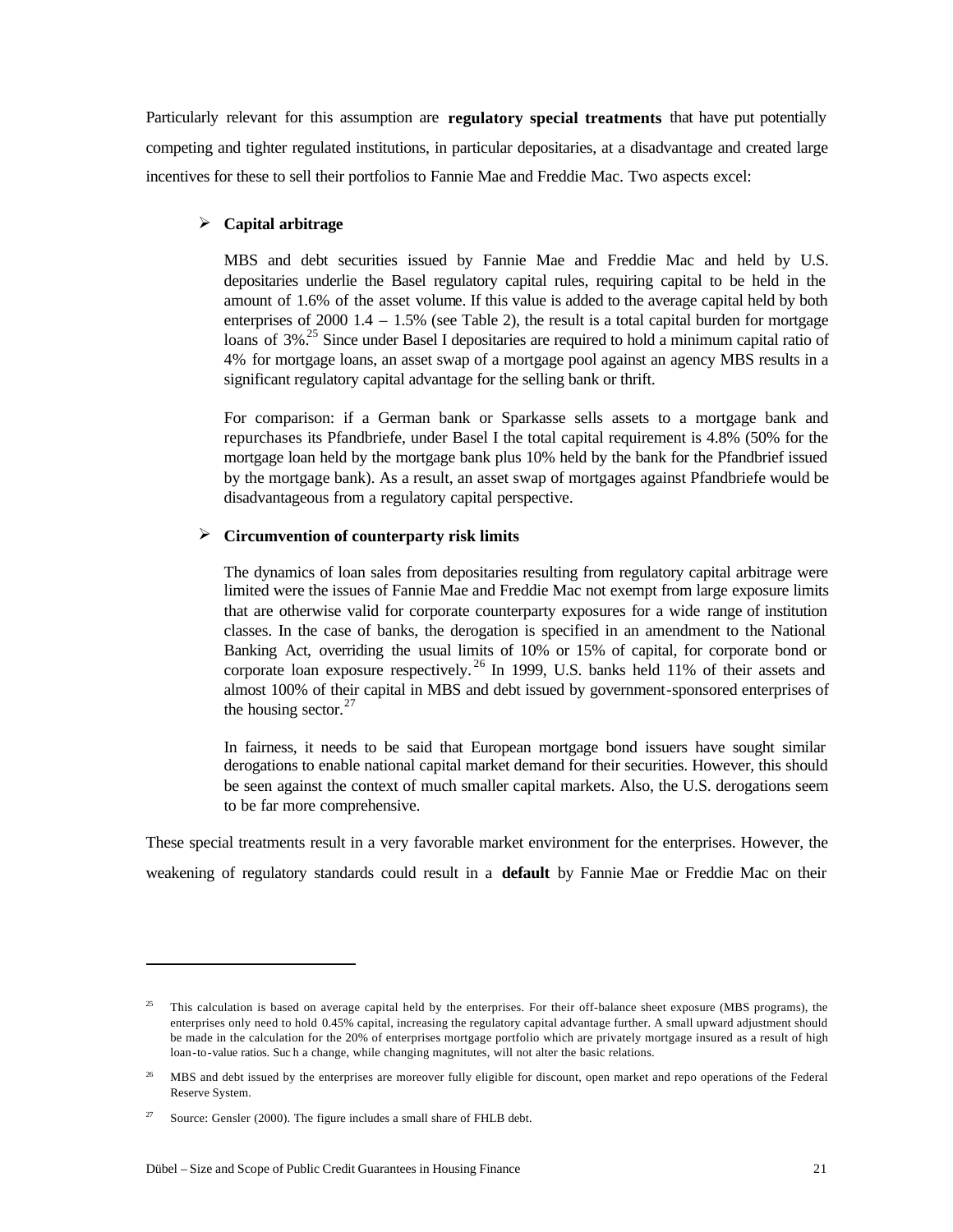liabilities having a severe impact on the liquidity and solvency of the American financial system<sup>28</sup>. Since the government - driven by the motive of sponsoring the housing sector - is putting internationally established standards for minimum capital holdings and risk partition of financial institutions out of force, the conclusions drawn by investors concerning a special responsibility of government for the liquidity and solvency of the enterprises does not appear far-fetched.

In the past 15 years, an abunda nt body of academic literature has been published that makes attempts to **calibrate** these **implicit government guarantees** for the liabilities of the GSEs, based on different methodologies.<sup>29</sup> Also, the U.S. Congress has developed a special interest for the issue because of its potential impact for the federal government budget, and has consequently published a series of own studies. CBO (2001) estimates the funding cost advantages as follows:

- $\triangleright$  In the case of debt issued by the enterprises, the yield advantage over comparable issues by private financial institutions is determined. To this end, CBO considers issues of financial institutions rated AA and A to reflect its assumptions of a stand-alone rating for the enterprises, which currently does not exist.<sup>30</sup> With this methodology, a **funding cost advantage** estimate for the **portfolio lending operations** of **41 basis points** is reached. This figure reflects the weighted average of funding cost advantages of short-term debt (15 basis points) and long-term debt (47 basis points).
- $\triangleright$  In the case of mortgage-related securities guaranteed by Fannie Mae and Freddie Mac, direct yield comparisons are difficult due to differences in guaranty structure among the enterprises and between the enterprises and the private sector. As an instrument, an estimate of the excess profits obtained in the guaranty business is made (5 basis points), adjusted by the estimated funding cost advantages passed through to mortgagors (25 basis points, see below). The resulting **funding cost advantage** estimate for the **credit guaranty operations** are **30 basis points**.
- $\geq$  If these results are weighted with the share of both operations in total assets (approx. 50/50, see Figure 6), a **funding cost advantage** estimate over the **total credit exposure** of **35 basis points** is obtained.

A multiplication of these data with the new issue volume of debt in 2000 yields that all governmentsponsored enterprises – including the FHLB system – received US\$8.8 billion in subsidies, of which Fannie Mae and Freddie Mac collected US\$6 billion. In analogy, the subsidies for mortgage-related securities – instruments only issued by Fannie Mae and Freddie Mac – amounted to US\$3.7 billion.

 $\overline{a}$ 

<sup>&</sup>lt;sup>28</sup> Similar exemptions exist for the insurance industry as well as the pension fund industry which has particular relevance in the U.S. for old-age provision.

 $29$  An overview is provided by Feldman (2000), see also annex.

<sup>&</sup>lt;sup>30</sup> For the sake of simplicity, the same methodology is applied to the issue of callable debt. The somewhat heroic, implicit assumption is that agencies do not enjoy advantages in purchasing interest-rate options in the capital market.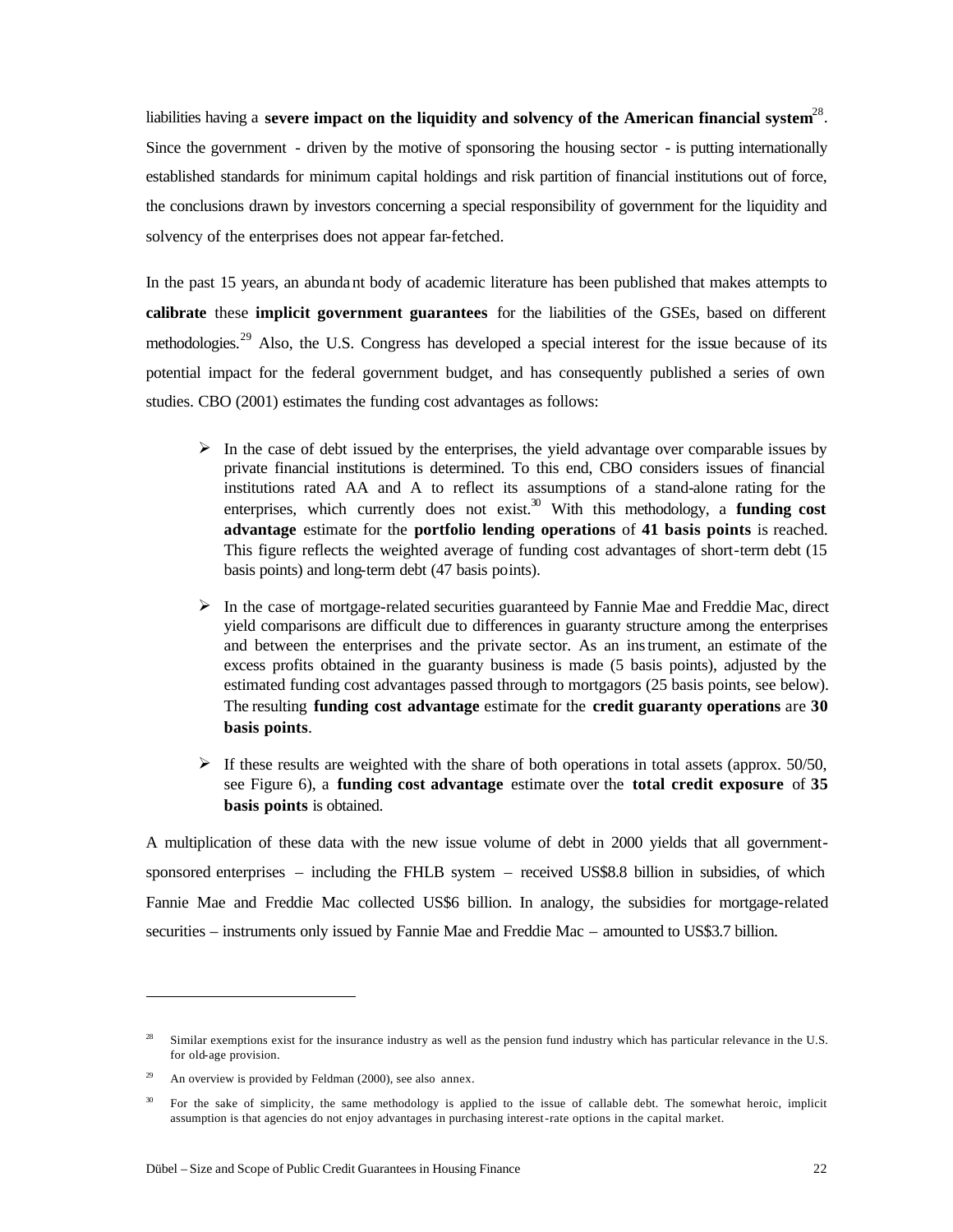Combining the indirect debt funding advantages with the direct debt funding and tax advantages yields an annual subsidy for **Fannie Mae and Freddie Mac alone in 2000 of over US\$10 billion**. Moreover, with the rapid growth of the secondary mortgage market, these subsidies grew between 1995 and 2000 with an annual growth rate of 18% p.a. For comparison, the growth rate of the primary mortgage market during the same period was 14% p.a.

#### ÿ **Indirect equity funding advantage**

Not contained in the above calculation is a quantification of the **incentives of shareholders and managers to exploit the debt funding advantages**, in combination with a high admissible leverage, by pursuing particularly risky operations to the detriment of government. Given that liability of shareholders is limited to their capital, the value of this option is considerable. In a mirror effect, it reflects the downside risk for government, which can be seen as underwriting a bankruptcy option.

The **option to increase the downside risk for government** could be exercised, for example if management of the GSE decided to increase funding mismatch or expand business activities to the clients with impaired credit histories. Since the public guaranty almost eliminates the economic pressure to assess new business activities on a risk-adjusted basis, and capital requirements are very low, an increase in interest income by entering into high-risk activities will transfer almost directly into higher profits.

Due to the methodological problems in quantifying equity funding advantages relative to debt funding advantages, examples of subsidy calculation are not presented here. However, as discussed above, both enterprises display unusually **high ratios of stock market capitalization to book value** (Table 3), in 2000 4.2 for Fannie Mae and 3.3 for Freddie Mac. Very few financial institutions in the U.S. have a market capitalization in excess of double of the value of their book assets. The resulting unaccounted equity is a pivotal cushion for the enterprises, in particular in crisis situations: for example, in the catastrophic year for the mortgage market in 1981, when Fannie Mae became technically insolvent, running a negative book value of minus US\$10.8 billion. At the same time, Fannie's stock market value was still positive US\$500 million.

#### **2. Benefits for Consumers**

Who are the beneficiaries of the discussed funding advantages? These include the **groups of mortgagors**  as well as the GSEs **owners**, in the case of Fannie Mae and Freddie Mac private stock market investors, in the case of the 12 FHLBs they include the thrift - and more recently also commercial bank - owners.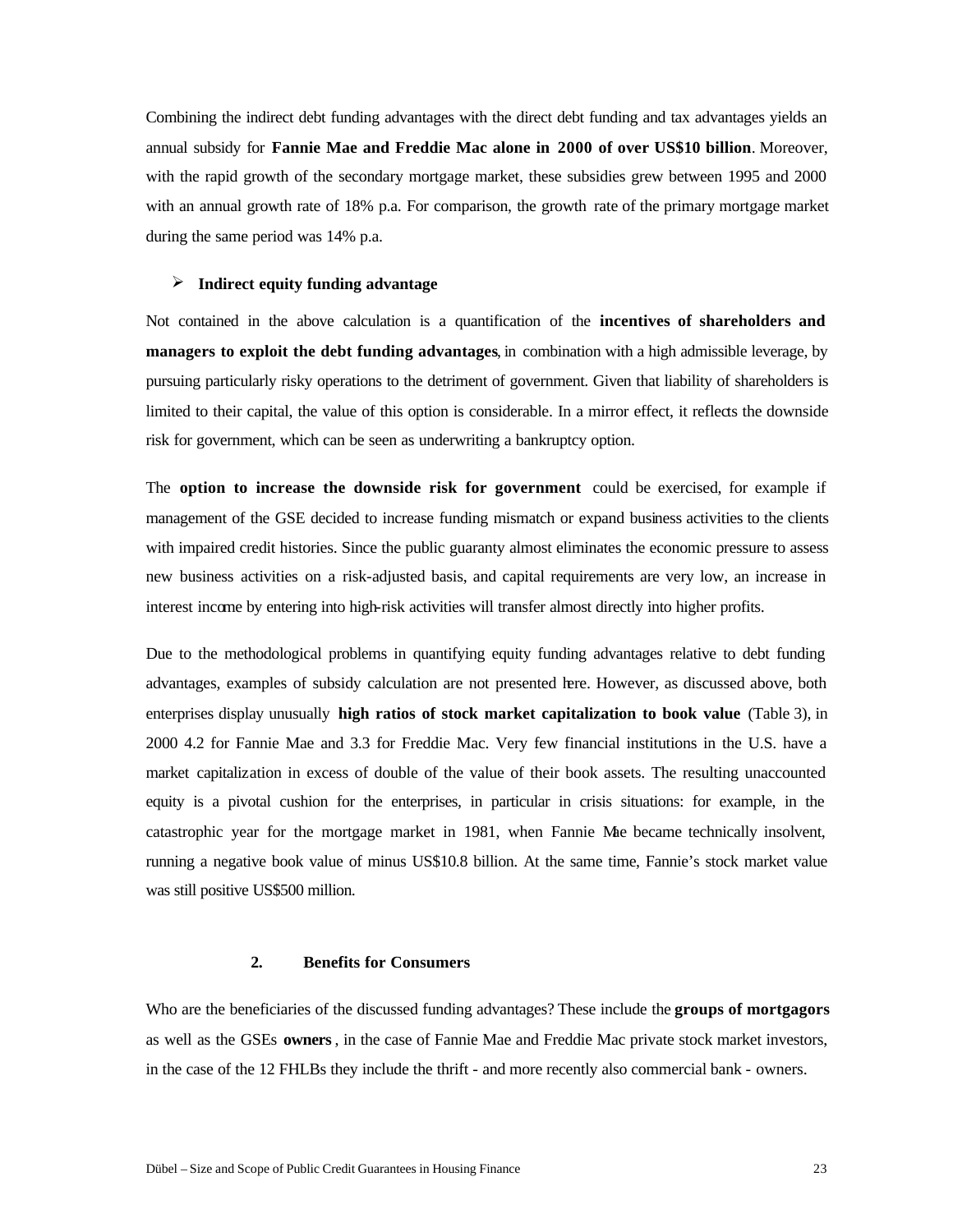In order to estimate the **benefits accruing to mortgagors**, a standard procedure is to compute the yield difference between Jumbo mortgage loans - in 2000, loans with a volume over US\$ 300,000 - and the 'conforming' mortgages.<sup>31</sup> Using this methodology, CBO (2001) arrives at the estimate that mortgage rates in the 'conforming' market are reduced by **25 basis points** as a resut of the subsidies. Comparing this result with the debt funding cost advantages of 41 basis points and the advantages of MBS funding of 30 basis points yields the conclusion that the enterprises retain subsidies in considerable proportion: in portfolio lending operations approximately 40% of subsidies are retained, in the credit guaranty business approximately 20%. **In relation to the total credit exposure, 28.5% of the advantages are retained by the GSE.** As discussed above, this is a conservative calculation that does not reflect the option of GSE management to increase risk, and by implication retain larger shares of subsidies as profits.

Including the FHLB in the calculation, which feature a particularly large share of retained subsidies, the **government-sponsored enterprises** in the housing sector **in 2000 passed on little more than half of the total subsidies to consumers**, approx. US\$7 billion, through lower interest-rates (compare Table 4). The difference can be considered as subsidy of the owners, in the cases of Fannie Mae and Freddie Mac US\$3.9 billion, in the case of the FHLB US\$2.7 billion. If the GSE would pass on all funding advantages they receive, interest rates for conforming conventional mortgage loans could be 35 basis points lower than for wholly privately funded Jumbo mortgage loans.

#### **SUMMARY**

Fannie Mae and Freddie Mac use their status as government-sponsored enterprises to present themselve s in the debt market as public and in the equity market as private corporations. Given the numerous and significant tax and regulatory advantages they receive, the existence of a separate financial and housing policy supervision, and their size and market power the capital markets assume that the liabilities of Fannie Mae and Freddie Mac carry an implicit guaranty by the U.S. government.

U.S. Congress estimates for the year 2000 calibrate the direct and indirect debt finance advantages for Fannie Mae and Freddie Mac in credit guaranty operations at 30 basis points, in portfolio lending operations at 41 basis points. Of the average debt funding cost advantage of 35 basis points, the mortgagors receive 25 basis points. The remaining 10 basis points – approx. 30% of the funding advantages - are retained and considered as the oligopoly premium of the enterprises.

The debt funding advantages indicated above do not consider the value of the option that management of Fannie Mae and Freddie Mac has to actually use the advantages to the detriment of government and benefit of private shareholders, by increasing the risk-taking of the enterprises.

<sup>31</sup> For the computation, data for jumbo mortgages are corrected by the effect of the funding cost advantages of the FHLB which – contrary to Fannie Mae and Freddie Mac – are allowed to fund them.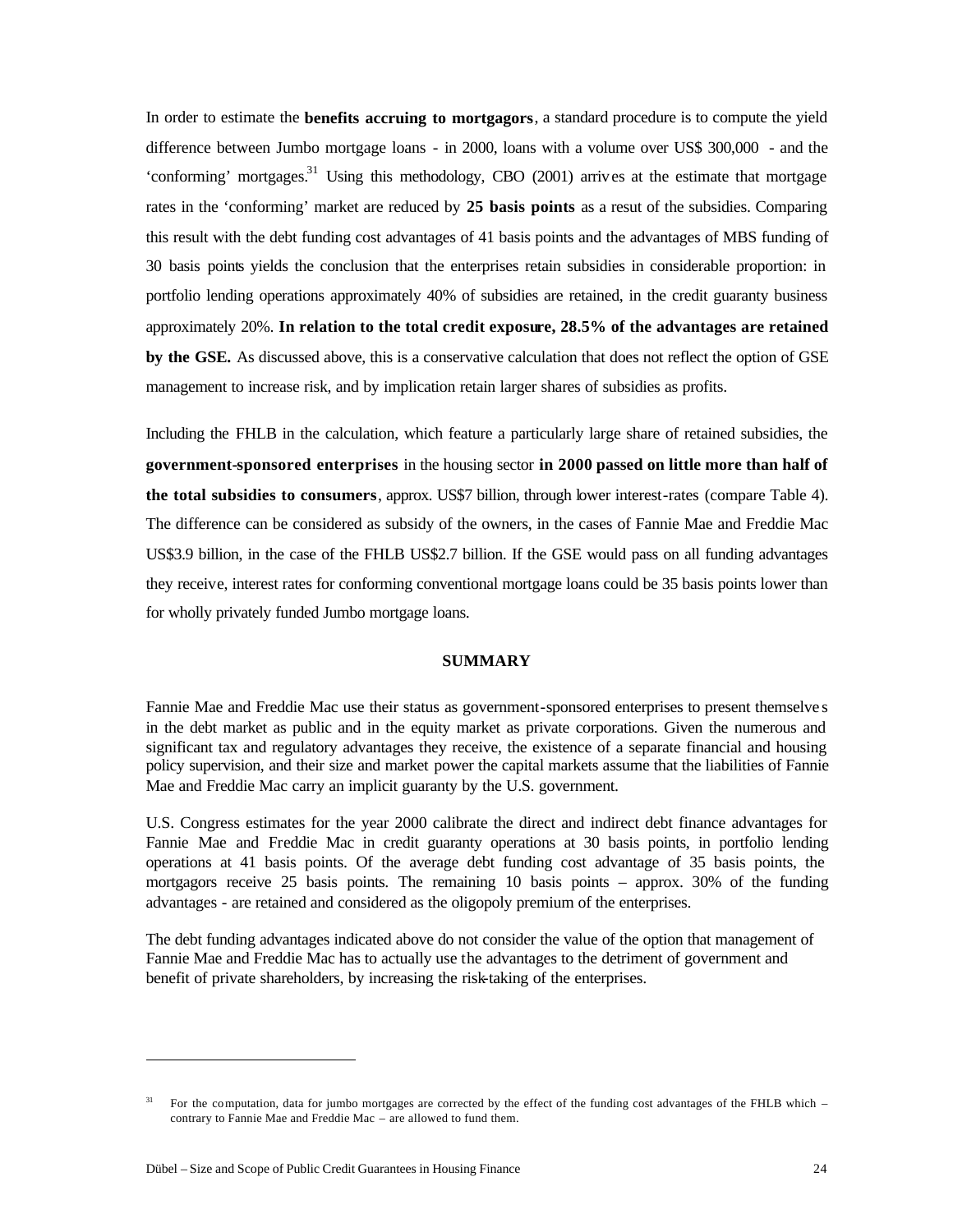| <b>Billion US\$</b>                 | 1994 | 1996 | 1998  | 2000  |
|-------------------------------------|------|------|-------|-------|
| <b>Fannie Mae</b>                   |      |      |       |       |
| Market value                        | 19.9 | 39.9 | 75.9  | 86.6  |
| Book value*                         | 9.5  | 12.8 | 15.5  | 20.8  |
| Mkt to book ratio                   | 2.1  | 3.1  | 4.9   | 4.2   |
| <b>Freddie Mac</b>                  |      |      |       |       |
| Market value                        | 9.1  | 19.2 | 44.8  | 47.7  |
| Book value*                         | 5.2  | 6.7  | 10.7  | 14.4  |
| Mkt to book ratio                   | 1.8  | 2.8  | 4.2   | 3.3   |
| <b>Fannie Mae &amp; Freddie Mac</b> |      |      |       |       |
| Market value                        | 29.0 | 59.1 | 120.7 | 134.3 |
| Book value*                         | 14.7 | 19.5 | 26.2  | 35.2  |
| Mkt to book ratio                   | 2.0  | 3.0  | 4.6   | 3.8   |
| *Core capital                       |      |      |       |       |

**Table 3: Comparison of Book and Market Values of Fannie Mae and Freddie Mac, 1994 - 2000**

Source: OFHEO (2001)

## **Table 4: CBO Calculations on Federal Subsidies to Housing GSEs, 1995-2000**

|                                |                                            | 1995                 | 1996    | 1997           | 1998           | 1999 | 2000           |
|--------------------------------|--------------------------------------------|----------------------|---------|----------------|----------------|------|----------------|
| Subsidies by GSE and by Source |                                            |                      |         |                |                |      |                |
| Fannie Mae                     |                                            |                      |         |                |                |      |                |
|                                | Debt.                                      | 1.7                  | 1.5     | 1.8            | 3.2            | 3.3  | 3.6            |
|                                | Mortgage-backed                            |                      |         |                |                |      |                |
|                                | securities                                 | 1.5                  | 1.7     | 1.7            | 2.3            | 2.1  | 1.9            |
|                                | Tax and regulatory                         |                      |         |                |                |      |                |
|                                | exemptions                                 | 0.3                  | 0.4     | 0.4            | 0.5            | 0.6  | 0.6            |
| Freddie Mac                    |                                            |                      |         |                |                |      |                |
|                                | <b>Debt</b>                                | 0.8                  | 1.1     | 0.8            | 3.3            | 2.4  | 2.4            |
|                                | Mortgage-backed                            |                      |         |                |                |      |                |
|                                | securities                                 | $\mathbf{1}$         | 1.3     | 1.1            | 1.1            | 2.1  | 1.8            |
|                                | Tax and regulatory                         |                      |         |                |                |      |                |
|                                | exemptions                                 | 0.2                  | 0.2     | 0.2            | 0.3            | 0.4  | 0.4            |
| <b>FHLBs</b>                   |                                            |                      |         |                |                |      |                |
|                                | Debt                                       | 1.2                  | 1.1     | 2              | 2.6            | 4.5  | 2.8            |
|                                | Tax and regulatory                         |                      |         |                |                |      |                |
|                                | exemptions                                 | 0.2                  | 0.2     | 02             | 02             | 02   | 02             |
|                                | Total                                      | 6.8                  | 7.4     | 8.1            | 13.5           | 15.6 | 13.6           |
| Subsidies by Recipient         |                                            |                      |         |                |                |      |                |
|                                | Conforming mortgage borrowers <sup>4</sup> | 3.7                  | 4.1     | $\overline{4}$ | $\overline{7}$ | 7.4  | $\overline{7}$ |
|                                | Fannie Mae and Freddie Mac                 | 1.8                  | 2.2     | 2.1            | 3.9            | 3.9  | 3.9            |
|                                | FHLB stakeholders                          | $\perp$ <sup>3</sup> | $\perp$ | $\overline{2}$ | 26             | 43   | 27             |
|                                |                                            |                      |         |                |                |      |                |
|                                | Total                                      | 6.8                  | 7.4     | 8.1            | 13.5           | 15.6 | 13.6           |

NOTE: The subsidies to GSE debt and mortgage-backed securities are present values. The annual savings from tax and regulatory exemptions are for the current SOURCE: Congressional Budget Office.

year only.<br>a. Contorming mortgages are toans that are etigible for purchase by Fannie Mae and Freddie Mac with an original principal amount no greater than a stated ceiling,<br>which is currently \$275,000 for single-family mo

b. The estimates assume that conforming mortgages financed by FHLB members were a constant share of members' portfolios from 1995 to 2000.

Source: Congressional Budget Office (2001)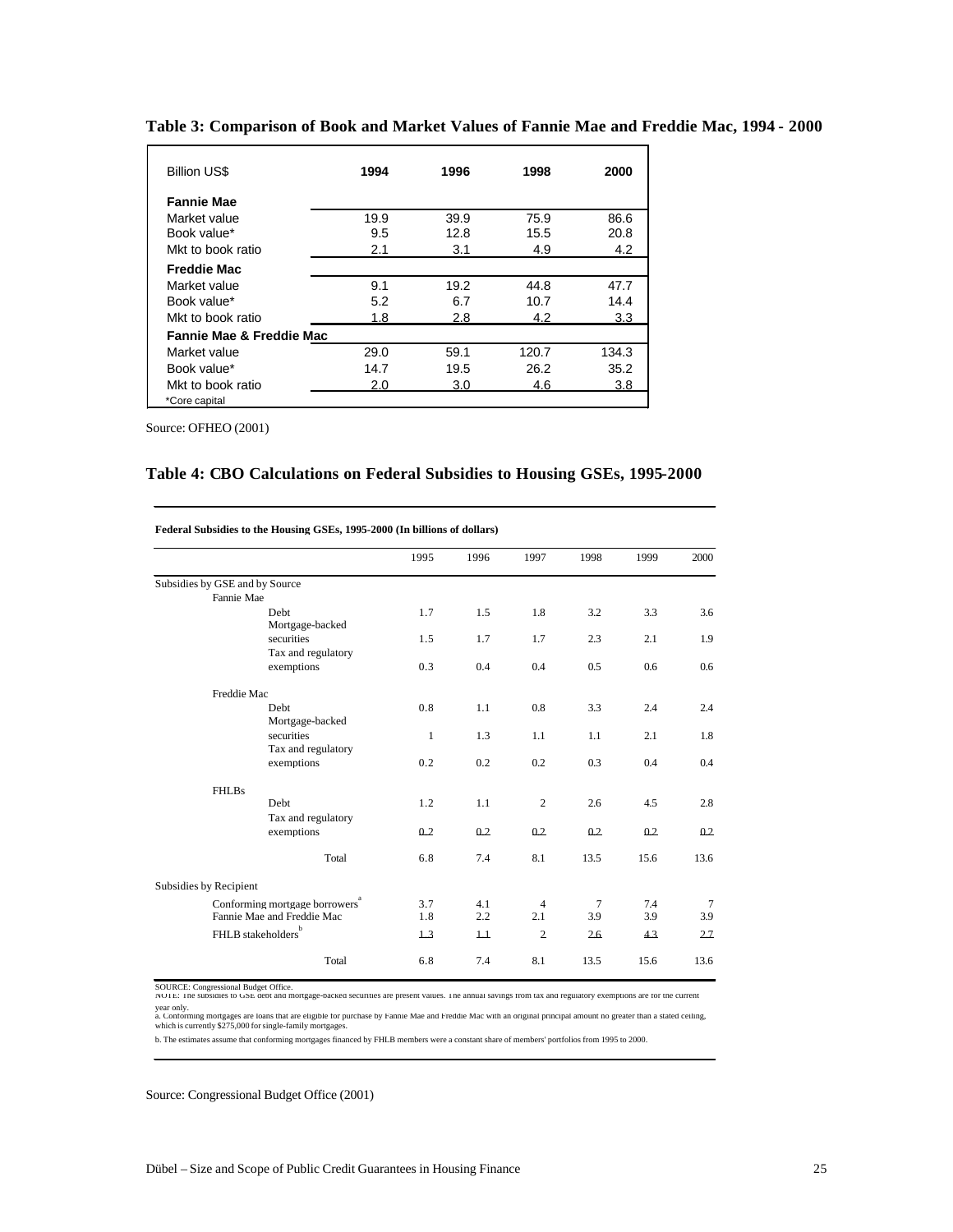## **E. The Structural Policy Role of Fannie Mae and Freddie Mac**

#### **1. Housing Sector**

How do the costs for government of the subsidies that housing GSEs receive compare to the social benefits derived from fulfilling their housing policy mandate?

One of the strengths of the enterprises as housing policy instruments is the **potential to address private market failure in the mortgage market directly**, by influencing access conditions for low-income and minority household groups to the market. For example, the enterprises are credited for the fact that the introduction of automated underwriting systems has not resulted in a discrimination of these groups, leading to a broad distribution of the productivity gains of the new technologies.<sup>32</sup> Similarly, supported by their national risk diversification capacity, Fannie Mae and Freddie Mac in the past did react less rigidly to regional economic crises compared to private banks that were often held responsible for credit crunch situations developing in the aftermath. It is strongly debated, though, whether the 'affordable housing' goals imposed by the federal Housing and Urban Development Department for lending to minorities and low-income households are set realistically. Stanton (2002) argues that these quota are set so low that Fannie Mae and Freddie Mac arrive at even lower market shares in these segments than their private competitors.

A second interesting feature from the housing policy perspective is that the enterprises protect the fixedrate mortgage product with prepayment option. Large prepayment waves materialize when interest-rates fall, a situation that is characteristic for phases of slow growth or recessions. The resulting cash windfall from reduced costs of housing can **potentially stimulate the housing production**, if consumers decide to trade up their houses and maintain the same costs, or **alternatively** will stimulate **private consumption**. In both cases, the economy will be stimulated in an anticyclical fashion. As private investors were historically reluctant to take prepayment risk in adverse market situations, it is an open question whether the fixed-rate mortgage market in its current form could survive if Fannie Mae and Freddie Mac would not remain government-sponsored. A key stabilizing factor for a private market would

See JCHS (2001).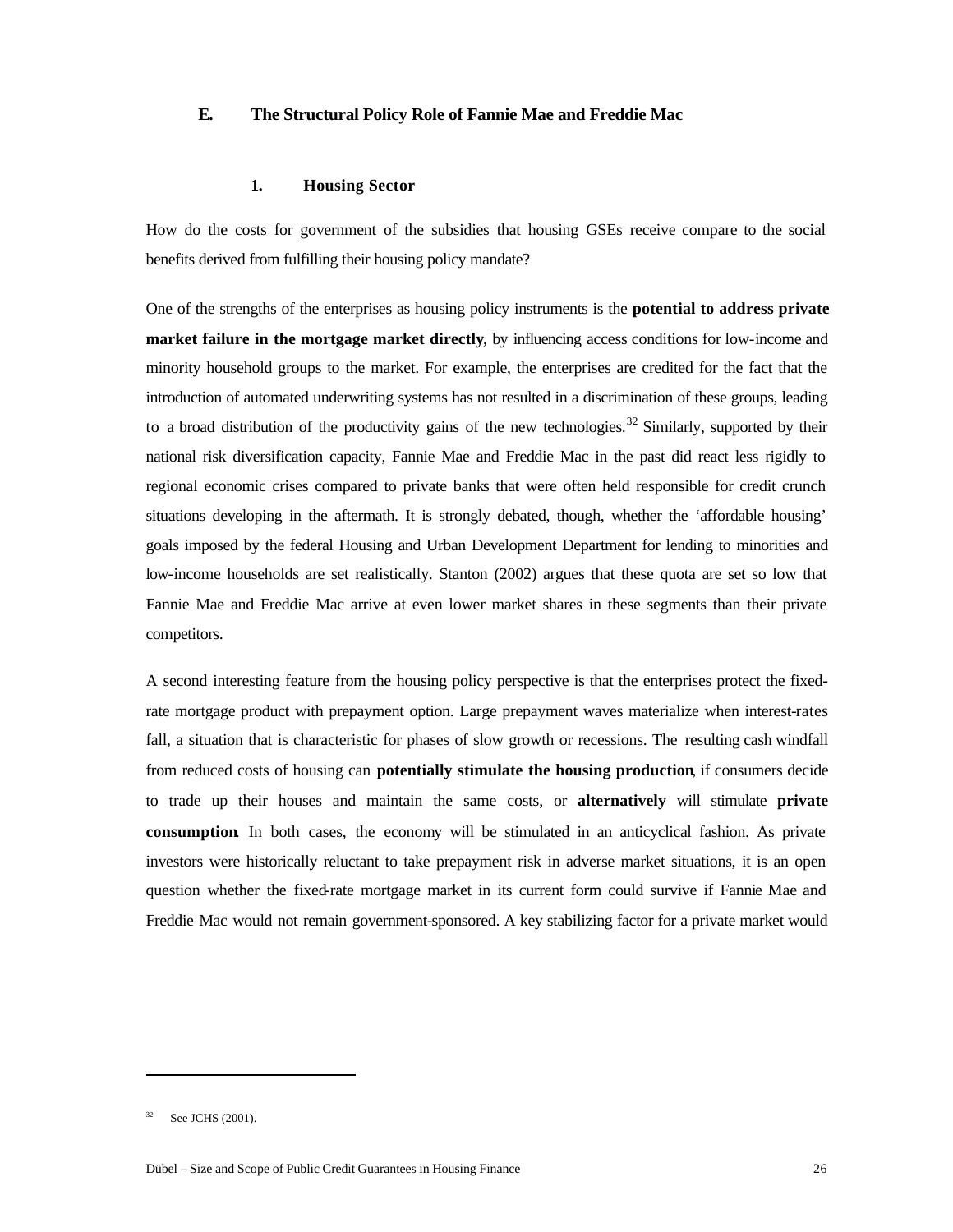be a cost-covering price of the prepayment option - under the current system, consumers pay an interest mark-up of approx. 70-100 basis points for the option.<sup>33</sup>

The greatest weakness from a housing policy perspective is that **interest-rate reduction benefits** for mortgagors are distributed in a **regressive** manner. The limitation of business to mortgages with a volume under US\$300,000 excludes the enterprises only from 10-20% of the mortgage market. Within the lenient allowable limits, higher benefits accrue to high-income mortgagors financing high loan volumes. The regressive incidence of the funding subsidies is exacerbated by the generous deductibility of mortgage interest-rate and property tax payments as well as capital gains tax exemptions from income tax. These are key contributing factors to the high growth of the enterprises, in particular through the growth of upscale housing consumption.<sup>34</sup>

Finally, deplorable from housing policy perspective is the **leakage of subsidies to non-housing purposes**, with detrimental effects on overall consumer indebtedness. For consumers, the benefits from the combination of lower interest-rates, long loan maturitie s and interest-rate deductibility from the income tax base create incentives directed against savings for housing downpayments. Tax shielded home equity loans and similar instruments in addition allow the uncomplicated withdrawal of equity, resulting in higher debt-financed consumer expenditures and higher mortgage default risk at the ultimate expense of the federal housing budget. Between 1980 and 2000, so the ratio of debt to the market value of American homes rose from 30% to over 45%. The stimulation of indebtedness through the housing channel can thus be held to contribute significantly to the **low household savings ratio** in the U.S. While these problems root directly in the tax system, the housing GSEs must be held indirectly responsible since they form a powerful lobbying group working in favor of their perpetuation. The less brilliant side of the housing policy wonder machine is thus a latent potential debt crisis of private households.

It goes beyond the purpose of this paper to calibrate the housing policy effects and net them out against the costs for government. However, it would appear that the **housing policy benefits** of the current system are **limited,** compared to the annual costs of US\$15 billion that Congress estimates and compared to alternative s. A key reason is that the mandate targets prescribed to the enterprises are hardly restrictive and seem politically impossible to tighten. While exclusion from mortgage credit continues to play a role in the US, giving the enterprises a potentially powerful role to play, the questions must be asked whether the

 $33$  See Dübel and Lea (2000) for a review on the subject. There is only one more country worldwide that offers a similar mortgage product, Denmark. While the funding system is fully private, there are idiosyncrasies of the system – especially concerning the mortgage bond demand of institutional investors - that lead to questions about whether the prepayment option is correctly priced.

In 2002 the upper volume limit for loans eligible for mortgage interest deductibility was US\$1 million.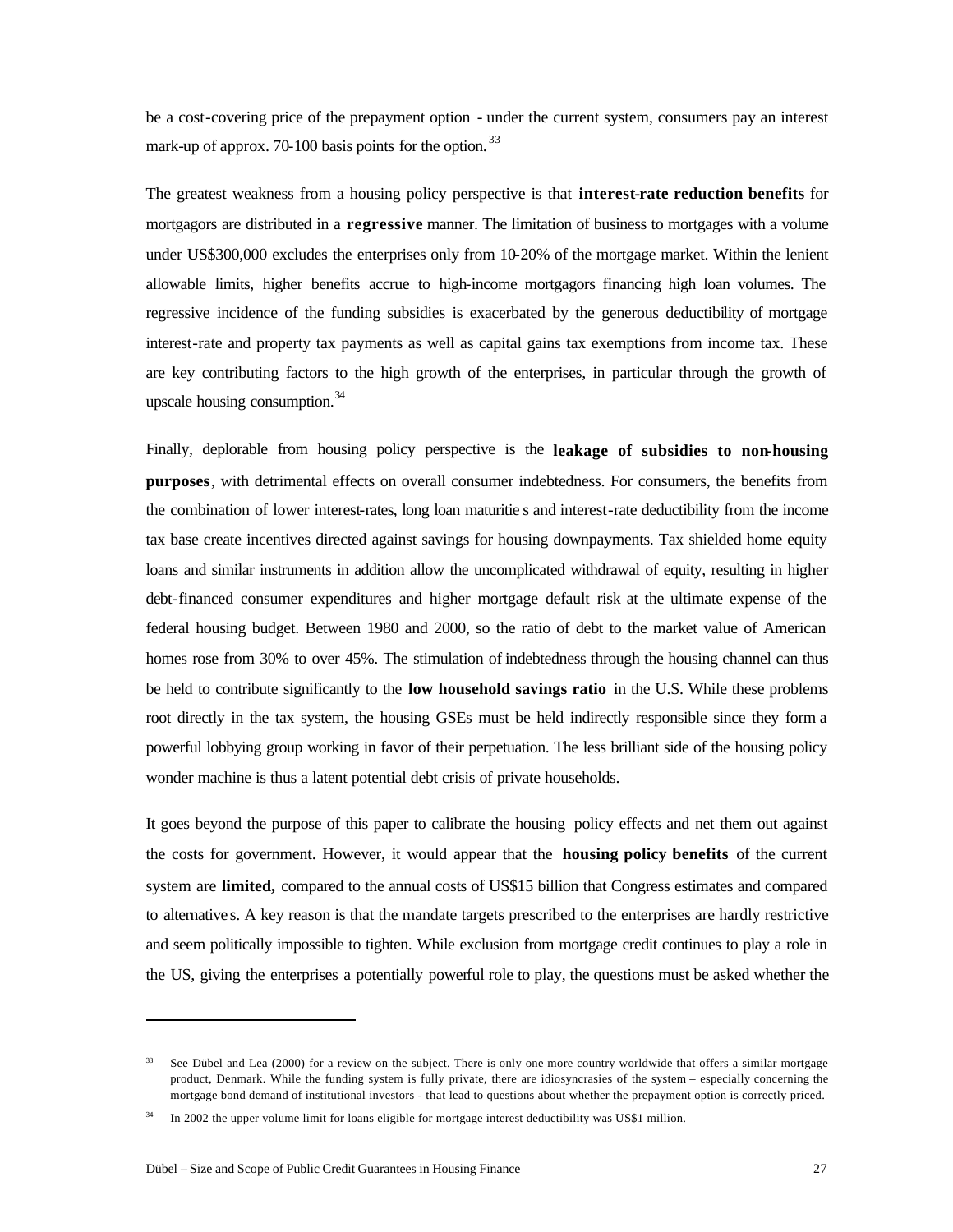high subsidies could not be better invested in alternative instruments; for example into the support of targeted housing policy programs for the poor, or an improved support infrastructure for the small and expensive urban private rental housing sector.

#### **2. Financial Sector**

The structural policy debate about the role of the GSEs in the financial sector focuses on the **impact** of government support **on mortgage pricing** and **mortgage market structure**. In the light of the strong innovation capacity of the U.S. financial system, the initial role of Fannie Mae - the development of a national diversified capital market funding mechanism for mortgages that was not achieved by the private sector - has completely lost relevance.

The two greatest points of critique are the **duopoly position** of Fannie Mae and Freddie Mac in the market for financial guarantees in mortgage credit and the recent tendency to achieve the same position in portfolio lending. Entry of private financial guarantors, an industry that is highly developed in the U.S. and exports its services to Europe and emerging financial systems, does not take place. Excluded are also private U.S. mortgage insurers who could possibly – following the Australian example – offer pool insurance contracts for the conventional conforming mortgage market as a competing product to the guarantees offered by Fannie Mae and Freddie Mac. While the enterprises currently reinvent their roles as portfolio lenders, a decentrally organized, capital market based wholesale mortgage finance system comparable to the European mortgage bank system continues to be a missing element. Access by a European mortgage bank to the secondary mortgage market would be hard to realize, given the GSE funding advantages. Realistic entry conditions under current conditions exist only for other governmentsponsored or government-owned financial institution: against the background of the high profitability of Fannie Mae and Freddie Mac in portfolio operations, Ginnie Mae is demanding an expansion of its mandate to allow buy and hold of mortgage assets; and as mentioned above, the FHLB have started an own guaranty product. While from the perspective of mortgagors the results of the duopoly situation in terms of higher spreads is overlaid by the effect of the subsidies that are passed on to them, from the perspective of private competitors the market is perceived as highly distorted.<sup>35</sup>

Looking at the history of the enterprises, it must be accepted that in an initial phase of the introduction of new technologies or products they exercise a healthy standardization pressure on the mortgage market.

<sup>35</sup> Industry groups of banks and insurers exist that focus on lobbying against Fannie Mae and Freddie Mac, e.g., Fannie Mae Watch (see link in the annex)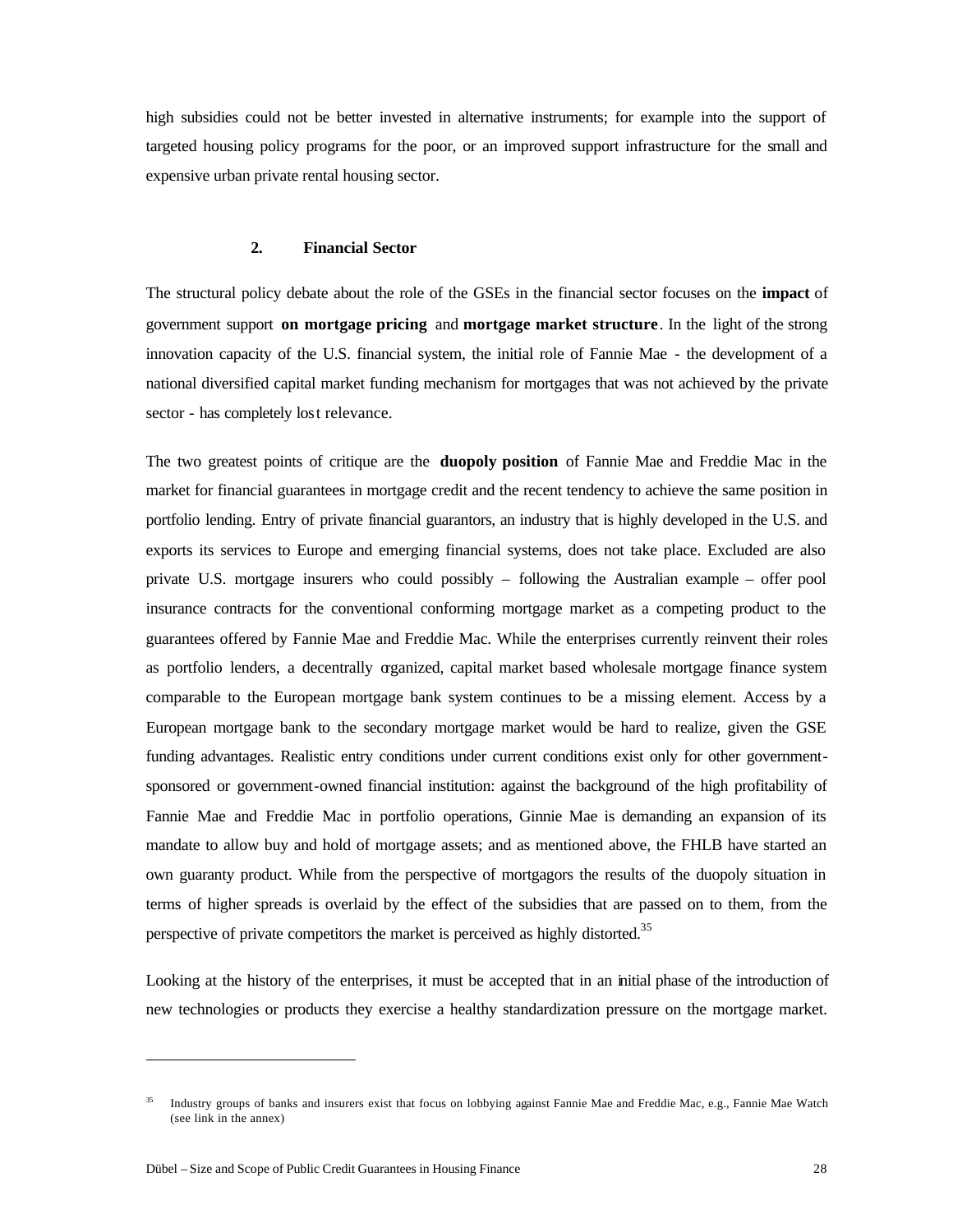However, at a more mature stage of the mortgage market this asset turns in to a liability as their power also **blocks innovations** if these do not fall into the enterprises' business schemes. For example, Fannie Mae and Freddie Mac do not purchase call protected mortgage loans, which are the most common mortgage product in Europe and Canada. Smaller match-funded mortgage lenders – potential competitors for the GSE – need call protection features since they cannot build up the infrastructure for prepayment risk management. For the consumer, a potentially interesting product – saving the prepayment option costs – is lost, for originators, a potential area for product diversification.

On the other hand is the existence of oligopolies and even monopolies in financial guaranty markets not uncommon, unless these are regulated to preserve competition. This observation holds true for markets with neither direct nor indirect role of government, such as the U.S. market for municipal bond guarantees that is dominated by the private insurer MBIA. The underlying theoretical argument is that markets that trade information of many households must be expected to hold large productivity gains through specialization and accumulation of data. In the case of Fannie Mae and Freddie Mac this **unique specialization** lies in the **development of large databases** that provide accuracy for the determination of underwriting guidelines, the assessment of borrower behavior many aspects, and hence the pricing of credit and prepayment risk. In the case of MBIA the corollary is a tight surveillance system of municipal and state households. But while entry costs into the financial guaranty market are high, it is still likely that given the sheer size of the U.S. housing market and free access to technology the elimination of subsidy distortions would bring about a higher number of secondary mortgage market players.

Particularly cumbersome is the impact of the duopoly situation in the area of **financial regulation**. Fannie Mae and Freddie Mac undertake much stronger **lobbying activities** than comparable financial institutions. Their regulator, OFHEO, while technologically up to date, operates under an institutionalized conflict of interest between housing policy and financial supervision mandate of the HUD. At the same time, many obvious measures to improve regulation and supervision as well as market structure are suppressed with the argument of the housing policy relevance of the enterprises.

## **SUMMARY**

Fannie Mae and Freddie Mac are subject to housing policy mandate targets - inter alia with regard to lending to low-income households and minorities – that they are required to fulfill in exchange for the subsidies they receive. Both their performance on these targets and the target definitions themselves are controversial. In conjunction with the U.S. tax system that favors indebtedness, the subsidies passed on to consumers work in a regressive fashion; they moreover increase the indebtedness of American consumers by providing consumer finance with mortgage collateral. The threat of a latent household debt crisis undermines the potentially stabilizing housing and economic policy effects of the fixed-rate mortgage with prepayment option, which the enterprises underwrite.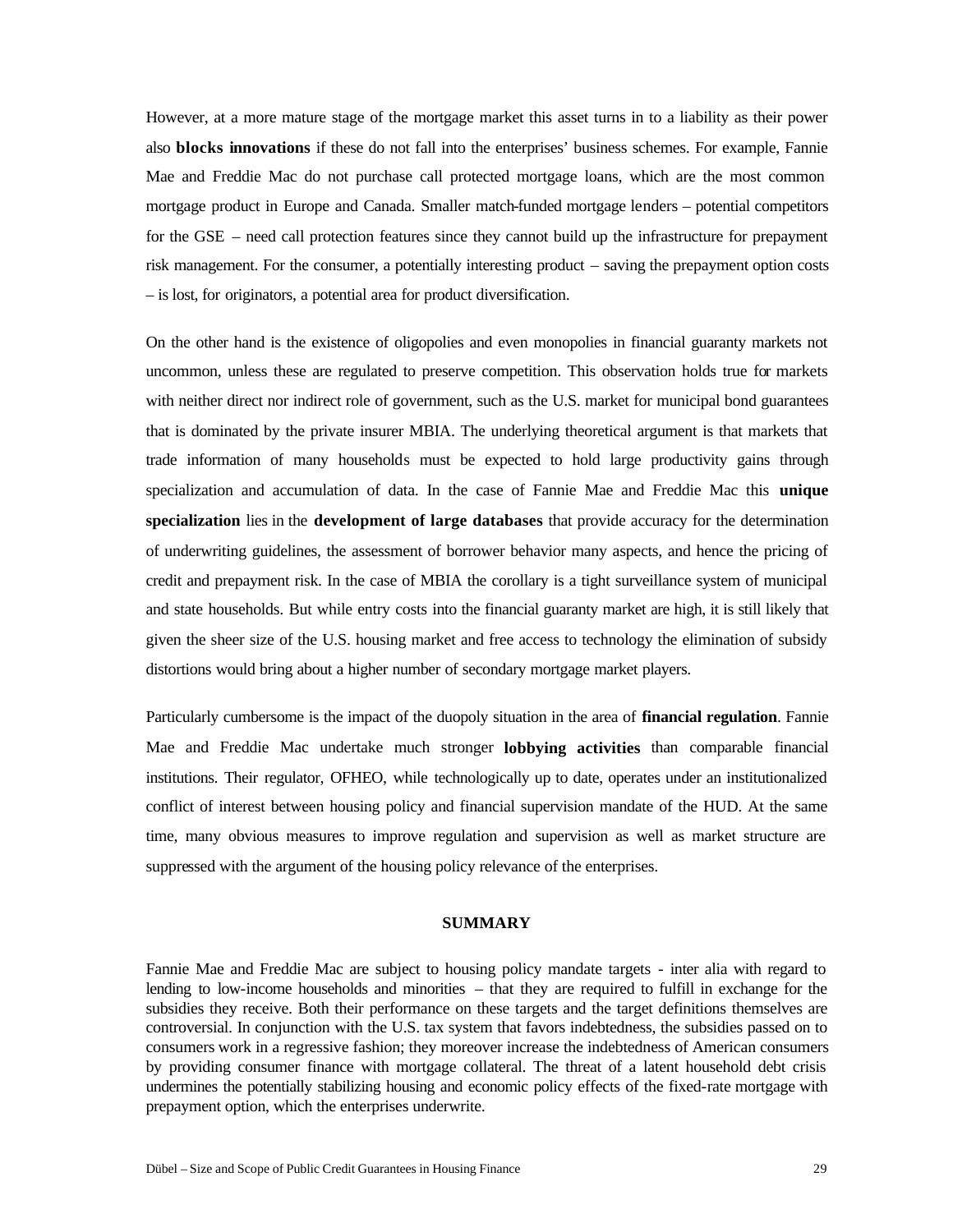The duopoly position of Fannie Mae and Freddie Mac in the credit guaranty market and the subsidization of their risk taking in portfolio lending effectively blocks the market entry of private financial guarantors, mortgage insurers and mortgage banks. Also, their standardization power- an asset in an emerging market - limits product innovation in a mature market.

The implicit government guaranty minimizes the incentives of the enterprises for developing and maintaining high levels of asset quality and financial strength, characteristics of highly rated private financial guarantors. The institutionalized conflict between housing policy goals and private profit maximization interest finally weakens the options for a meaningful financial supervision of the enterprises. A contributing factor here is the high lobbying expenditures targeted at maintaining the status quo.

## **F. Reform Approaches**

Since the beginning of the 1990s, an intensive debate took place in the U.S. about the current and contingent fiscal costs of the government-sponsored status of Fannie Mae and Freddie Mac, and to a lesser extent of the FHLB. A cornerstone was the publication of Stanton (1991) who in the midst of the most critical phase of the Savings & Loan crisis warned about potential consequences of the extensive transfer of mortgage credit risk to GSEs that took place during the 1980s and hinted to the fact that the enterprises had no **formal supervisory body**. Impressed by the scale of the costs of the Savings & Loan crisis, these concerns led to the creation of the supervisor OFHEO in 1992 by Congress.

A second impetus for debate was the first comprehensive study launched by Congress in 1996 tha t in 1998 gave rise to an investigation by the Subcommittee on Banking and Financial Services. Led by Congressman Richard Baker (R-LA) the Subcommitee forced the enterprises by the end of 2000 to subscribe to a **voluntary commitment** that focused on measures to increase transparency and adjust minimum capital requirement set by OFHEO to the standards in vigor for mortgage banks under **Basel I**. To fill the gap between actual capital and Basel standards at least for the portfolio credit operations, Fannie Mae and Freddie Mac committed to permanently issue subordinated debt commensurate in size.<sup>36</sup> Remarkable about the arrangement is that Congress implicitly challenged the credibility of the supervisory body, OFHEO. On the other hand, proposals to subject the enterprises to a genuine financial supervisor, e.g. under the U.S. Treasury Department or the subordinated Office of Thrift Supervision, were declined.

Other currently discussed proposals focus on strategies to **improve the management of government subsidies**:

 $\overline{a}$ 

<sup>&</sup>lt;sup>36</sup> The transparency measures agreed on included the regular request of a stand-alone rating, considering the absence of public guarantees, and the publication of the results of internal interest-rate and credit risk stress tests. Instead of an abolition of the Treasury lines of credit, the enterprises committed to creating liquidity reserves of sufficient size to make a use of the credit lines unlikely.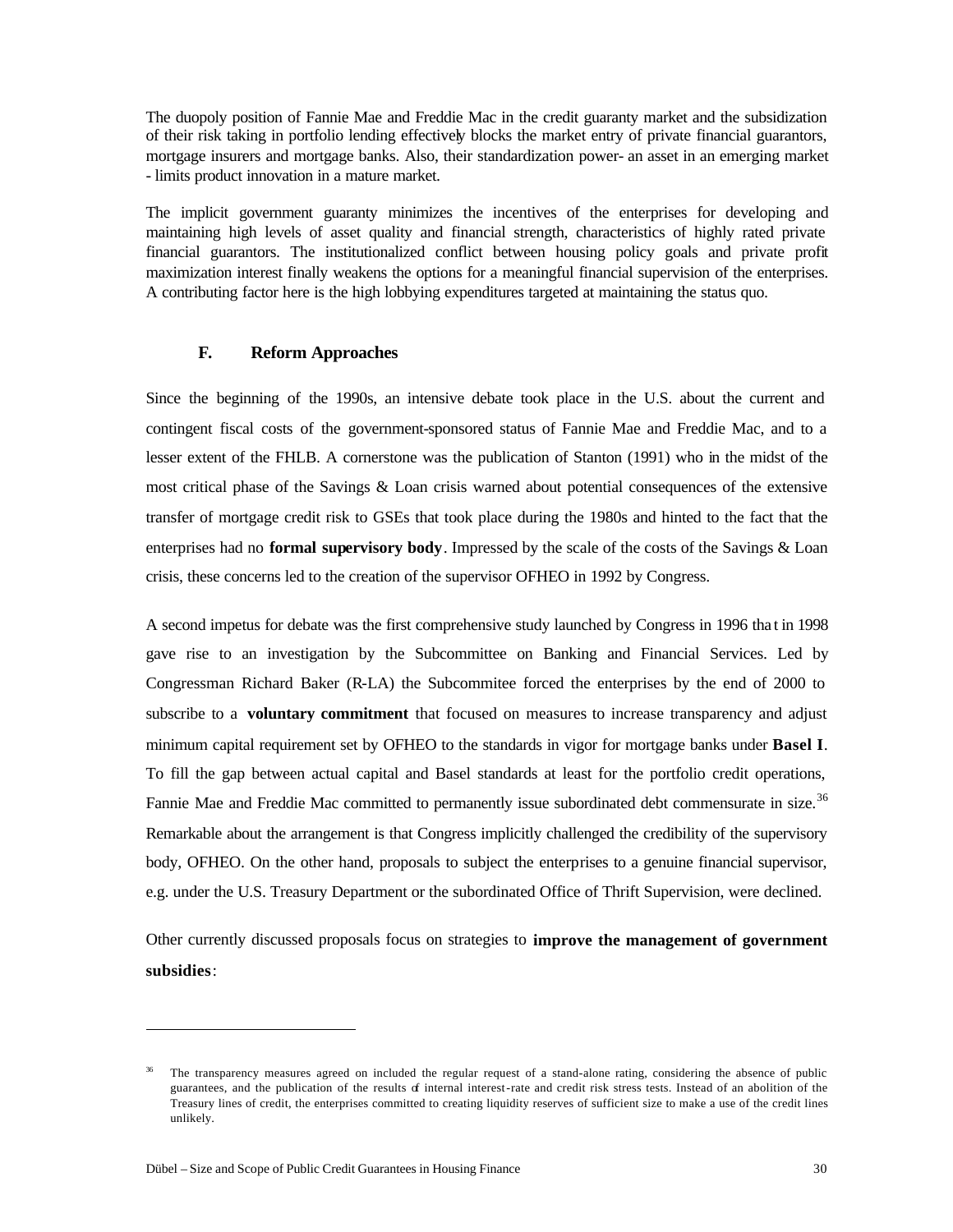- ÿ One set of proposals asks for the levy of a **charge compensating for** the **debt funding advantages** that the enterprises enjoy. Such a charge could be formulated as a guaranty fee computed on the basis of outstanding debt; the resulting revenue could be used to fund housing subsidies to low-income households. In analogy to a model proposed for the Canada Mortgage & Housing Corporation (CMHC), the enterprises could be asked to pay a royalty on the basis of an estimate of the public equity that government holds in the enterprises. The subsidies that the enterprises receive could moreover be activated as expenses in the federal housing policy budget, which would improve their visibility and the incentives for their control.
- ÿ Directly aimed at **improving market structure** would be a conversion of the currently implicit to explicit government guarantees for debt and MBS funding conventional conforming mortgage loans. These explicit guarantees would be scaled down and offered to all market participants, for a tender-determined guaranty fee. The approach would imply the abolition of the special charter acts and other advantages of Fannie Mae and Freddie Mac.
- $\triangleright$  Measures aimed at directly or indirectly **limiting the growth of the enterprises**. These could include more restrictive investment limits, most important would be a reduction of the maximum loan volume eligible for GSE funding. Ceilings placed on total debt issued could limit the enterprises' interest-rate risk taking. An elegant indirect constraint would be the completion of the adjustment of the regulatory environment of the GSE to commonly accepted financial regulations by imposing large exposure counterparty risk limits to the investors in their debt and MBS. Due to the current size of the GSEs this measure could only be implemented gradually, unless these would be split up in paralle into smaller entities; however, it would be a most effective tool in scaling down the enterprises in the mid-term.

Going forward, a **comprehensive housing finance reform plan** should be designed, engineering a **re organization of the conventional mortgage market** in the sense of a complete separation from the public housing policy instrument set. While such far-reaching reforms are certainly not easy to propose to U.S. policy makers, given the political importance of the middle class, in the light of current fiscal and financial fragility risks they should be given thought. A re-organization would not imply abolishing public lending and guaranty instruments per se; it would rather start from a more precise definition of the role of government in the mortgage market, and a commitment to shift subsidies from the middle -class to the lowincome market. The current mortgage market segmentation between conventional and low-income market could be retained until a more diversified low-income housing policy approach focusing on those unable to obtain even moderate quality homeownership is developed. The government-sponsored system in the 'conforming' middle -income market would be replaced by a decentral system of wholesale mortgage institutions, very much following the original intentions of the National Mortgage Association Charter of 1934. In order to support such a bold move, regulatory changes would be necessary that enhance the success chances of private market entry to the conventional conforming mortgage market: inter alia, the introduction of enabling laws for mortgage-related securities, including private-label covered bonds and MBS, a supervisory structure for wholesale institutions specialized on issuing this debt, as well as transition arrangements for the housing GSE system leading to its downsizing and full privatization.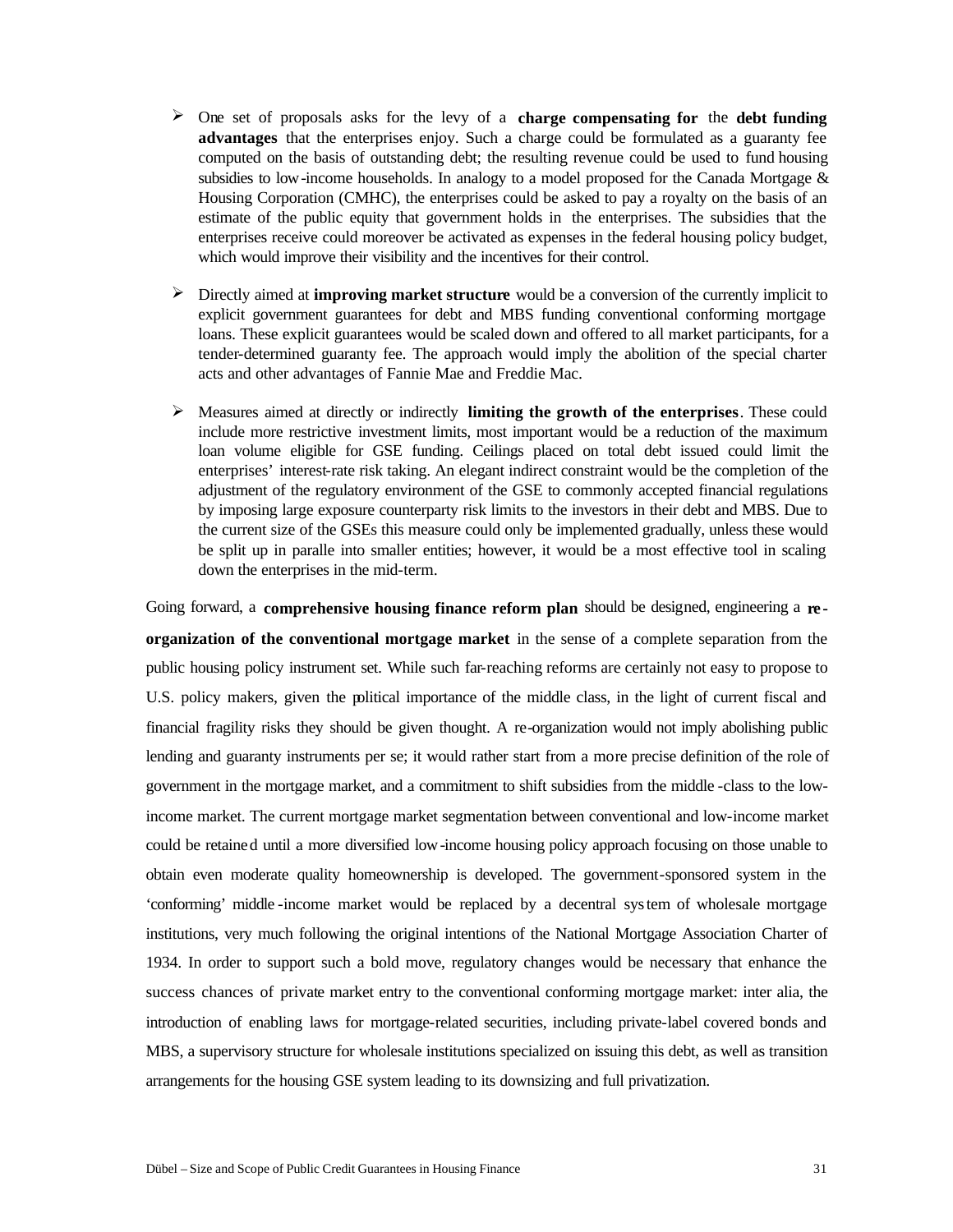#### **SUMMARY**

A reform debate with the goal of reducing the amount of public support Fannie Mae and Freddie Mac receive coincided with the most critical phase of the Savings & Loan crisis. Until today, it resulted in the creation of a supervisory body in 1992, a tightening of transparency standards and an approximation to international capital standards applicable to the global mortgage industry. Bolder steps that would lead to more efficient management of the public guarantees, for example through guaranty fees charged to or limitations of growth of the enterprises, have not materialized. Moreover, no comprehensive reform plan is in sight that would engineer a withdrawal of government from the conventional mortgage market and shift of subsidies to the low-income market.

## **G. Conclusions for the United States**

In the discussion about the costs and risks of public interventions in finance, the activities of private enterprises sponsored by government with public credit guarantees plays an important role. In the U.S., **government bears** implicitly or explicitly the credit risk of **more than 50% of outstanding mortgage loans** and therefore behaves – contrasting with a widely held belief to the contrary – particularly interventionistic.

The government-sponsored enterprises Fannie Mae and Freddie Mac purchase the lion's share of these loans. On the asset side, they pursue fee-based financial guaranty and portfolio lending operations, taking partly high interest-rate risks in the latter business area. On the liability side, the enterprises enjoy deep funding advantages, most prominently stemming from the assumption of implicit public guarantees of the liabilities that is held by the capital markets. The debt **funding cost advantages** that the enterprises reap through their government-sponsored status are estimated at 35 basis points of which only 25 basis points reach mortgagors. Moreover, both enterprises hold less capital than comparable mortgage lenders and their issues are exempt from large exposure limits for important investor groups. With this direct and indirect circumvention of internationally accepted financial regulation standards and fuelled by results of the Savings & Loan crisis, in the past 20 years incentives were created to transfer credit risk from the banking system on a massive scale to government-sponsored enterprises. The secondary mortgage market, recommended as a model to many emerging markets, can be interpreted as publicly sponsored **special American avenue of housing finance** resulting from historical coincidence.

The legal form of a government-sponsored private enterprise enabled by individual charter laws stems from the times of British mercantilism which saw the creation of new private enterprises chartering new territory in the public interest. It endorses explicitly the creation of economic monopolies or oligopolies in exchange for committing the enterprises to social, economic or financial policy targets. The **construction as government-sponsored enables** Fannie Mae and Freddie Mac **to appear**, at the same time, **as**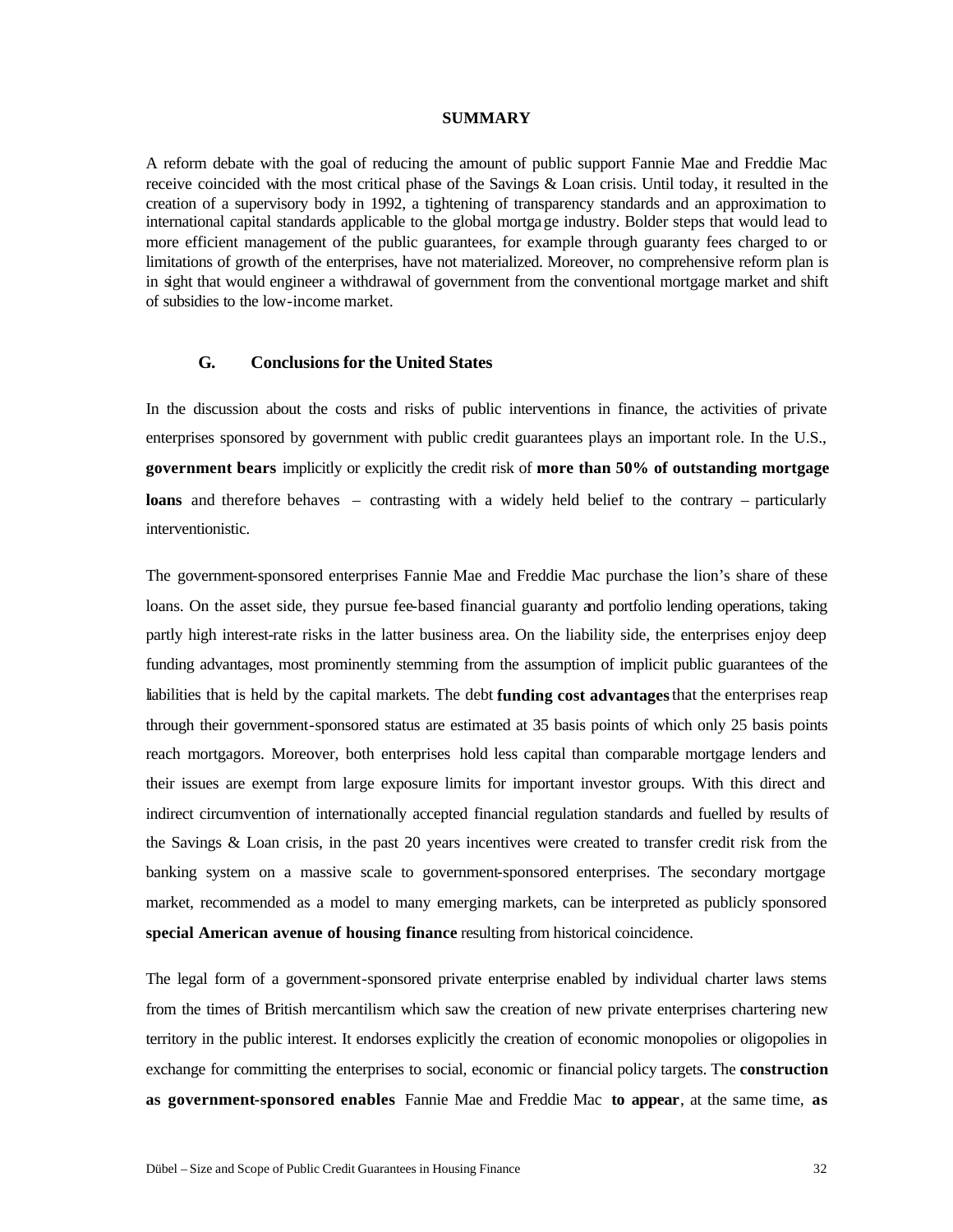**public in the debt markets and as private in the equity markets.** A conflict of interest is created which leads to the formulation of a corporate strategy that minimizes the costs of reaching the public housing policy goals and at the same time maximize the risk exposure of government by expanding leverage and increasing risk taking, for the benefit of profit maximization. In order to convince public decision makers to defend the status quo, Fannie Mae and Freddie Mac redistribute a considerable part of the profits reaped in this way to lobbying activities. These incentive problems are by construction more pronounced in the case of government-sponsored enterprises than in the case of government-owned agencies or corporations who redistribute profits to the government, rather than the private sector. Under today's technological capacities, the government-sponsored construction of Fannie Mae and Freddie Mac represents a potential threat to the fiscal and financial sector stability of the U.S.

A sunsetting of this sensitive financial policy construction in order to protect government from risk in the long-term, still the rule in the  $18<sup>th</sup>$  and  $19<sup>th</sup>$  century when the first government-sponsored enterprises were created in the U.S., did no longer take place in the  $20<sup>th</sup>$  century. This allowed Fannie Mae and Freddie Mac over the decades to gain both market and political power and decide largely internally about business focus, scope and scale, risk-taking policies and thus ultimately the subsidy levels they receive. As a result of these dynamics, it is increasingly difficult for policy makers to limit the fiscal risks of the system effectively. While **progress has been made** in the past ten years in that regard, the **main targets** of **improving market structure** and **eliminating the implicit public guarantees** are **missed**.

As reform efforts are too slow to correct developments, the **economic and political bottom line result**  of the secondary mortgage market must be seen as **mixed**: a **technologically forerunning** wholesale funding and guaranty system for mortgage finance which on the other hand generates **limited housing policy benefits**, **distorts competition** in a key segment of financial and capital markets development, and carries **high fiscal costs and risks**.

## **H. Conclusions for Transition Countries in Central and Eastern Europe**

Are government-sponsored secondary mortgage market institutions a suitable model for the development of mortgage markets in the transition countries of Central and Eastern Europe? A look at the **current practice** of promoting these institutions outside the US – so far, all took place in **emerging mortgage**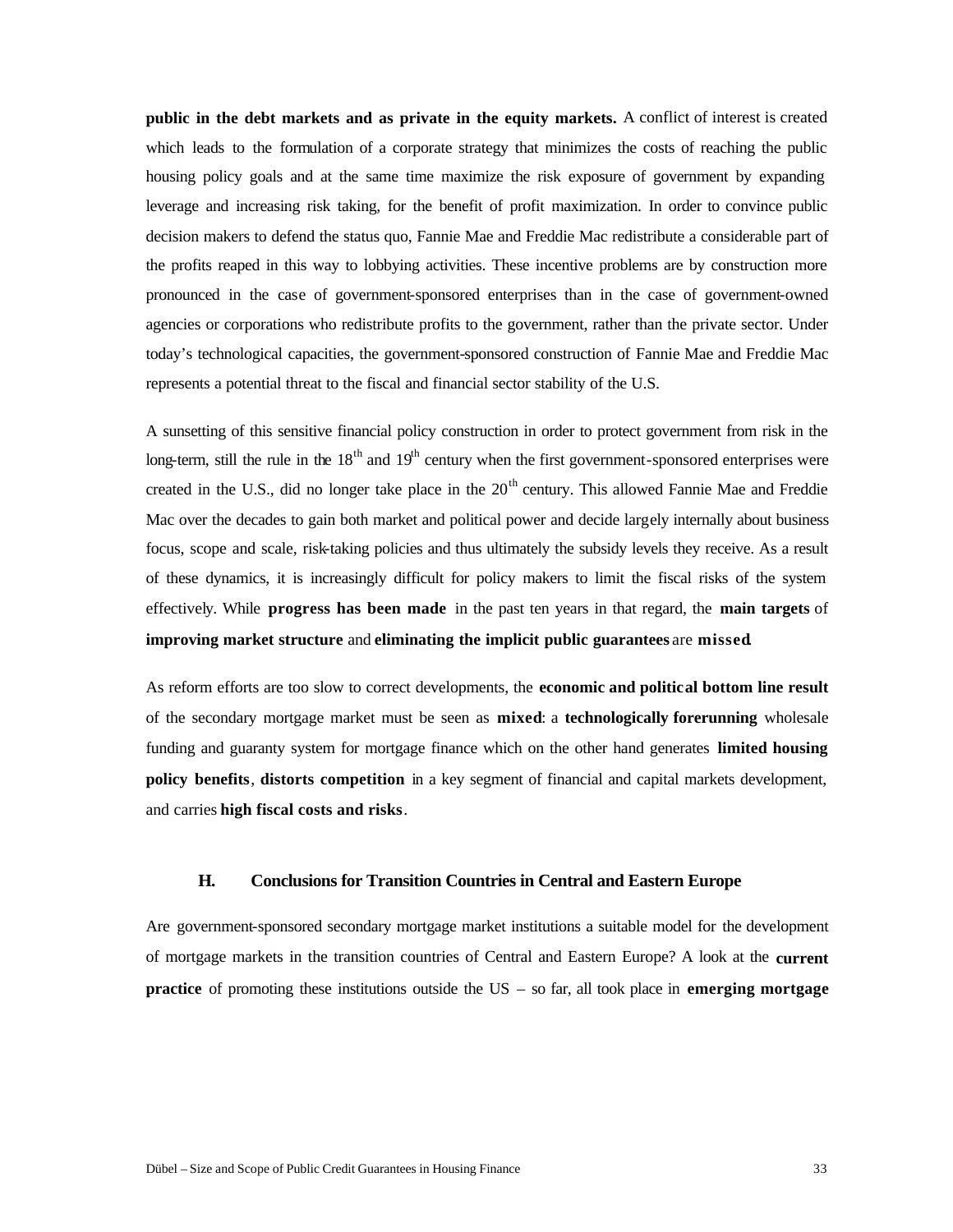**markets**<sup>37</sup> - suggests that the business model and the tax and regulatory environment of Fannie Mae und Freddie Mac are usually implemented on a 1:1 scale to the host country:

- ÿ **Investor structure.** With few exceptions, the model of a monopolistic, government-sponsored private enterprise is chosen, and not the one of a government agency. While in most cases, the private investor base is composed by local banks, which are assumed to be interested to sell assets to the new institution and thus jump-start its business, in some cases international investors, primarily from the US, are added. The latter are deemed necessary to enable capital and technology transfer, however, at least as likely is that US investors are attracted by the high returns on equity generated by their GSEs at home. The World Bank daughter, IFC, and/or the respective government hold temporary shares or provide low-interest loans to the newly created institutions.
- $\triangleright$  **Financial sector environment.** As in the US, the chartering of the new institution takes place outside the banking and insurance system on the basis of a special act. This means that the enterprise is taken out of the general financial regulation and supervision framework of the country in question, including the international agreements that directly or indirectly govern it such as Basel I. Similarly, the founders ask for derogations from existing bank and insurance legislation that will help to maximize the market for the securities among banks, insurers and pension funds and create a competitive advantage over other funding instruments for the mortgage market. In addition to the implicit public support that any monopoly financial institution enjoys when reaching large scale, additional incentives are created for the financial system to sell assets to the new enterprise and repurchase its MBS and debt, fuelling its growth.
- $\triangleright$  **Housing policy environment.** A pivotal element of the implementation strategy is the streamlining of housing policy instruments that is needed to support the growth of the enterprise. With little regard to aspects of housing needs, tenure structure, income distribution and fiscal cost, recommendations are made to focus resources on promoting homeownership. Particularly important is the instrument of mortgage interest rate deductibility for which generous, or no, limits are demanded.

Over a decade into the transition, almost all countries of **Central and Eastern Europe** have successfully fought inflation and introduced minimum legal and regulatory standards for mortgage loans. A banking sector based mortgage market with a diversified funding instrument set, including bank bonds, covered (mortgage) bonds and mortgage -backed securities, is developing. Housing agencies have been created in most countries that are designed to fund mortgage loans targeted to low-income households through agency bonds. The implementation of the 'Fannie Mae model' in these countries is thus highly problematic:

• First, in the current situation most **banks have little interest** in a government-sponsored institution for funding mortgage loans. Either the capital market is still too small and volatile to

 $\overline{a}$ 

<sup>&</sup>lt;sup>37</sup> Since the mid-1990s, in particular the US international development agency USAID, the World Bank and its private sector arm IFC have promoted the model of Fannie Mae and Freddie Mac internationally. A key reason for this division of labor is the inability of Fannie Mae and Freddie Mac, enshrined in their charters, to invest abroad themselves. Inter alia, institutions were created in South Korea, Hong Kong, Brasil, Colombia, Argentina and South Africa. In other countries, existing government-owned or –sponsored housing lenders aim at expanding their activities to the secondary market along similar lines, for example in India and Malaysia. Attempts in transition countries - so far unsuccessful - have been made in Poland and Russia.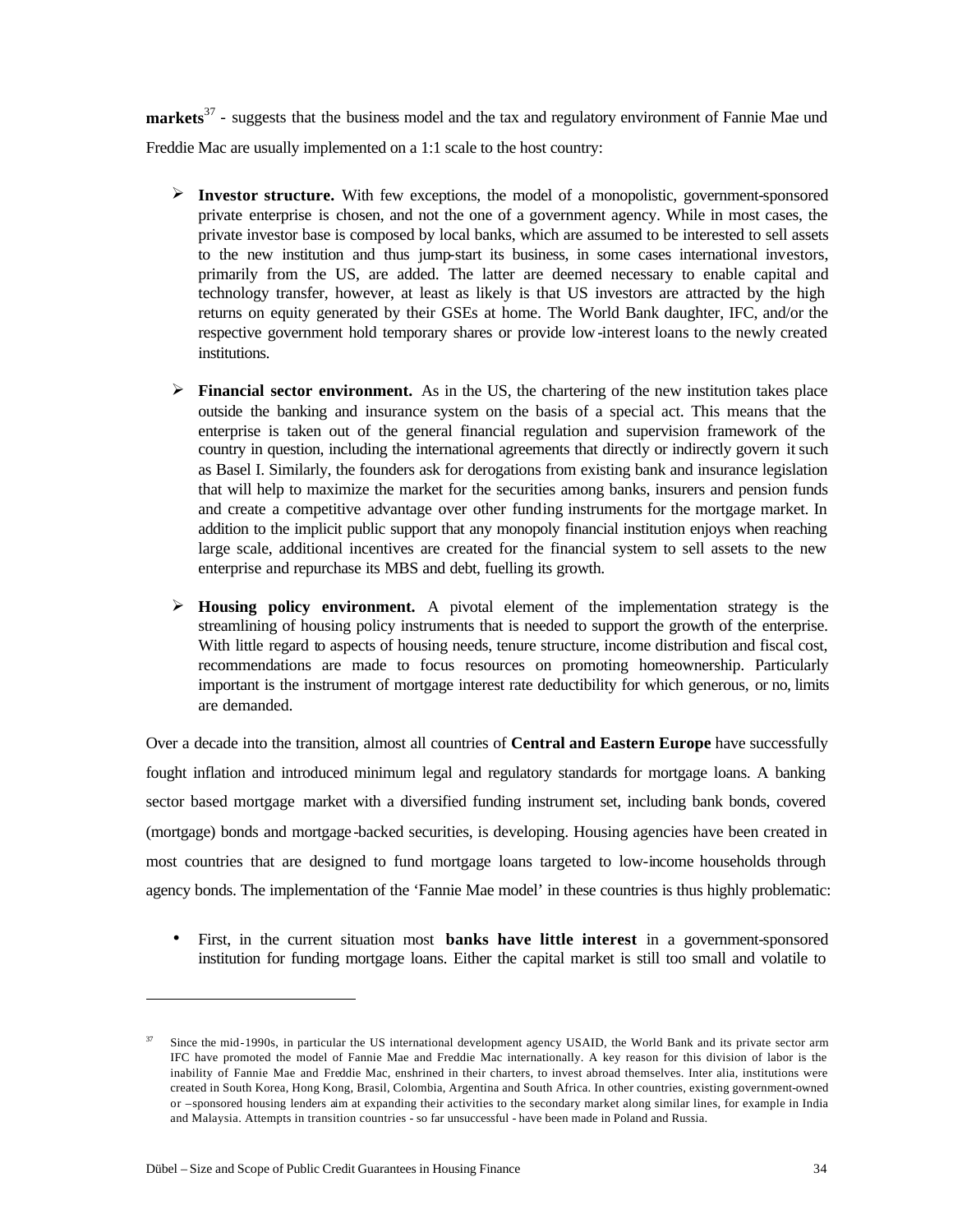make the issuance of bonds or MBS an attractive option, cementing the funding advantage of deposit funding for mortgages. In this case, the bonds issued by a **government-sponsored enterprise** will have to be **highly subsidized**. Or private capital market instruments have been introduced already whose development, initially fraught with fragility, will be seriously impaired by the development of a government-sponsored competitor.

- Secondly, from the perspective of private mortgage lenders mortgage markets in many transition countries continue to be **distorted** through **competition from government-owned banks**. For example, public or only partially privatized banks exist in Poland, Russia, Slowenia, Slovakia and Bulgaria. New public credit guarantees, whether implicit or explicit, do not address this problem, introduce additional market distortions and lead to more difficult negotiations over the accession to the European Union.
- Moreover, the high current and contingent **fiscal costs**, especially the asymmetric distribution of risk between investors and government, are a warning for transition countries. Given the financial weakness of government and the backlog in public investment in transition countries, the transfer of mortgage credit risk from the private sector to government could mean a significant impairment of stability and growth perspectives. Even through mortgage markets are currently small, and thus risk is limited, experience has that the amount of risk transferred can grow very rapidly if market size increases fast, regulatory transfer incentives are large and asset quality is meager.

The guaranty instrument can be useful in targeted mortgage finance programs, for example to those at the threshold of affordability but unable to get access to finance; however, grants and to some extent tax instruments are more transparent and their costs can be more effectively capped at the level provided for in the government budget.

• Finally, any housing policy instrument - including housing GSEs - should be subjected to the **local housing policy context** and its implications. In many transition countries, the housing sector remains distorted by subsidies and rent controls. As stock transactions are sluggish under these conditions, finance subsidies primarily support new construction, where only households with relatively high income are active. Before effective housing sector reform is implemented, the substition effect of the subsidies transferred by housing GSEs is large, and their housing policy benefit is small.

In **conclusion**, for most transition countries being at an intermediate stage of financial sector development, the introduction of a U.S. GSE-type funding instrument for the mortgage market institution has the potential to be highly distortive. The situation may be different in cases where the banking or insurance market is still not developed, although careful consideration should be given to contain the subsidies attached to the institution as well as limit its government-sponsored lifespan. Centralized mortgage market institutions can be of interest in those transition countries where private banks can develop a stable common economic interest in them; this could be the case in constellations of relatively small banks of similar performance and size seeking liquidity gains from joint bond issuances. The Swiss Pfandbriefzentralen or the French Caisse de Refinancement Hypotecaire are valid examples in that regard; in both cases, beyond initial support, **government-sponsorship** along the lines described in this paper **was not needed** to obtain the intended results.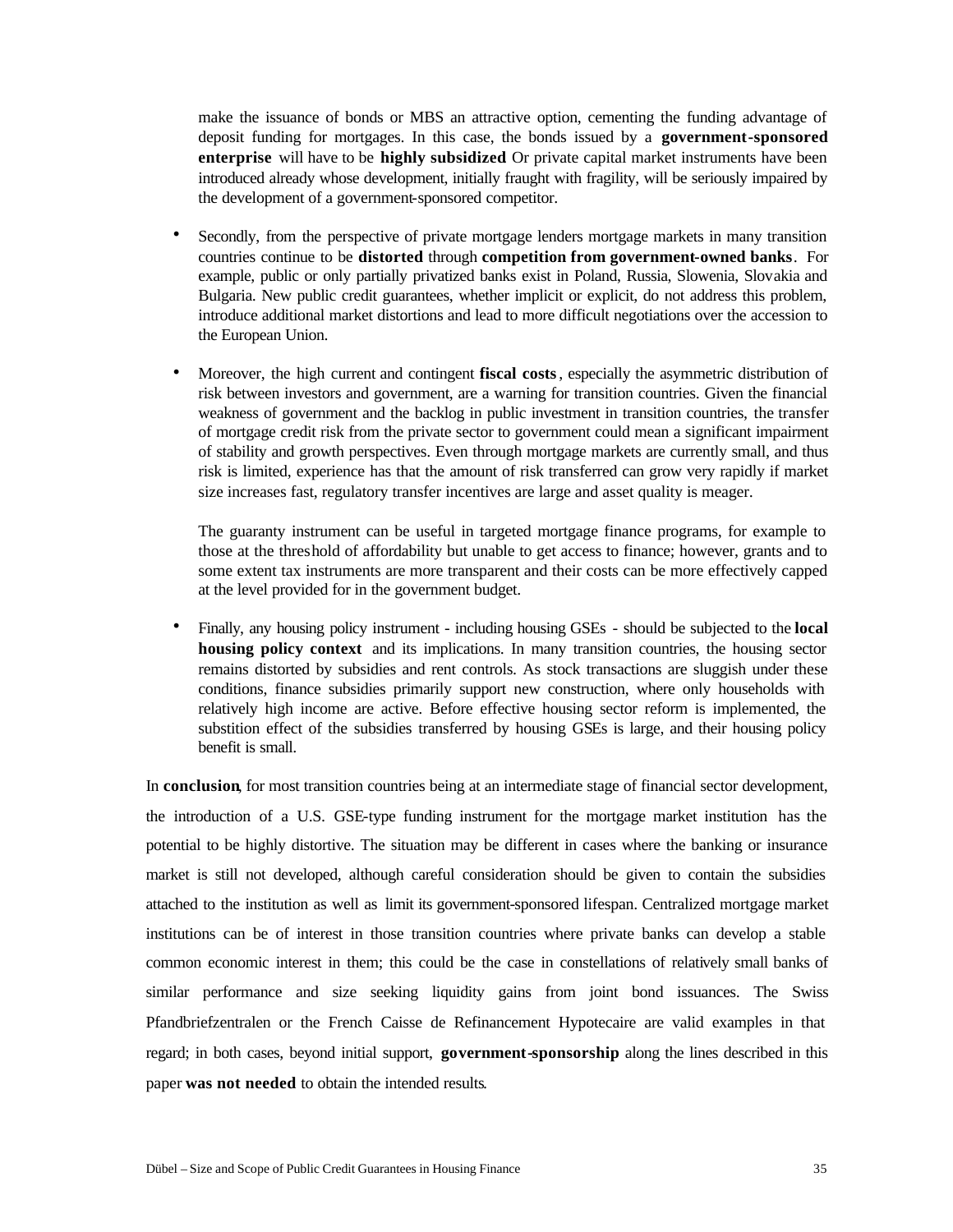**I. Appendix**

## **1. List of Abbreviations**

| <b>CBO</b>  | <b>Congressional Budget Office</b>       |
|-------------|------------------------------------------|
| <b>CMO</b>  | Collateralized Mortgage Obligation       |
| Fannie Mae  | Federal National Mortgage Association    |
| <b>FHA</b>  | Federal Housing Administration           |
| <b>FHLB</b> | Federal Home Loan Banks                  |
| Freddie Mac | Federal Home Loan Mortgage Corporation   |
| Ginnie Mae  | Government National Mortgage Association |
| <b>GSE</b>  | Government-sponsored enterprise          |
| <b>HUD</b>  | Housing and Urban Development Department |
| <b>MBS</b>  | Mortgage-backed securities               |
| S&L         | Savings & Loan institutions              |
| <b>SEC</b>  | Securities and Exchange Commission       |
| VA          | Veterans Administration                  |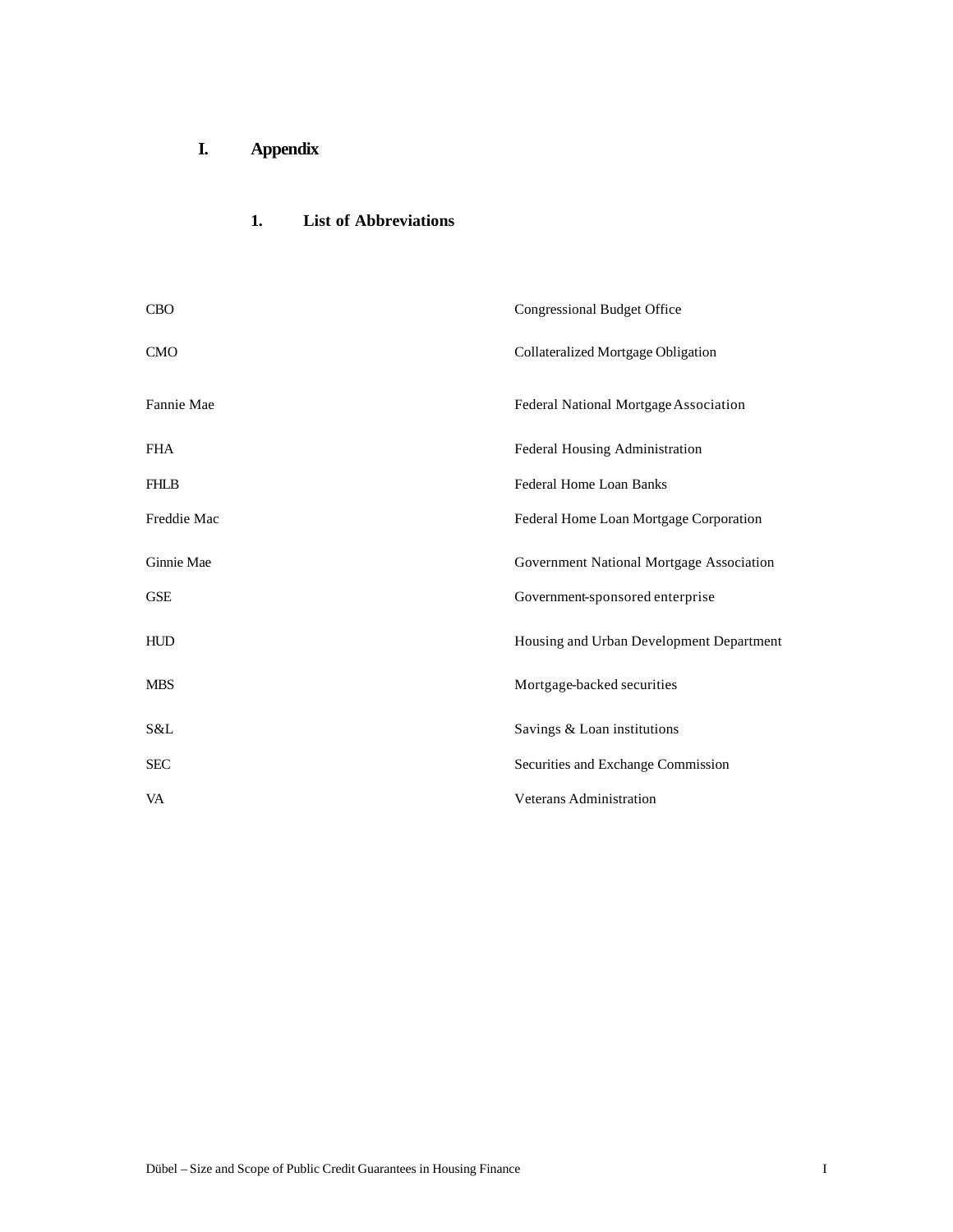## **2. Literature**

COLTON, K., "Housing Finance in the United States – The Transformation of the U.S. Housing Finance System", Joint Center for Housing Studies, Harvard University, Cambridge, MA: 2002.

CONGRESSIONAL BUDGET OFFICE, "Federal Subsidies and the Housing GSEs", Congress of the United States: Washington, D.C.: May 2001.

CONGRESSIONAL BUDGET OFFICE, "Assessing the Public Costs and Benefits of Fannie Mae and Freddie Mac", Congress of the United States: Washington, D.C.: 1996.

DIAMOND, D. AND M. LEA, Housing Finance in Developed Countries - An International Comparison of Efficiency", in: Journal of Housing Research Vol. 3, Issue 1: 1992

DÜBEL, A., "Separating Homeownership Subsidies from Finance: Traditional Mortgage Market Policies, Recent Reform Experiences and Lessons for Subsidy Reform", Land and Real Estate Initiative Research Papers, Background Series # 14, The World Bank, Washington, D.C., 2000.

DÜBEL, A., AND M. LEA, "Micro- and Macroeconomic Consequences of Residential Mortgage Prepayment, Evidence from the Denmark, France, Germany, the United Kingdom and the United States", *Schriftenreihe des Verbandes Deutscher Hypothekenbanken*, Fritz Knapp Verlag: Frankfurt, 2000.

FELDMAN, R., " Estimating and Managing the Federal Subsidy of Fannie Mae and Freddie Mac: Is Either Task Possible?", Federal Reserve Bank of Minneapolis, 2000.

FLEMING, M.J., "The Benchmark U.S. Treasury Market: Recent Performance and Possible Alternatives", Federal Reserve Bank of New York: New York, 1999.

GENSLER, G., "Testimony before the House Banking Subcommittee on Capital Markets, Securities and Government Sponsored Enterprises on the Housing Finance Regulatory Improvement Act", March 2000.

JOINT CENTER OF HOUSING STUDIES OF HARVARD UNIVERSITY (JCHS), ...The State of the Nation's Housing 2001", Cambridge/MA: 2001

KANE, E. AND C. FOSTER, , "Valuing the Conjectural Government Guarantees of FNMA Liabilities" in *Proceedings of Conference on Bank Structure and Competition*, Federal Reserve Bank of Chicago: Chicago, 1986.

OFFICE OF THE HOUSING ENTERPRISE OVERSIGHT (OFHEO), "Mortgage Markets & The Enterprises in 2000", Washington, D.C., July 2001.

SCHWARTZ, E. AND R. VAN ORDER, "Valuing the Implicit Guarantee of the Federal National Mortgage Association",*in: Journal of Real Estate Finance and Economics,* Vol 1, 23-34, 1988.

SINN, H.-W., "Der Staat im Bankwesen - Zur Rolle der Landesbanken in Deutschland", Verlag C.H. Beck: München, 1997

STANTON, T., "A State of Risk", HarperCollins, 1991.

STANTON, T. AND R. MOE, "GSEs and government corporations", in: L. Salamon, The Tools of Government: A Guide to the New Governance, Oxford University Press, Oxford: 2002.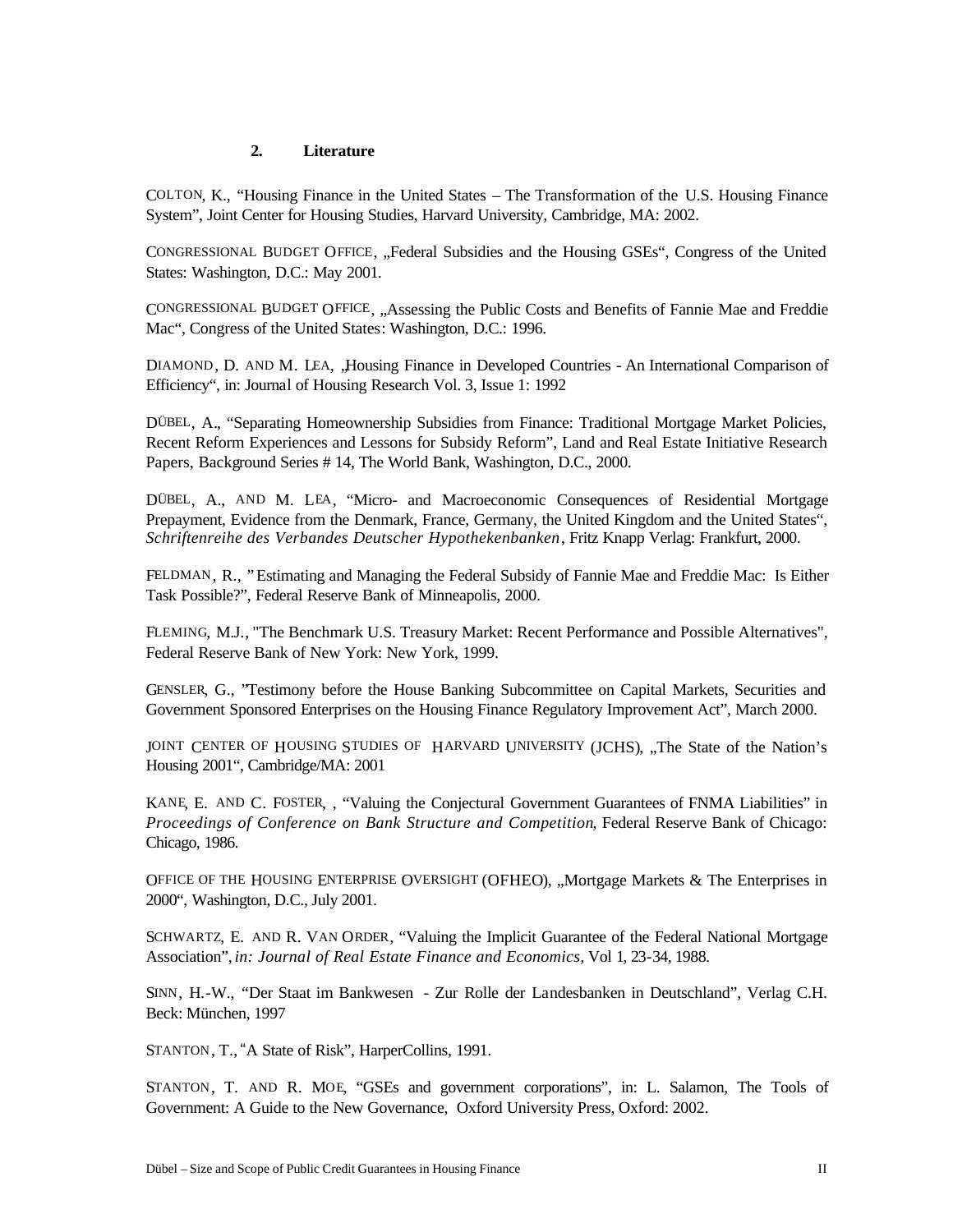STANTON, T., "Government-Sponsored Enterprises: Mercantilist Companies in the Modern World", The AEI Press, Washington, D.C.: March 2002.

VAN ORDER, R., "The Structure and Evolution of American Secondary Mortgage Markets with Some Implications for Developing Markets", mimeo, Freddie Mac: Washington, D.C., 2000.

WALLISON, P. AND B.ELY, "Nationalizing Mortgage Risk - the Growth of Fannie Mae and Freddie Mac", The AEI Press, Washington, D.C.: 2000.

WALLISON P.(ED.), "Serving Two Masters, Yet Out of Control: Fannie Mae and Freddie Mac", American Enterprise Institute Press, 2001.

## **3. Interesting Links**

| Fannie Mae                                                                                                                               | http://www.fanniemae.com/                    |
|------------------------------------------------------------------------------------------------------------------------------------------|----------------------------------------------|
| Freddie Mac                                                                                                                              | http://www.freddiemac.com/                   |
| Federal Home Loan Bank System                                                                                                            | http://www.fhfb.gov/FHLB/fhlbs_districts.htm |
| Office of the Housing Enterprises Oversight<br>(Supervisory body of Fannie Mae and Freddie Mac)                                          | http://www.ofheo.gov/                        |
| Federal Housing Finance Board<br>(Supervisory body of the Federal Home Loan Banks)                                                       | http://www.fhfb.gov/                         |
| Federal Deposit Insurance Corporation<br>(Public deposit insurer, publishes analyses of<br>the Savings & Loan crisis)                    | http://www.fdic.gov/                         |
| Federal Reserve Board<br>(Central bank system)                                                                                           | http://www.federalreserve.gov/default.htm    |
| Office of the Thrift Supervision<br>(Supervisory body of the thrift industry)                                                            | http://www.ots.treas.gov/                    |
| Securities and Exchange Commission<br>(Supervisory body of the capital markets)                                                          | http://www.sec.gov/                          |
| U.S. Congress, Congressional Budget Office                                                                                               | http://www.cbo.gov/                          |
| U.S. Treasury Department                                                                                                                 | http://www.ustreas.gov/                      |
| U.S. Housing and Urban Development Department<br>(sets the housing policy performance standards for GSEs,<br>"affordable housing goals") | http://www.hud.gov/offices/hsg/index.cfm     |
| American Enterprise Institute, Shadow Financial Regulatory<br>Committee (Anti-GSE lobby group)                                           | http://www.aei.org/shdw/                     |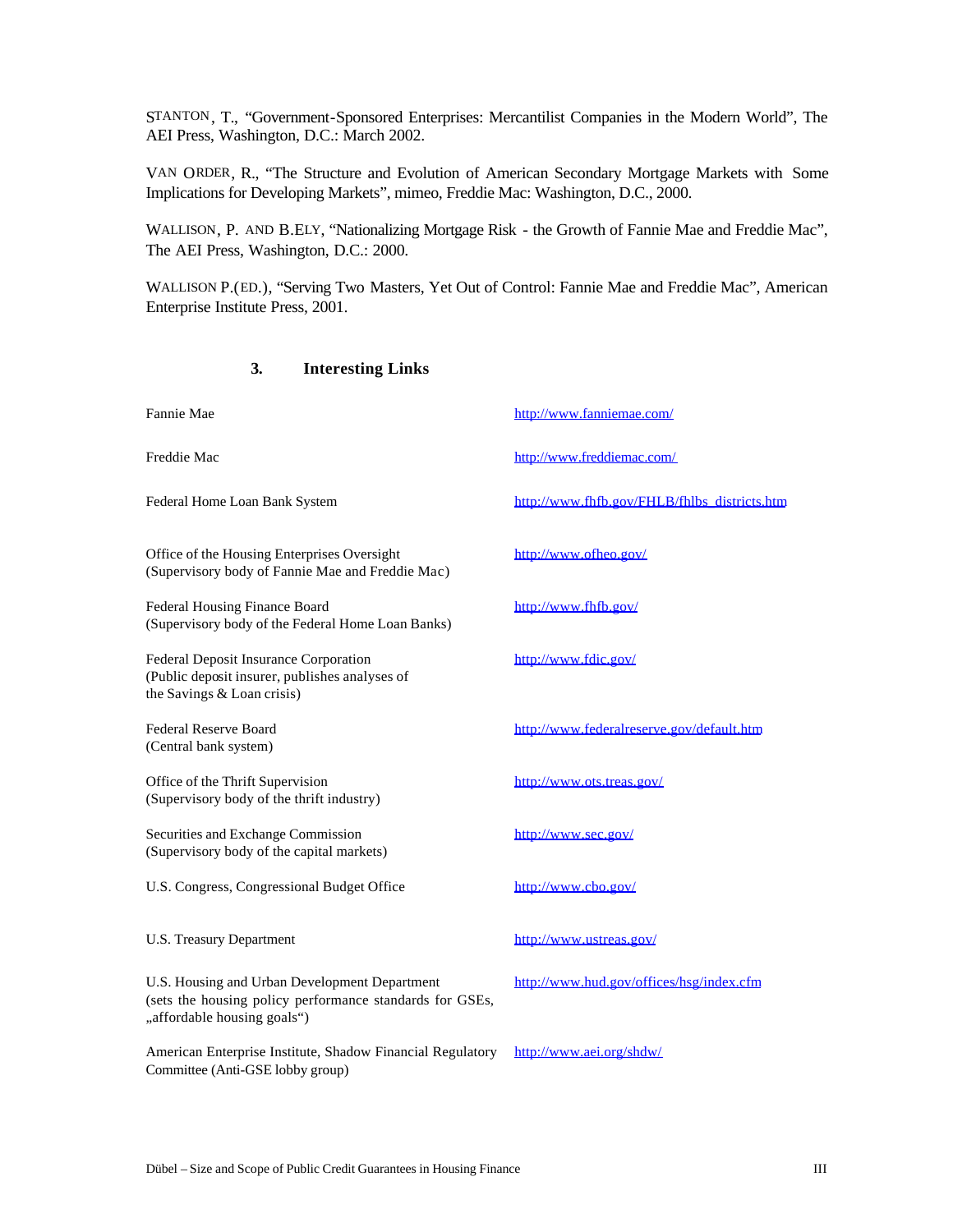| Study                                       | What was Reviewed?                                                                                   | Method                                                                                                                                                   | Findings                                                                                                                                                                                                                                                        |
|---------------------------------------------|------------------------------------------------------------------------------------------------------|----------------------------------------------------------------------------------------------------------------------------------------------------------|-----------------------------------------------------------------------------------------------------------------------------------------------------------------------------------------------------------------------------------------------------------------|
| General Accounting<br>Office (1996a)        | Savings from tax and SEC registration<br>exemptions                                                  | Apply average state tax rate and registration fee<br>and assume GSEs do not change behavior                                                              | \$400 million in 1995                                                                                                                                                                                                                                           |
| Kane and Foster<br>(1986)                   | Value of implied federal credit support<br>for Fannie Mae from 1978 to 1985                          | Mark Fannie's balance sheet to market and<br>compare to market capitalization                                                                            | From \$600 million to \$11 billion                                                                                                                                                                                                                              |
| Schwartz and Van<br>Order (1988)            | "Exploitation" of implied guarantee by<br>Fannie Mae from 1978 to 1985                               | Options pricing to examine audit period and<br>asset volatility                                                                                          | Partial exploitation; longer audit period and higher<br>volatility correspond to periods when Fannie is financial<br>weak                                                                                                                                       |
| Pozdena<br>and<br>Martin (1991)             | Update Schwartz and Van Order from<br>1986 to 1990.                                                  | Options Pricing                                                                                                                                          | Partial exploitation even when conditions support<br>Fannie profitability                                                                                                                                                                                       |
| Cook and Spellman<br>(1992)                 | Value from implied support for a<br>housing GSE                                                      | <b>Options Pricing</b>                                                                                                                                   | Subsidy depends on capitalization and "bailout<br>premium" assumptions; lower estimates around 20 basis<br>points found to be the most likely                                                                                                                   |
| Gatti and Spahr<br>(1997)                   | Value of implied guarantee on Freddie<br>Mac MBS in 1993                                             | <b>Options Pricing</b>                                                                                                                                   | Range with point estimate of 8.3 basis point or \$410<br>million                                                                                                                                                                                                |
| Thygerson (1990)                            | Value of implied guarantee for Freddie<br>and Fannie in terms of reduced cost of<br>funds            | Comparison with banks' cost of funds and<br>break -even investment rate                                                                                  | Implicit guarantee provides a 70 to 154 basis point cost<br>advantage to the GSEs                                                                                                                                                                               |
| Hemel (1994)                                | Cost advantage for GSEs in issuing<br>MBS                                                            | Compare yields of top-rated private conduit<br>MBS with GSE MBS                                                                                          | Fannie and Freddie save 30 to 40 basis points in the MBS<br>market due to GSE status                                                                                                                                                                            |
| Amb rose<br>and<br>Warga (1996)             | Fannie and Freddie's cost of funds<br>advantage due to GSE status                                    | Match GSE debt with similar non-GSE<br>corporate debt; Determine weighted cost of<br>capital for Fannie if it had riskiness of non-GSE<br>financial firm | If Fannie/Freddie debt was rated 'AA' w/o GSE status,<br>debt costs rise by 100 basis points in 1993. If F/F had<br>'A' rated debt, costs would rise by 200 basis points;<br>cost of capital would increase by \$3.6 billion in 1993 if<br>Fannie is 'A' rated. |
| Congressional<br>Office<br>Budget<br>(1996) | Fannie and Freddie's cost of funds<br>advantage from GSE status; Value of<br>implied federal support | Compare yields on GSE securities to non-GSE<br>securities; Mark GSE balance sheets to market<br>and compare to market capitalization                     | Savings on debt and MBS were about \$6.5 billion in<br>1995 for Fannie and Freddie; Mark to market puts<br>average value of the implied support at \$7.8 from 1993 to<br>1995.                                                                                  |
| Teasury<br>Department (1996)                | Estimate value of Fannie and Freddie's<br>explicit and implicit subsidies                            | Compare yields on GSE securities to non-GSE<br>securities plus GAO estimate of direct<br>subsidies                                                       | The value of the subsidies for Fannie and Freddie was<br>\$5.8 billion in 1995 with range of \$5 billion to \$6.5<br>billion                                                                                                                                    |

## **4. Overview: Studies on Subsidies and Implicit Guarantees for Fannie Mae and Freddie Mac, by Feldman (2000)**